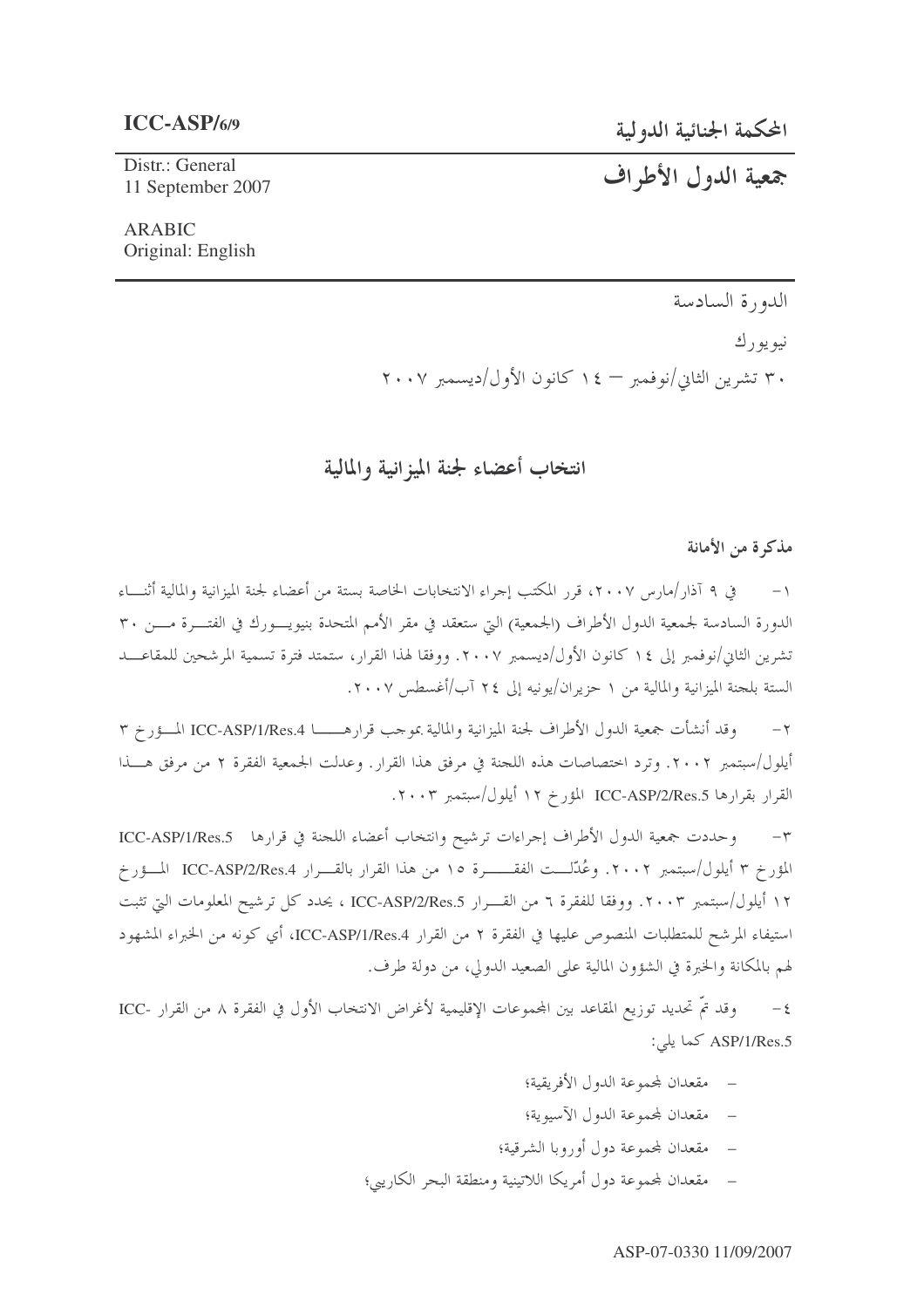أربعة مقاعد لمحموعة دول أوروبا الغربية والدول الأخرى.

وفي الجلسة العاشرة من الدورة الأولى، المعقودة في ٧ شباط/فبراير ٢٠٠٣، انتخبت الجمعية عشرة أعـــضاء  $-\circ$ في اللجنة من مجموعات الدول الأفريقية، والدول الآسيوية، ودول أمريكا اللاتينية ومنطقة البحـــر الكــــاريبي، ودول أوروبا الغربية والدول الأخرى. وفي الجلسة الأولى من الدورة الثانية، المعقـــــودة في ٨ أيلـــول /ســـبتمبر ٢٠٠٣، انتخبت الجمعية عضوين في اللجنة من محموعة دول أوروبا الشرقية.

وفي الجلسة الخامسة من الدورة الثانية، المعقودة في ١٢ أيلول/سبتمبر ٢٠٠٣، أجرى رئيس الجمعية، عمــــلا  $-7$ بالفقرة ١٣ من القرار ICC-ASP/1/Res.5 المؤرخ ٣ أيلول/سبتمبر ٢٠٠٢، قرعة بين الأعضاء المنتخـــبين، لاختيـــار الأعضاء الذين سيخدمون طيلة سنتين وثلاث سنوات، على التوالي، وفقـــــا للقـــرار ICC-ASP/1/Res.4 المعـــدل بالقرار ICC-ASP/2/Res.5 المؤرخ ١٢ أيلول/سبتمبر ٢٠٠٣. وينتمي الأعضاء الذين تنتهي مـــدة ولايتـــهم في ٢٠ نيسان/أبريل ٢٠٠٨ إلى المحموعات الإقليمية التالية:

- مقعد واحد لمحموعة الدول الأفريقية؛
- مقعد واحد المحموعة دول أوروبا الشرقية؛
- مقعد واحد لمحموعة دول أمريكا اللاتينية ومنطقة البحر الكاريبي؛
	- ثلاثة مقاعد لمحموعة دول أوروبا الغربية والدول الأحرى.

وطبقًا لما هو مطلوب في الفقرة ٩ من القرار ICC-ASP/1/Res.5، ينبغي بذل كل الجهود الممكنة لانتخــــاب  $-\vee$ أعضاء اللحنة بتوافق الآراء بناء على توصية من المكتب. ووفقا للفقرة ١٠، فإنه في حال عــــدم حــــصول توافــــق في الآراء، يكون انتخاب أعضاء لجنة الميزانية والمالية مسألة موضوعية تخضع للمتطلبات المنصوص عليها في الفقــــرة ٧ (أ) من المادة ١١٢ من نظام روما الأساسي، التي تنصُّ على ما يلي:

"v- \_ يكون لكل دولة طرف صوت واحد. ويُبذل كل جهد للتوصل إلى القرارات بتوافق الآراء في الجمعية وفي المكتب. فإذا تعذَّر التوصل إلى توافق في الآراء، وجب القيام بما يلي، ما لم ينص النظام الأساسي على غير ذلك:

تتخذ القرارات المتعلقة بالمسائل الموضوعية بأغلبية ثلثي الحاضرين المصوتين على أن  $\langle \hat{L} \rangle$ يشكل وجود أغلبية مطلقة للدول الأطراف النصاب القانوين للتصويت".

وفقا للفقرة ١١ من القرار ICC-ASP/1/Res.5، يكون الانتخاب بالاقتراع السري. ولكن يجوز الاستغناء  $-\lambda$ عن هذا الشرط إذا كان عدد المرشحين مساويا لعدد المقاعد الواحب ملؤها، أو فيما يتعلق بالمرشحين الحاصلين علــــى موافقة المحموعة الإقليمية المعنية، ما لم يطلب أحد الوفود صراحة إجراء التصويت في انتخاب بعينه.

وبموجب الفقرة ١٢ من هذا القرار، يكون الأشخاص المنتخبون هم المرشحون الذين حصلوا علـــى أعلـــى  $-9$ عدد من الأصوات وعلى أغلبية تتمثل في ثلثي الدول الأطراف الحاضرة والمشتركة في التصويت، شريطة توفر أغلبيـــة مطلقة من الدول الأطراف تشكل النصاب القانوين اللازم للتصويت.

> وقد ورد بحلول موعد غلق باب الترشيح وهو ٢٤ آب/أغسطس ٢٠٠٧ تسعة ترشيحات.  $-1$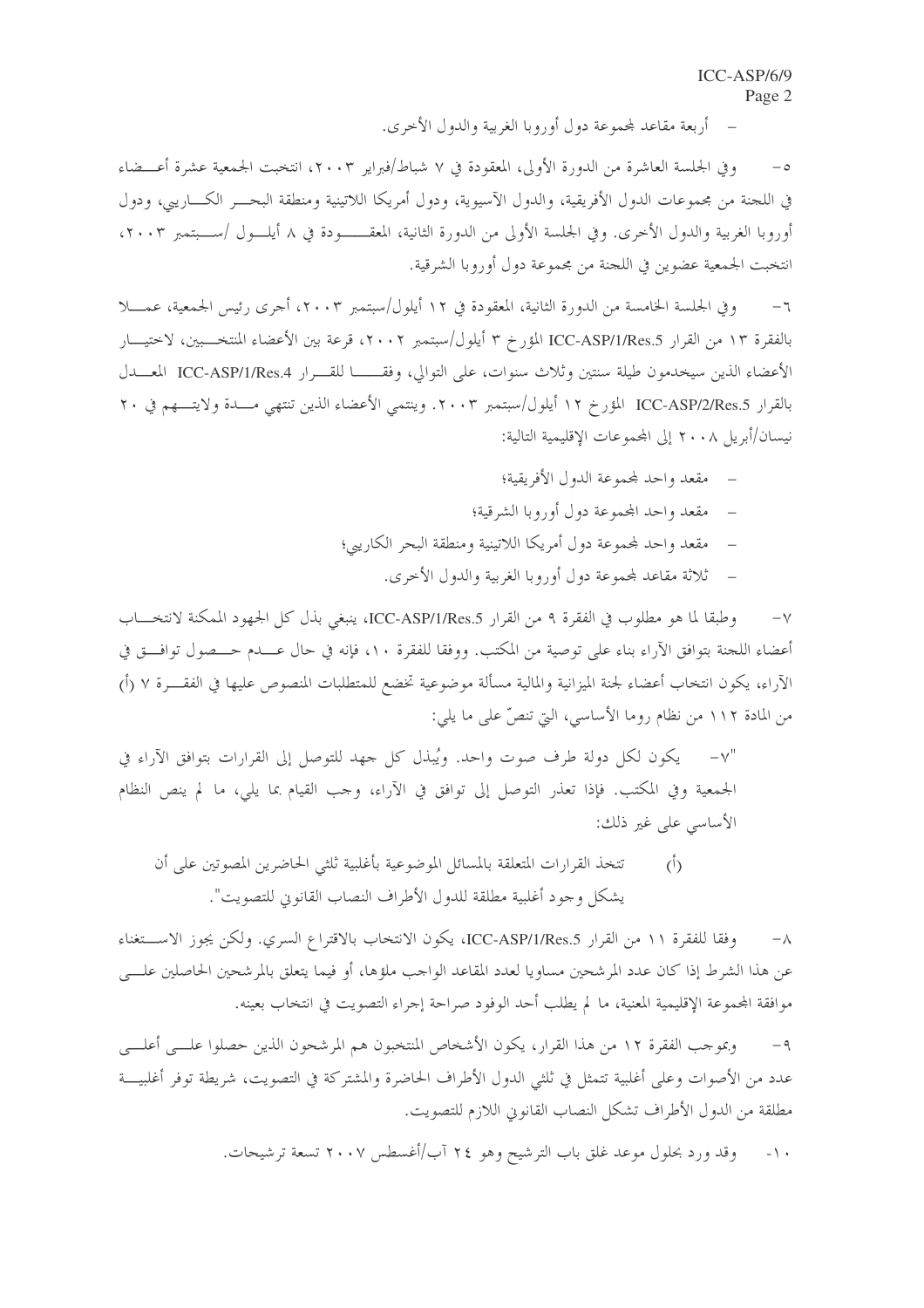١١- ومن بين الترشيحات التسعة، كان هناك ترشيحان من مجموعة الدول الأفريقية، وترشيح واحـــد مجموعـــة دول أوروبا الشرقية، وترشيحان من مجموعة دول أمريكا اللاتينية ومنطقة البحر الكاريبي، وأربعة ترشـــيحات مـــن مجموعة دول أوروبا الغربية والدول الأخرى.

١٢ – ووفقا للفقرة ٧ من القرار ICC-ASP/1/Res.5، ترد في مرفق هذه المذكرة قائمة مرتبسة وفقــا للترتيـــب الأبجدي الإنكليزي بأسماء جميع المرشحين، مع الوثائق المرفقة بترشيحاقم.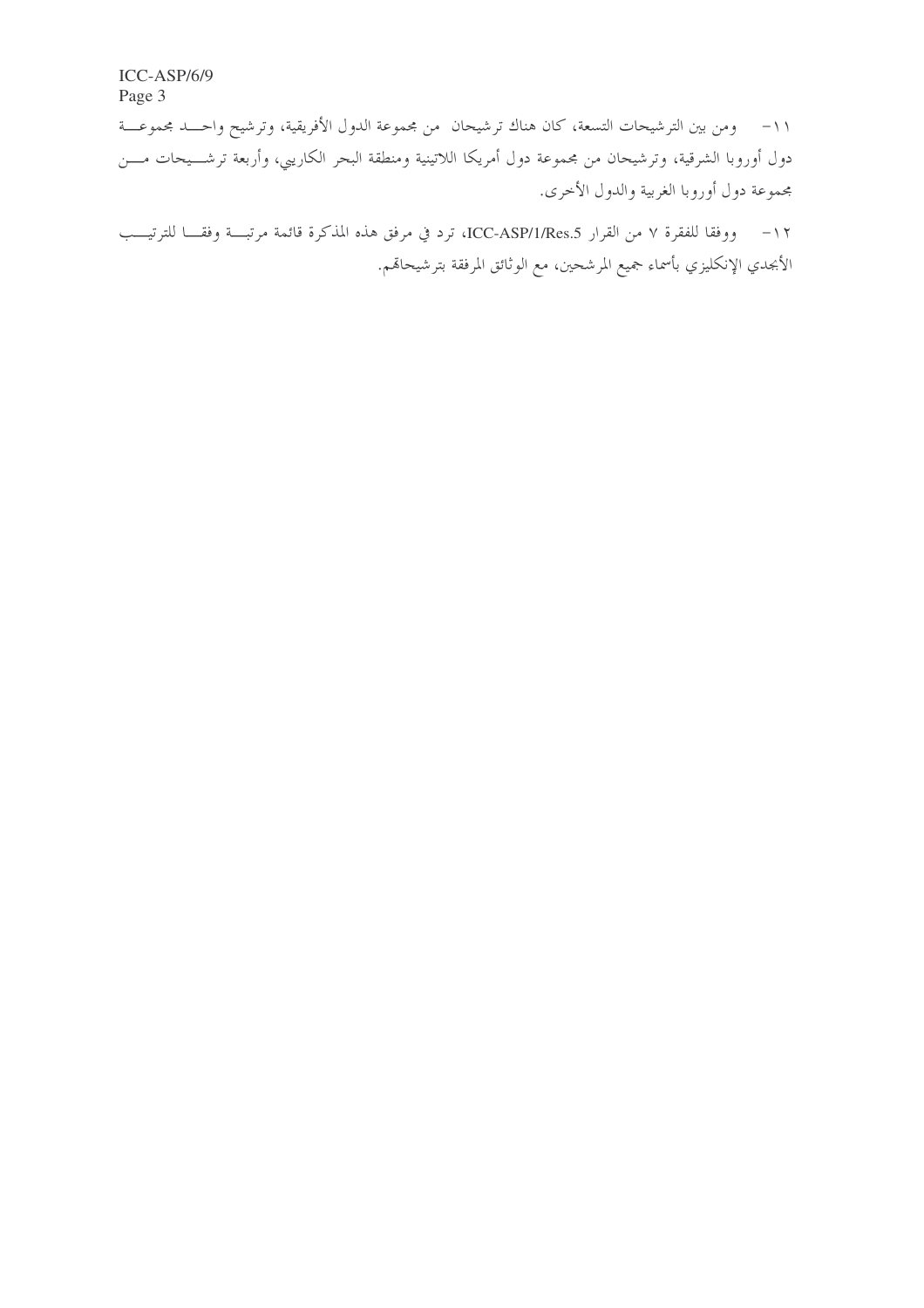[الأصل: بالإنكليزية/الفرنسية/الإسبانية] قائمة بالمرشحين مرتبة أبجديا (مع بيانات بالمؤهلات<sub>)</sub>

المحتويات

| الصفحة            | الاسم والجنسية*                                                        |            |
|-------------------|------------------------------------------------------------------------|------------|
| $\circ$           |                                                                        | $-$ \      |
|                   |                                                                        | $-\gamma$  |
| $\sqrt{ }$        |                                                                        | $-\tau$    |
| $\overline{1}$    |                                                                        | $-\xi$     |
| $\gamma$ $\gamma$ | لوفيل، بيتر (المملكة المتحدة لبريطانيا العظمى وايرلندا الشمالية).<br>. | $-\circ$   |
| $\overline{7}$    |                                                                        | $-$ 7      |
| $\mathsf{r}$ .    |                                                                        | $-\sqrt{}$ |
| $\tau$ {          |                                                                        | $-\lambda$ |
| ٣٨                | يانييز بيلغريم، رودريغو (جمهورية فترويلا البوليفارية).                 | $-9$       |

\* والدولة المقدمة للترشيح أيضا، ما لم يُذكر حلاف ذلك.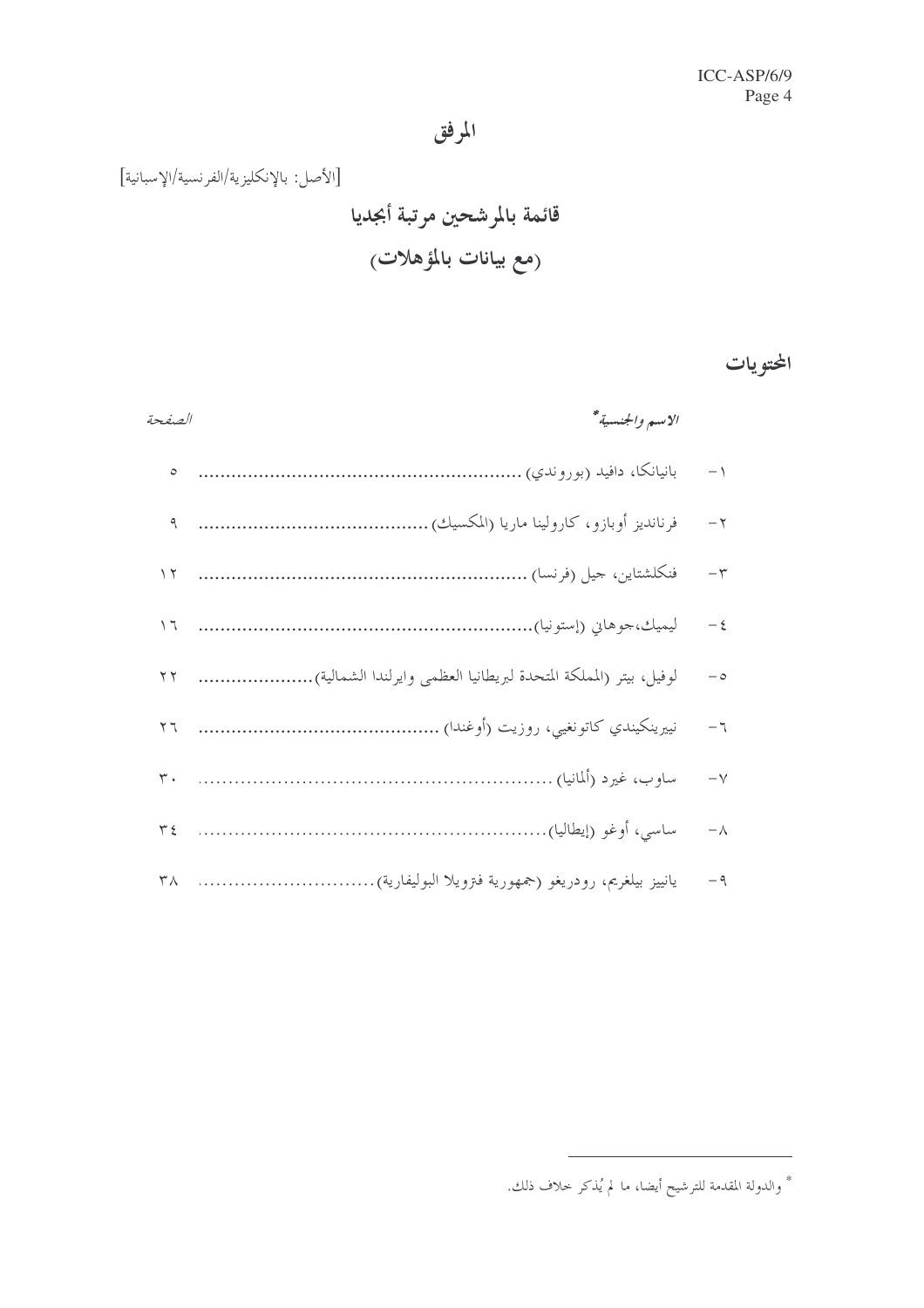# ۱ – بانیانکا، دافید (بوروندی)

[الأصل: بالفرنسية]

#### مذكرة شفوية

تمدي البعثة الدائمة لجمهورية بوروندي لدى الأمم المتحدة تحيالها إلى أمانة جمعية الدول الأطراف في نظام روما الأساسي للمحكمة الجنائية الدولية وتتشرف بموافاتها بالسيرة الذاتية للسيد دافيد بانيانكا الذي ترشحه حكومة جمهورية بوروندي للانتخابات التي ستحرى للعضوية في لجنة الميزانية والمالية التابعة للمحكمة الجنائية الدولية التي ستتم أثناء الدورة السادسة لجمعية الدول الأطراف المعقودة في الفترة من ٣٠ تشرين الثاني/نوفمبر إلى ١٤ كانون الأول/ديسمبر ٢٠٠٧.

\*\*\*

بيان المؤهلات

البيانات الشخصية

 $\ldots$ 

| اللقب          | : بانيانكا                   |
|----------------|------------------------------|
| الاسم          | : دافيد                      |
| تاريخ الميلاد  | : ۳۰ كانون الأول/ديسمبر ۱۹۶۷ |
| مكان الميلاد   | : غيتابا                     |
| الإقليم        | : بورامبي                    |
| الجنسية        | : بوروندي                    |
| الحالة المدنية | : متزوج                      |

# التعليم

 $\mathbf{y} \cdot \cdot \mathbf{z}$ 

المبادرة الإنمائية للمنظمة الدولية للمؤسسات العليا لمراجعة الحسابات، دبلوم في تصميم وتنفيذ الدورات  $\bullet$ التدر يبية.

 $\mathbf{Y} \cdot \cdot \mathbf{1} - \mathbf{Y} \cdot \cdot \cdot$ 

جامعة ياوندي الثانية: برنامج في إدارة السياسات الاقتصادية بكلية الاقتصاد والإدارة: دبلوم الدراسات  $\blacksquare$ الجامعية العليا.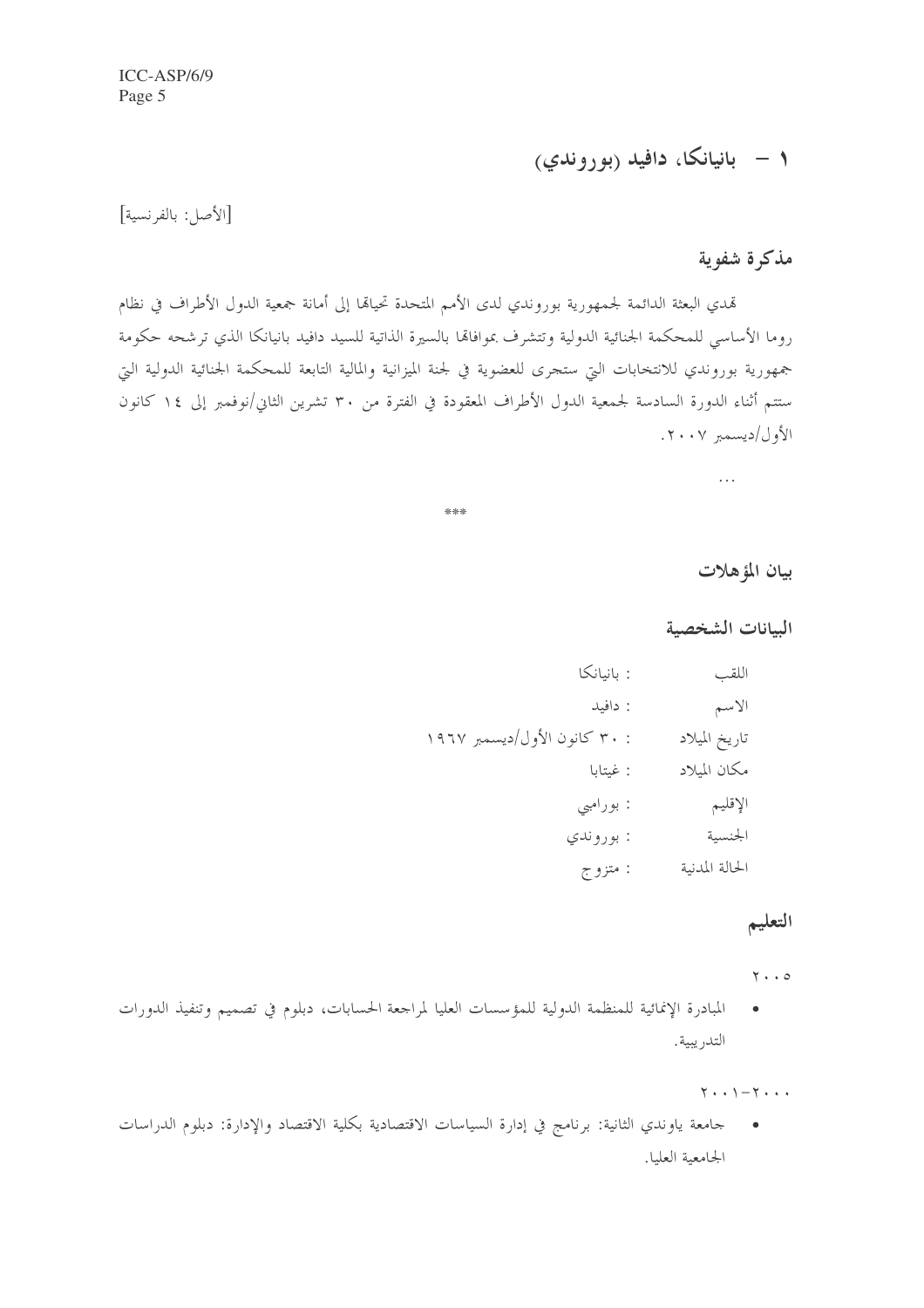#### $ICC-ASP/6/9$

#### Page 6

دبلوم الدراسات العليا التخصصية في الإدارة والسياسات الاقتصادية (الثانوية العامة + ٥).

 $1997 - 1991$ 

جامعة بوروندي: كلية الاقتصاد والإدارة، درجة البكالوريوس في الاقتصاد (الثانوية العامة +٤)، قسم  $\bullet$ الادارة.

 $1991 - 1911$ 

جامعة بوروندي: كلية الاقتصاد والإدارة، دبلوم الدراسات الجامعية (المرحلة الأولى) في الاقتصاد.

 $19\lambda\lambda-19\lambda\lambda$ 

• حامعة بوروندي: كلية الزراعة.

#### الحياة المهنية

حزير ان/يو نيه ١٩٩٦ – أيلو ل/سبتمبر ٢٠٠٦

- مفتش مالي مسؤول عن مراقبة تنفيذ الميزانية في الإدارات العامة، والإشراف على سير العمل في إدارات شؤون الموظفين، والمشاريع الإنمائية، وجميع المحالات التي للدولة مصلحة فيها. وتضمنت المسؤولية التحقق من قانونية النفقات والإيرادات في المؤسسات العامة وشبه العامة المذكورة ومشروعيتها ومناسبتها.
	- مسؤول أيضا عن التدريب في مديرية مراجعة الحسابات.

أيلول/سبتمبر ٢٠٠٦ — حيّ الآن

• مراجع حسابات حكومي بنفس المسؤوليات السابقة بالإضافة إلى مراجعة الأداء. ونُقلت إلى هذه المؤسسة الجديدة بعد تحويل مديرية مراجعة الحسابات إلى مكتب مراجعة الحسابات الحكومية.

> كانون الأول/ديسمبر ١٩٩٤ - حزير ان/يونيه ١٩٩٦ • مستشار في إدارة التنمية الحضرية وتنسيق الممتلكات والأدوات في وزارة الأشغال العامة.

### المجالات الأخرى للاختصاص

الأنشطة التعليمية والتدريبية

- التدريس منذ عام ٢٠٠٥ في جامعة لوميير في بوجومبورا على أساس عدم التفرغ؛
	- التدريس منذ عام ١٩٩٨ في جامعة مارتن لوثر كنغ على أساس عدم التفرغ؛
- التدريس منذ عام ١٩٩٦ وحتى الآن في جامعة بوروندي (المعهد التجاري العالي) على أساس عدم التفر غ.

المراجعة الداخلية للحسابات ومراجعة الأداء

• المشاركة في أيار /مايو وحزيران/يونيو ٢٠٠٥ في تنظيم حلقة عمل بشأن مراجعة الأداء في كوتونو ببنن؛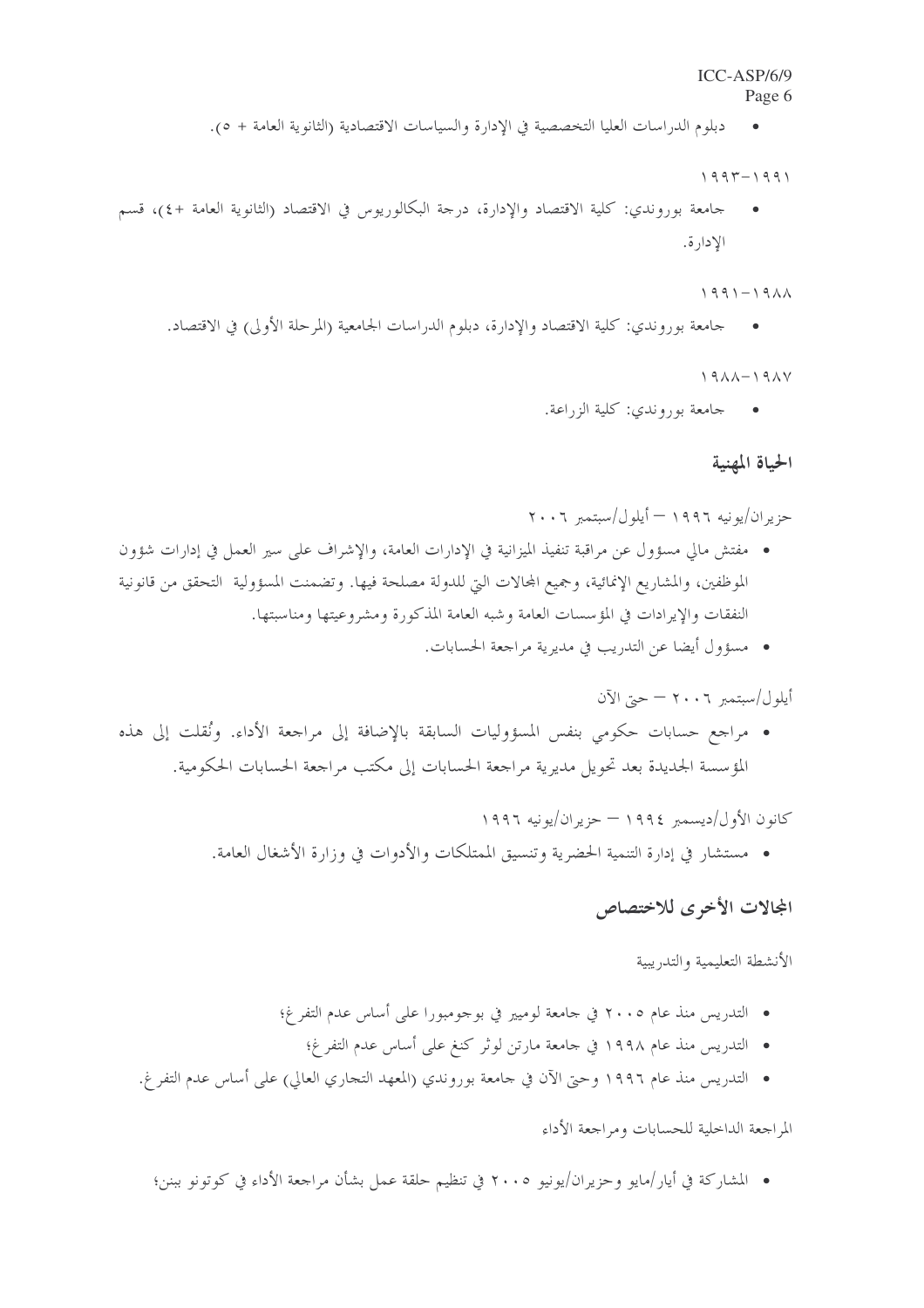- القيام شخصياً في آب/أغسطس وبعد حلقة العمل المعقودة في كوتونو بتنظيم دورة تعليمية بشأن النظام الداخلي لمراجعة الحسابات؛
- في كانون الثاني/يناير شباط/فبراير ٢٠٠٦ المشاركة في حلقة عمل معقودة بمدينة سوس في تونس لتقييم الدورة السابقة المعقودة بشأن مراجعة الأداء.

نيسان/أبريل ٢٠٠٦

• وسيط مشارك في حلقة عمل معقودة في ياوندي بالكاميرون بشأن مراجعة الأداء لمجموعة تضم ٣٠ مشاركا من أكثر من ١٢ بلدا.

۲۷ تشرین الثانی/نوفمبر – ۸ کانون الأول/دیسمبر ۲۰۰۲

• وسيط مشارك في حلقة العمل المعقودة في لومي بتوغو لمراجعي الحسابات في بلدان غرب ووسط أفريقيا الناطقة باللغة الفرنسية بالاشتراك بين القطب الإقليمي للتدريب على إدارة الديون في أفريقيا الوسطى والغربية والمجلس الإقليمي للمؤ سسات العليا لمراجعة الحسابات في البلدان الناطقة باللغة الفرنسية في أفريقيا.

الدورات الخارجية

- أيار/مايو تموز/يوليه ٢٠٠١: حضرت دورة تدريبية في حامعة لييج ببلحيكا للتخصص في المراجعة الإدارية؛
	- في عام ٢٠٠٤، شاركت في حلقة عمل معقودة في ليبرفيل بغابون لتقييم اختصاص المشاركين.

#### المنشورات

آب/أغسطس ۲۰۰۱

• تقديم ورقة بعنوان "المشاكل في المراجعة الإدارية للمرافق العامة" للحصول على دبلوم الدراسات المتخصصة العليا.

آذار /مارس ١٩٩٤

• مناقشة رسالة بعنوان "التدريب والموارد البشرية في المؤسسات الصغيرة والمتوسطة الحجم في بوحومبورا".

 $1995$ 

- تقديم ورقة بشأن تحديث النظم المعلوماتية والإدارية في خمس مؤسسات عامة:
	- o مصرف الائتمان في بوروندي؛
	- o المعهد الوطني للتأمينات الاجتماعية؛
	- 0 صندوق التأمين المشترك للموظفين؛
		- 0 راندا فارم؛
		- o شركة المباين الإدارية العسكرية.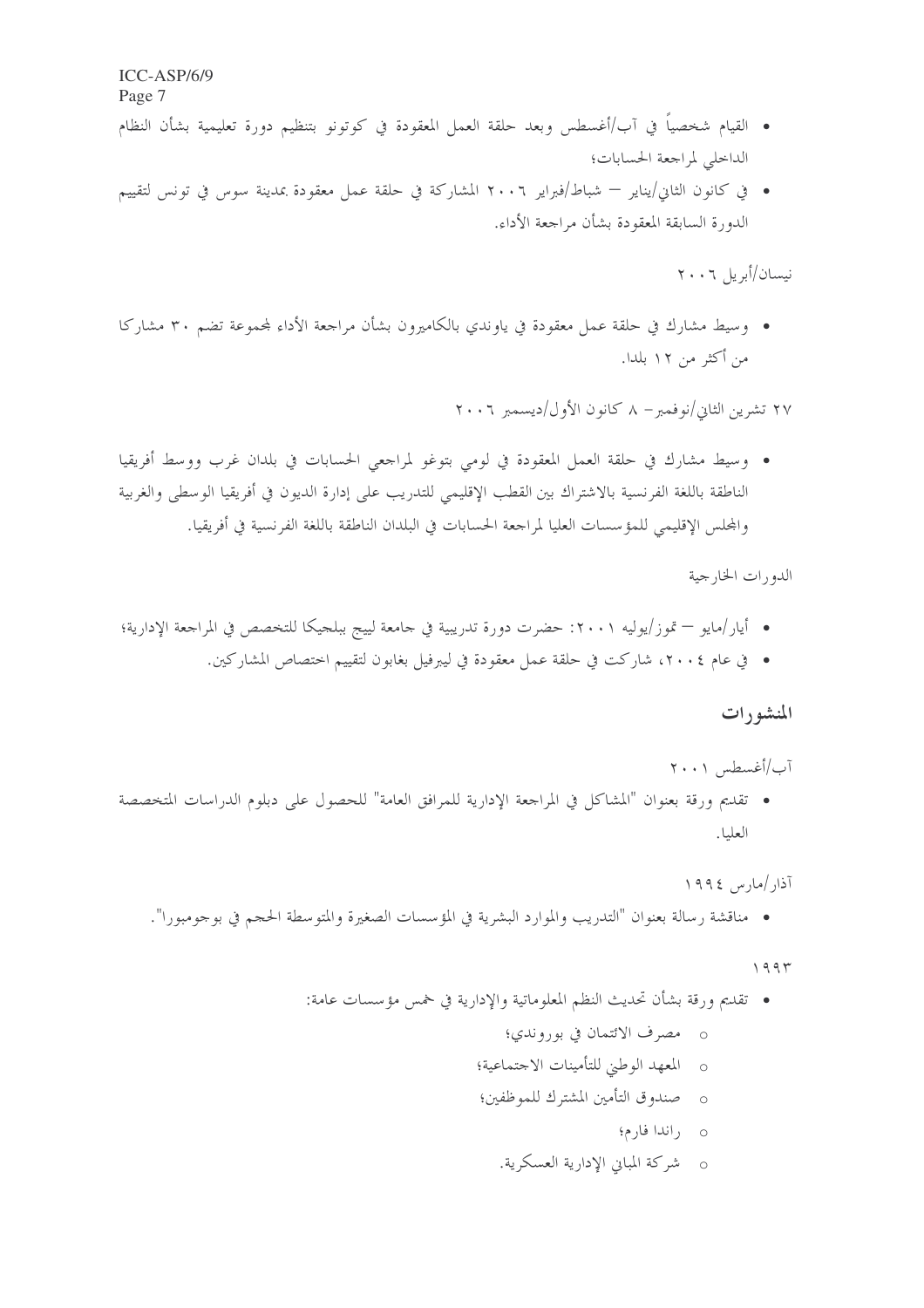- في آذار/مارس من كل عام، من عام ١٩٩٧ إلى عام ٢٠٠٠، قدمت تقريرا لمراجعة الحسابات الخاصة بالمصرف الوطني للتنمية الاقتصادية؛
- من عام ٢٠٠١ حتى الآن، قدمت تقارير مراجعة الحسابات الخاصة بمستشفى كامنجى العسكري، ومكتب المشاريع التعليمية، وصندوق التنمية الاحتماعية.

آب/أغسطس ٢٠٠٥

• التدريس في دورة بشأن تقييم نظام المراجعة الداخلية للحسابات بعد حلقة العمل المعقودة في كوتونو بشأن مراجعة الأداء التي تمنح المبادرة الإنمائية لمنظمة المؤسسات العليا لمراجعة الحسابات بعد انتهائها دبلوما للمشاركين فيها يشهد بإتمام الدورة.

### الأنشطة الأخرى

- يعمل حاليا مراجعا للحسابات في المحلس الإقليمي للمؤسسات العليا لمراجعة الحسابات في البلدان الناطقة باللغة الفرنسية في أفريقيا التي يقع مقرها في الكاميرون؛
	- عضو في اللجنة المرجعية لمنظمة المؤسسات العليا لمراجعة الحسابات؛
		- عضو مؤسس لجامعة مارتن لوثر كنغ في بوجومبورا.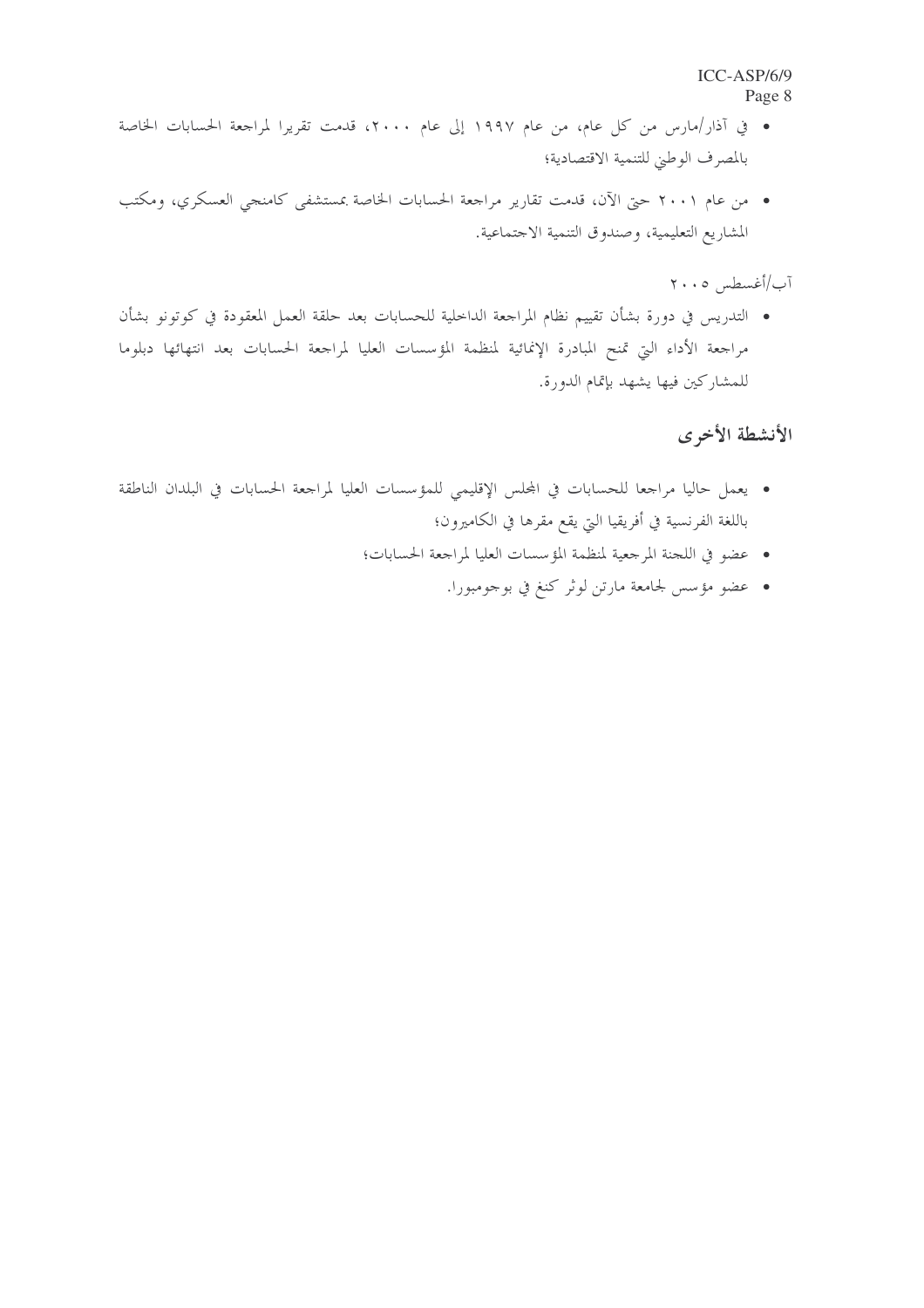# ۲ – فرناندیز أوبازو، کارولینا ماریا (المکسیك)

[الأصل: بالإنكليزية/الأسبانية]

#### مذكرة شفوية

تمدي سفارة جمهورية المكسيك تحيالها إلى أمانة جمعية الدول الأطراف في نظام روما الأساسى للمحكمة الجنائية الدولية وتتشرف، بالإشارة إلى مذكرة الأمانة ICC-ASP/S/6/06 المؤرخة ١٢ آذار/مارس ٢٠٠٧، بإبلاغ الدول الأطراف بأن حكومة المكسيك قررت ترشيح السيدة كارولينا ماريا فرنانديز أوبازو لانتخابها عضوا في لجنة الميزانية والمالية للفترة ٢٠٠٨ – ٢٠١١ خلال الانتخابات التي ستجري أثناء الدورة السادسة لجمعية الدول الأطراف في المقر الرئيسي للأمم المتحدة في نيويورك في الفترة من٣٠ تشرين الثاني/نوفمبر إلى ١٤ كانون الأول/ديسمبر  $.7 \cdot \cdot \sqrt{ }$ 

ويعكس ترشيح السيدة كارولينا ماريا فرنانديز أوبازو اهتمام حكومة المكسيك بالإسهام في تعزيز الإجراءات المالية للمحكمة، واستقرار ميزانيتها، والنهوض بالإدارة الفعالة لمواردها، وتمكين المحكمة من ممارسة ولايتها وفقا لأولوياقما الإستراتيجية. والمكسيك مقتنعة بإمكان تحسين عملية الميزنة في المحكمة والتفاعل بين المحكمة والدول الإطراف واللحنة لتمكين جمعية الدول الأطراف من التركيز على المسائل الموضوعية المتعلقة بعمل المحكمة. وسيساعد اشتراك السيدة فرنانديز أوبازو في أعمال اللجنة على تزويد المحكمة بالأدوات اللازمة للاضطلاع بأعمالها وفقا لنظام روما الأساسي كما سيساعد على وجود مؤسسة قضائية قوية وفعالة من الناحيتين المالية والمادية تتسم ميزانيتها بالشفافية والاستقرار .

ومن بين المسائل التي ترى المكسيك ألها تتسم بالأولوية فيما يتعلق بأعمال اللجنة هيكل وعرض الميزانية (الاتصال الوثيق بالنفقات الفعلية، وزيادة التأكيد على التحليل الكلي الذي يسمح بالمناقشة على المستوى الاستراتيجي، وتبرير الموارد الإضافية، وعدم تكرار الموارد، ومؤشرات الأداء، الخ)؛ والمباني الدائمة (تحديد أفضل الهياكل والحلول لإدارة المشروع، وتوزيع التكاليف، ونماذج التمويل، كي تتأكد جمعية الدول الأطراف من حصولها على أفضل الشروط الممكنة)؛ والموارد البشرية (استعراض سياسات وممارسات الموارد البشرية لتوحيد الإحراءات المتعلقة بتعيين الموظفين واستمرارهم في عملهم، مع مراعاة متطلبات التوزيع الجغرافي العادل والمساواة بين الرحال والنساء المنصوص عليهما في نظام روما الأساسي)؛ وعملية التخطيط الاستراتيجي (الميزنة على أساس النتائج فعلا)؛ وغير ذلك من المسائل مثل شروط الخدمة للقضاة، والمساعدة القانونية، وتكاليف الاحتجاز.

وليس اهتمام حكومة المكسيك بالاشتراك في اللجنة من منطلق التزامها بالمحكمة فحسب ولكن لأفما المساهم السابع الأكبر في ميزانية المحكمة وأكبر المساهمين في مجموعة دول أمريكا اللاتينية ومنطقة البحر الكاريبي أيضًا. ولذلك تعتقد المكسيك أن هناك ما يبرر رغبتها في وجود من يمثلها في هذه الهيئة.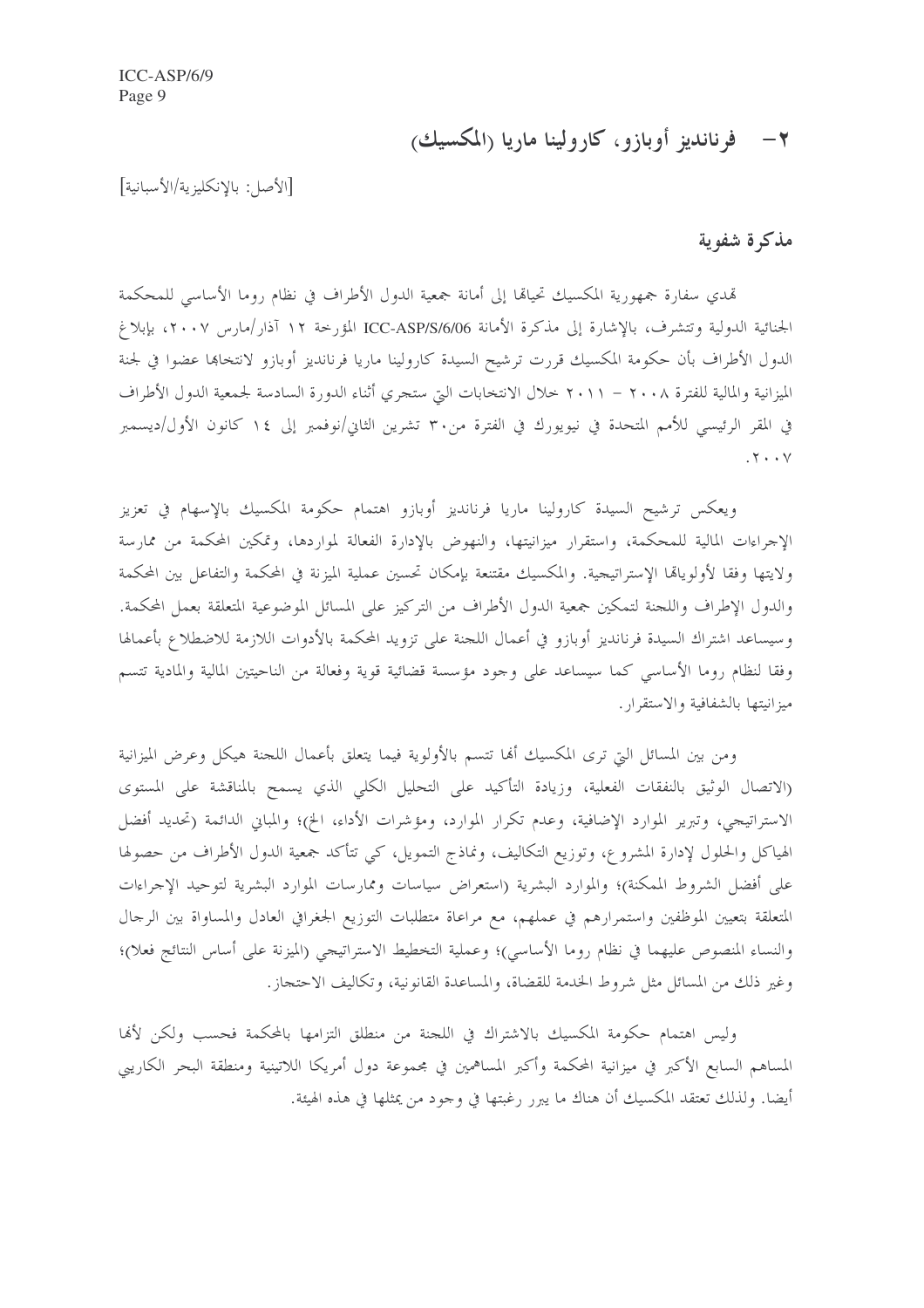وفيما يتعلق بالشروط الواردة في الفقرة ٢ من القرار ICC-ASP/1/Res.4 والفقرة ٦ من القرار ICC-ASP/1/Res.5 ، تود السفارة أن تسترعي انتباه الأمانة إلى الخبرة الواسعة والمتعددة الجوانب للمرشحة، وبوجه خاص إلى خبرها في المسائل المالية والمسائل المتعلقة بالميزانية، على النحو الوارد في السيرة الذاتية المرفقة بمذه المذكرة باللغتين الأسبانية والإنكليزية. وتستوفي السيدة فرنانديز أوبازو الشروط المطلوبة للعضوية في اللجنة، وتملك المعارف اللازمة للإسهام بوحه ملائم في عملها الهام، ولديها خبرة معترف ها في مجالات مثل حداول الأنصبة المقررة، والشؤون المالية، والميزانيات، والبرامج. سيؤدي أيضا انتخاها إلى تحسين التوازن بين الجنسين في اللجنة وسيعطى دفعة لمشاركة مجموعة دول أمريكا اللاتينية ومنطقة البحر الكاريبي، وهي من أكبر المناطق مشاركة في عضوية اللجنة، بنشاط في أعمالها.

وحكومة المكسيك مقتنعة بأن السيدة فرنانديز أوبازو، بما لديها من معرفة ومكانة وحيرة معترف بما في الشؤون المالية على المستوى الدولي، ستساهم بصورة إيجابية في تنفيذ ولاية هذه الهيئة الفرعية الموقرة.

\*\*\*

 $\ddotsc$ 

#### بيان المؤهلات

ولدت السيدة كارولينا ماريا فرنانديز أوبازو (المكسيكية الجنسية) في كينغستون، جامايكا، في كانون الأول/ديسمبر ١٩٧٢.

وتحمل شهادة البكالوريوس في العلاقات الدولية من جامعة الشعوب الأمريكية بالمكسيك.

ودرست أيضا الإدارة في جامعة الشعوب الأمريكية كما درست الاقتصاد في الجامعة الكاثوليكية البوليفية في لاباز، بوليفيا.

#### الخبرة العملية

شغلت السيدة فرنانديز مناصب مختلفة في وزارة الخارجية، جميعها في مجالات متعددة الأطراف:

- نائب مدير الشؤون الإدارية وشؤون الميزانية، شعبة الأمم المتحدة، تشرين الثاني/نوفمبر ٢٠٠٠ حتى الآن؛
- مستشار المدير العام المعنى بمنظومة الأمم المتحدة، كانون الثاني/يناير ٢٠٠٠ إلى تشرين الأول/أكتوبر ٢٠٠٠؛
- محلل مسؤول عن الترشيحات والشؤون السياسية، شعبة الأمم المتحدة، نيسان/أبريل ١٩٩٩ إلى كانون الأول/ديسمبر ١٩٩٩.

#### الأنشطة الرئيسية

• الأمين الفين لتقييم عضوية المكسيك في المنظمات الدولية (كانون الأول/ديسمبر ٢٠٠٦ — أيار/مايو  $\frac{1}{2}(\Upsilon + \cdot \Upsilon)$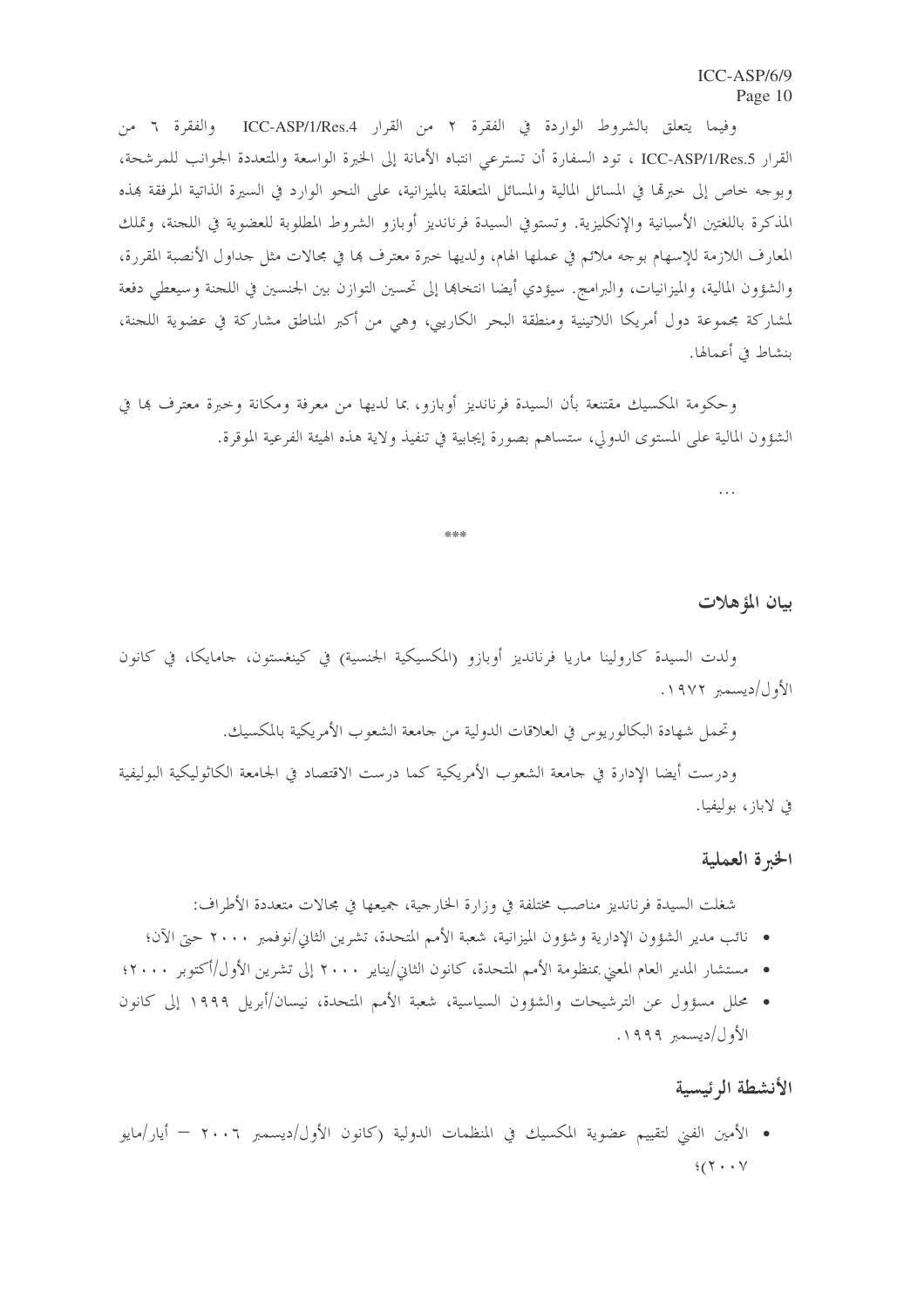$ICC-ASP/6/9$ 

Page 11

- رئيس المفاوضين في الوفد المكسيكي لدى الجمعية العامة للأمم المتحدة المعنى بإعداد جداول الأنصبة المقررة لفترة السنتين ٢٠٠٧ - ٢٠٠٩ (آذار/مارس- كانون الأول/ديسمبر ٢٠٠٦)؛
- رئيس الفريق المتخصص بوزارة الخارجية المكسيكية المعنى بجداول الأنصبة المقررة في المنظمات الدولية (كانون الثاني/يناير ٢٠٠٦)؛
- عضو في الوفد المكسيكي لعملية التفاوض بشأن ميزانية الأمم المتحدة لفترة السنتين ٢٠٠٦-٢٠٠٧، الدورة الستون للجمعية العامة (كانون الأول/ديسمبر ٢٠٠٥)؛
- عضوٍ في الوفد المكسيكي لعملية التفاوض بشأن ميزانية قوات حفظ السلام التابعة للأمم المتحدة، الدورة التاسعة والخمسون للجمعية العامة (أيار/مايو ٢٠٠٥)؛
- عضو في الوفد المكسيكي بالدورة التاسعة والخمسين للجمعية العامة للأمم المتحدة (تشرين الأول/أكتوبر كانون الأول/ديسمبر ٢٠٠٤)؛
- مسؤولة عن ترشيح المكسيك للعضوية في المحلس الاقتصادي والاحتماعي التابع للأمم المتحدة (تشرين الأول/أكتوبر ٢٠٠١ - كانون الأول/ديسمبر ٢٠٠٢)؛
- مسؤولة عن ترشيح المكسيك للعضوية في مجلس الأمن التابع للأمم المتحدة (كانون الأول/ديسمبر ٢٠٠٠-تشرين الأول/أكتوبر ٢٠٠١).

# المؤتمرات في جامعة الشعوب الأمريكية

- تنظيم المؤتمر الوطني للشباب المعنى بالمؤتمر العالمي لمكافحة العنصرية والتمييز العنصري وكره الأجانب وما يتصل بذلك من تعصب (حزيران/يونيه ٢٠٠١)؛
- تنظيم حلقة العمل الإقليمية المعنية بالتعاون القضائي في الشؤون الجنائية المتعلقة بالمخدرات والجريمة المنظمة (حزير ان/يونيه ٢٠٠٠)؛
	- تنظيم المؤتمر الوطني للشباب المعنى بجمعية الألفية ( أيار/مايو ٢٠٠٠)؛
- تنظيم الاحتماع الإقليمي الرفيع المستوى بعنوان "نحو نظام مالي دولي أكثر استقرارا وقابلية للتنبؤ وصلته بالمحتمع"، (أيلول/سبتمبر ١٩٩٩)؛

وتتحدث السيدة فرنانديز باللغتين الأسبانية والإنكليزية بطلاقة ولديها معرفة بالإيطالية والفرنسية. والسيدة فرنانديز متزوجة وأم لطفلين.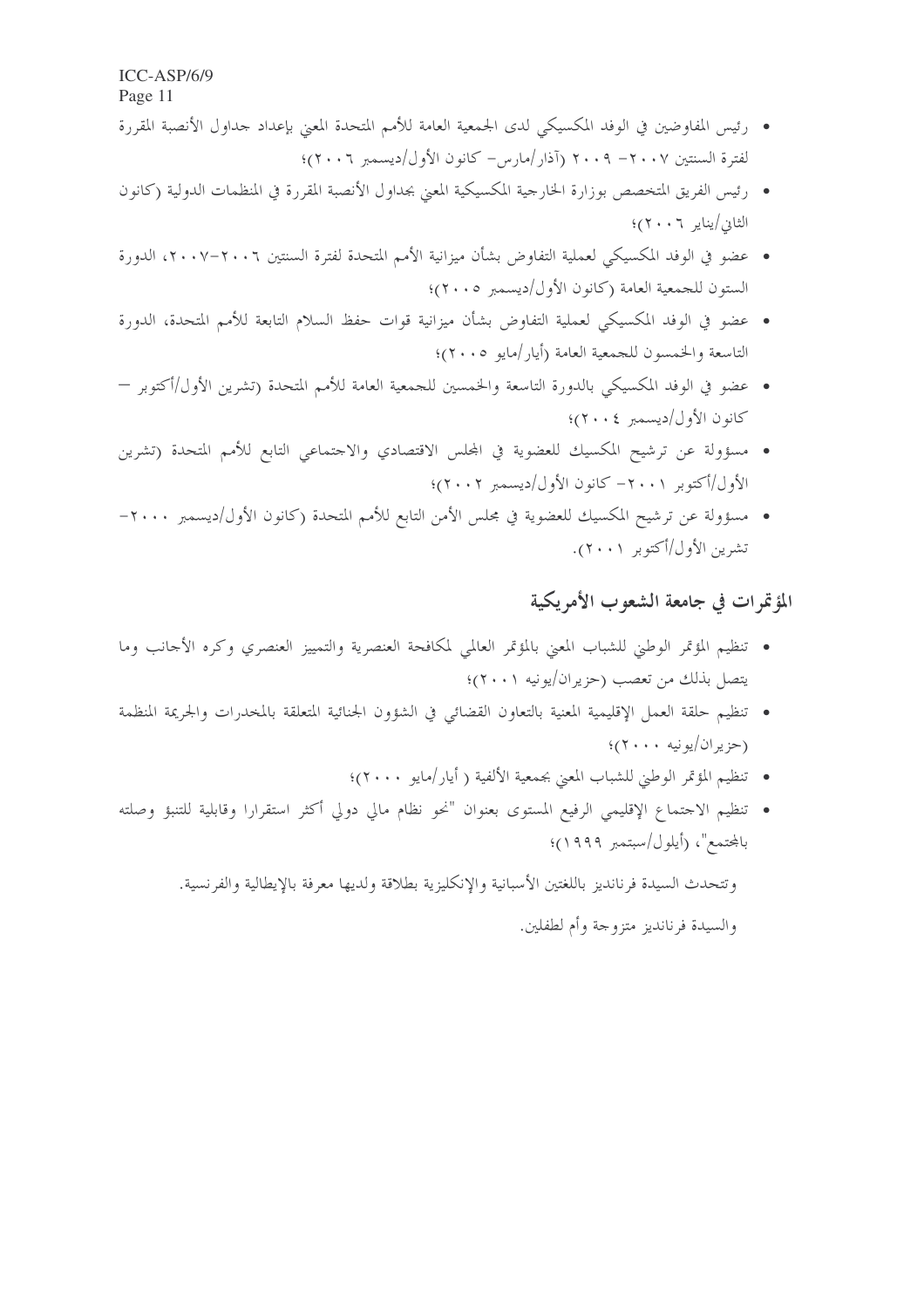# ٣ – فنكلشتاين، جيل (فرنسا)

[الأصل: بالفرنسية]

مذكرة شفوية

تمدي سفارة فرنسا تحيالها إلى أمانة جمعية الدول الأطراف في نظام روما الأساسبي للمحكمة الجنائية الدولية وتتشرف بإبلاغكم بأن حكومة جمهورية فرنسا قررت ترشيح السيد جيل فنكلشتاين، المستشار الرئيسي بديوان المحاسبة الإقليمي لمقاطعة بواتو– شارانت حاليا، لانتخابه عضوا في لجنة الميزانية والمالية التابعة للمحكمة الجنائية الدولية حلال الانتخابات التي ستجري أثناء الدورة السادسة لجمعية الدول الأطراف في نيويورك في الفترة من ٣٠ تشرين الثاني/نوفمبر إلى ١٤ كانون الأول/ديسمبر ٢٠٠٧.

ويقدم ترشيح السيد فنكلشتاين، المرفق سيرته الذاتية طيه، وفقا للفقرة ألف من القرار المتعلق بقواعد ترشيح وانتخاب أعضاء لجنة الميزانية والمالية.

وكما يتبين من سيرته الذاتية، يستوفي السيد فنكلشتاين الشروط المنصوص عليها في الفقرة ٢ من مرفق القرار الخاص بإنشاء لجنة الميزانية والمالية.

وكان السيد فنكلشتاين، قبل تعيينه بديوان المحاسبة الإقليمي لمقاطعة بواتو– شارانت في عام ١٩٩٩، مفتشا رئيسيا للجمارك، ومستشارا رئيسيا ومقررا للجنة الوطنية لآداب المهنة بالخدمة العامة، ووكيلا للنيابة بمحكمة بواتييه وتور الكلية، وأحيرا مستشارا رئيسيا بديوان المحاسبة الإقليمي لمقاطعة بواتو– شارانت. ولذلك، يتمتع السيد فنكلشتاين بجميع الخبرات والمؤهلات المطلوبة في قرارات جمعية الدول الأطراف في المحالين المالي والمحاسبي، فضلا عن الحبرة في الإجراءات الجنائية.

\*\*\*

بيان المؤهلات

#### الأنشطة المهنية

١ كانون الأول/ديسمبر ٢٠٠٥

• العودة بناء على طلبه إلى ديوان المحاسبة بمقاطعة بواتو– شارانت – مستشار رئيسي – عضوٍ في فريق الديوان المعنى بالمستشفيات/ الدوائر الإقليمية للديوان.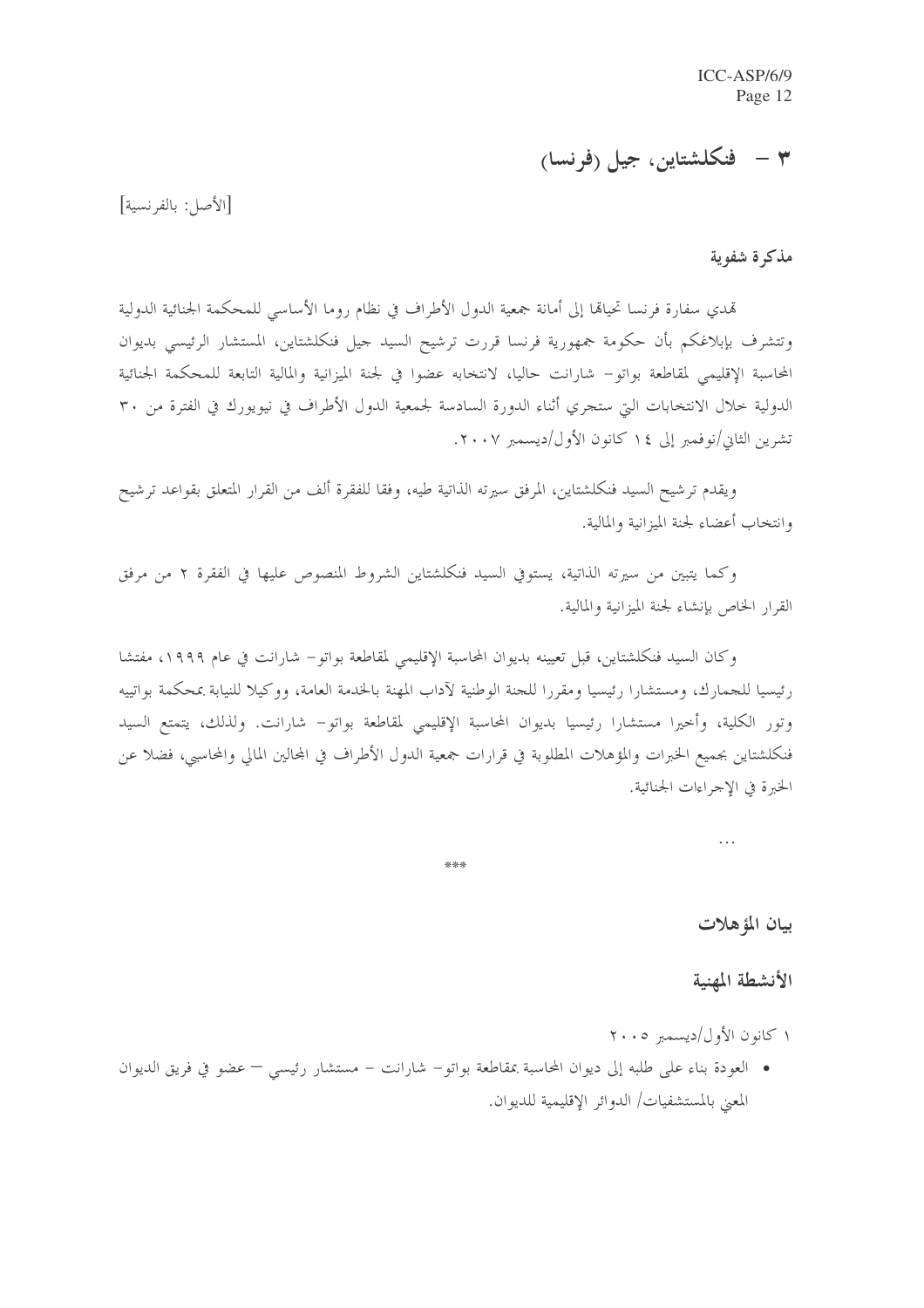١ كانون الثاني/يناير ٢٠٠٣ - ٣٠ تشرين الثاني/نوفمبر ٢٠٠٥

• ملحق بالمحكمة الكلية لمدينة تور (من ١ كانون الثاني/يناير ٢٠٠٣ إلى ٣٠ حزيران/يونيه ٢٠٠٣)– نائب بمحكمة بواتييه الكلية (من ١ تموز/يوليه ٢٠٠٣ إلى ٣٠ تشرين الثاني/نوفمبر ٢٠٠٥)– وكيل نيابة (جرائم المرور، القضايا المدنية، قضايا المخدرات، القضايا العسكرية، ممثل الإدعاء في المحاكمات).

 $Y \cdot \cdot Y$ 

• الترقية إلى رتبة المستشار الرئيسي.

١ كانون الثاني/يناير ٢٠٠١

- مستشار أقدم؛
- مقرر اللجنة الوطنية لآداب المهنة بالخدمة العامة.

١ أيلول/سبتمبر ١٩٩٩

• التعيين في ديوان المحاسبة الإقليمي لمقاطعة بواتو– شارانت.

٢ أيلول/سبتمبر ١٩٩٦ - ٣١ آب/أغسطس ١٩٩٩

• التعيين مستشارًا من الدرجة الأولى بديوان المحاسبة الإقليمي لمقاطعة نورٍ – با دي كاليه.

۱۱ تموز/يوليه ۱۹۹۶

• وقع عليه الاختيار للدورة الخارجية للمستشارين التابعين لديوان المحاسبة الإقليمي – كان ترتيبه الأول بين المستشارين من الدرجة الأولى.

۱ تموز /یولیه ۱۹۹۵– ۳۱ آب/أغسطس ۱۹۹۶

- رئيس فريق التحقيق الإقليمي الإدارة الوطنية. الضمانات والخدمات؛
- القطاع الصناعي– الإدارة العامة للجمارك والضرائب غير المباشرة مكتب البريد بمدينة رين (١٩ مقاطعة)، ۷۰ محققا.

۱ قموز /یولیه ۱۹۹۳ - ۳۰ حزیر آن/یونیه ۱۹۹۰

• ملحق على إدارة المهام الخاصة في باريس بصفته رئيسا لشُعب لاوون (٢٢)، وستراسبورغ (٦٧)، وأورلي ولوريان (٥٦)، وبراد (٦٦).

شباط/فبراير إلى حزيران/يونيه ١٩٩٣

• وقع عليه الاختيار للعمل بإدارة التفتيش الرئيسية للجمارك — كان ترتيبه الخامس — دورة تدريبية.

أواحير ١٩٩١ - شياط/فيراير ١٩٩٣

• رئيس دائرة الشؤون القانونية — الإدارة الإقليمية المشتركة للجمارك بمدينة نانت — الدعاوى القضائية.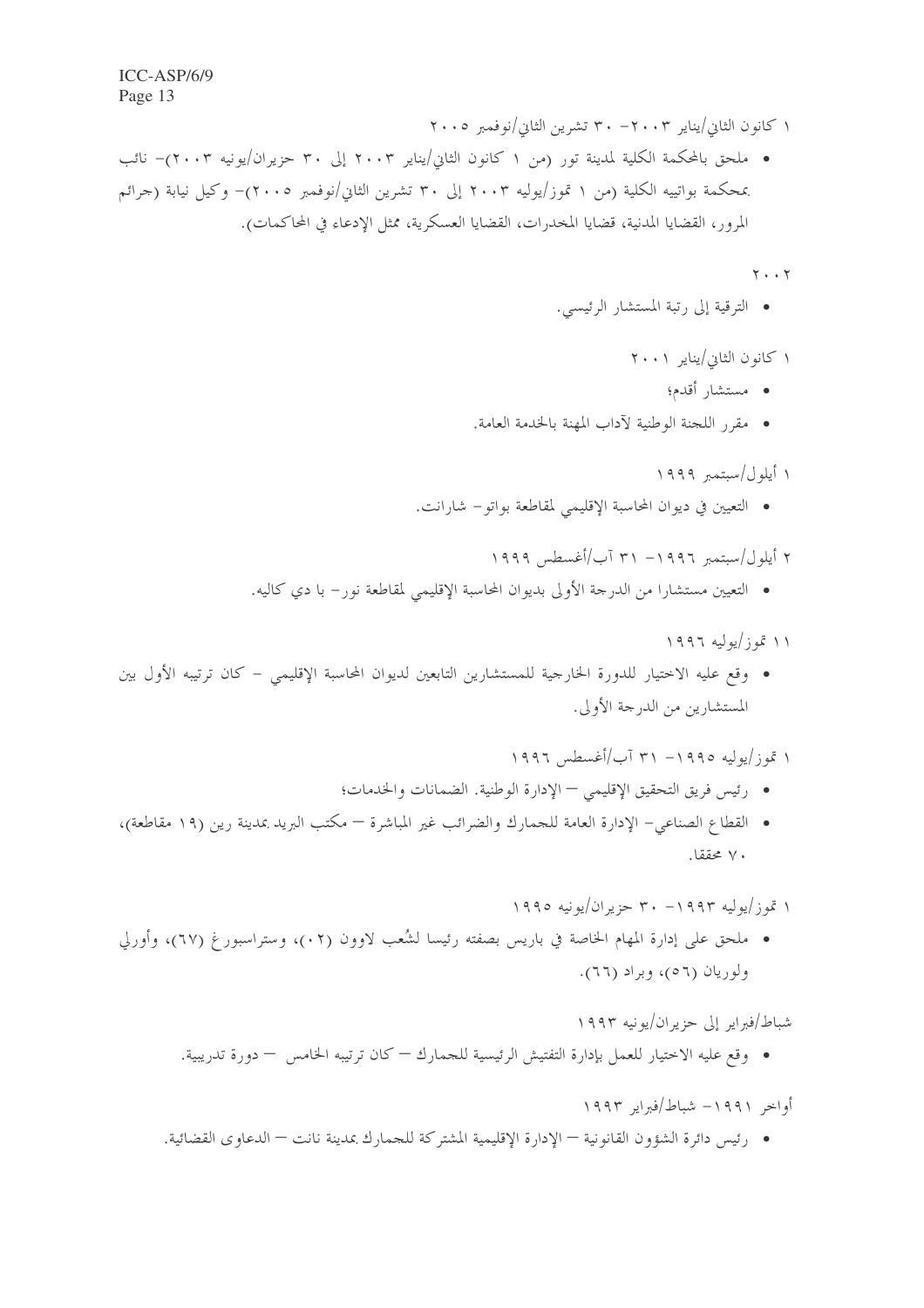#### ICC-ASP/6/9

Page 14 ١ أيلول/سبتمبر ١٩٨٨ - كانون الأول/ديسمبر ١٩٩١ • مفتش جمارك – مركز شوليه – مراجعة حسابات الشركات، المسائل الزراعية، إعادة التوطين الصناعي.

#### ١ أيلول/سيتمير ١٩٨٥ - ٣١ آب/أغسطس ١٩٨٨

• مفتش جمارك — الإدارة الإقليمية في رواسي، مكلف بمراجعة العمليات التجارية الدولية.

# ١ أيلول/سبتمبر ١٩٨٤ - ٣١ آب/أغطس ١٩٨٥

• المعهد الوطين للجمارك – الدفعة ٣٧.

#### $19AY, 919AY$

• محامى تحت التمرين — مكتب الأستاذ غوتسه – أنجيه.

#### الأنشطة التعليمية الاضافية

- دورة في القانون الجنائبي كلية الحقوق بمدينة أنجيه (مجمع شوليه) من ١٩٩٠ إلى ١٩٩٣، ودورة في القانون التجاري (مجمع شوليه، وحلال نفس الفترة في معهد اللغات الأجنبية التطبيقية)؛
	- محاضرات في القانون الجنائي للجمارك بمدرسة المحامين المبتدئين بمدينة ليل (١٩٩٨-١٩٩٩)؛
- محاضرات في القانون الجنائي للجمارك والقانون الجنائي المالي بمركز التدريب المهني للمحامين بمدينة ليل  $(1999 - 1991)$
- دورة في المشتريات العامة وتفويض السلطات للمرافق العامة– المعهد الإقليمي للإدارة بمدينة ليل  $4(1999/199V)$
- محاضرات في القضايا الجنائية المتعلقة بالمشتريات وتفويض السلطات للمرافق العامة– كلية الحقوق، جامعة بواتيبه، الماجستين المرحلة الثانية (٢٠٠١ إلى ٢٠٠٧)؛
	- الجوانب القانونية للعقود العامة، المرحلة الأولى للماحستير (٢٠٠٧/٢٠٠٦)، كلية الحقوق، حامعة بواتييه.

### المنشورات والدورات العامة

- 991) Droit douanier et politique agricole commune (in revue du Droit Rural 1991) •
- L'audit douanier (in Colloque de l'Institut régional d'administration de Nantes-les 20 ans de · 'l'Institut régional d'administration)
	- \*Cours de droit pénal général-polycopié Faculté de droit d'Angers
	- Eléments de contentieux pénal des marchés et délégations (قيد الإعداد للنشر بالكلية).

#### الأنشطة المهنية الأخرى

- عضو في فريق الديوان المعيّ بالمستشفيات (٢٠٠٦، ٢٠٠٧)؛
	- مقرر لجنة التحقيق في تكاليف وأداء المرافق العامة، ٢٠٠٦؛
- مقرر اللجنة الوطنية لآداب المهنة بالخدمة العامة (٢٠٠١ إلى أواخر ٢٠٠٥)؛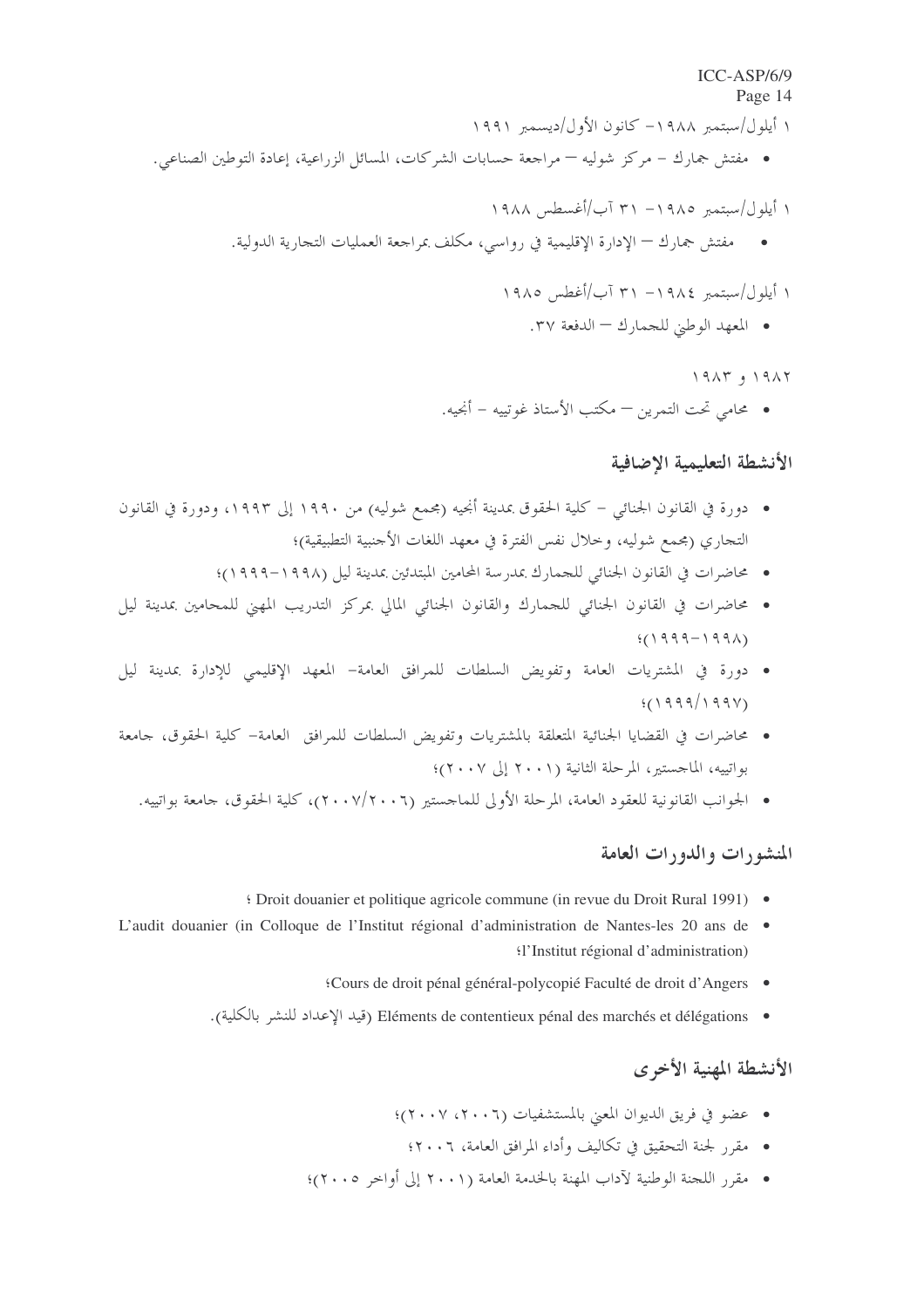- مقرر اللجنة المعنية بحسابات الحملة الانتخابية (٢٠٠١)؛
- عضو مجلس العلاقات العمالية في شوليه– رابطة أصحاب الأعمال– ١٩٨٨ إلى ١٩٩٢.

# التعليم

- درجة الماجستير في القانون الخاص (الوظائف القضائية)، جامعة بواتييه ومعهد العلوم القانونية في بواتييه؛
	- دبلوم الدراسات العليا في القانون الاحتماعي، كلية الحقوق والعلوم السياسية، حامعة نانت؛
		- خريج المعهد الوطني للجمارك، الدفعة ٣٧.

#### اللغات

- الفرنسية
- يتحدث الإنكليزية بطلاقة.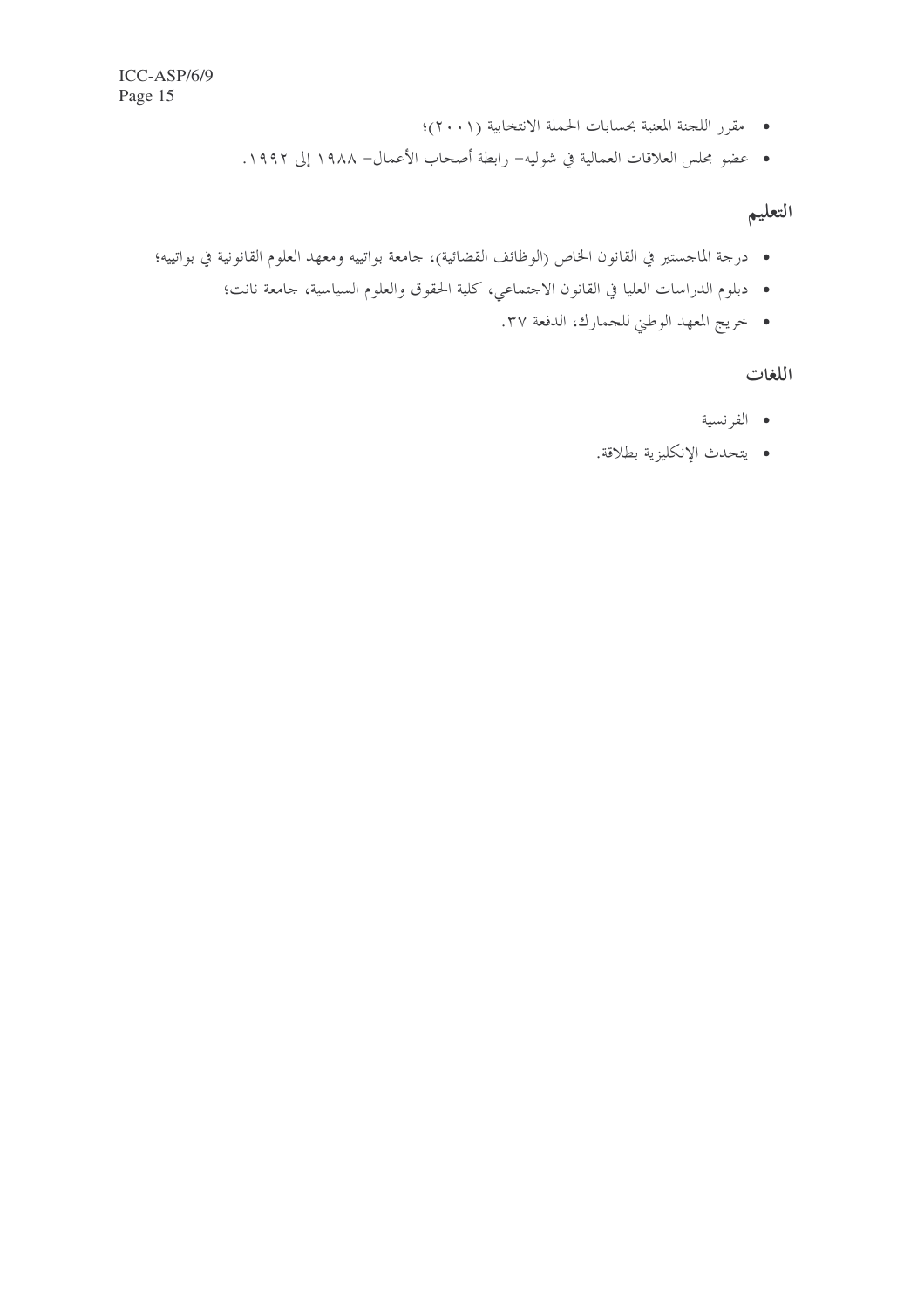#### ليميك، جوهايي (إستونيا)  $-\epsilon$

[الأصل: بالانكليزية]

#### مذكرة شفوية

تمدى البعثة الدائمة لإستونيا لدى الأمم المتحدة تحيالها إلى أمانة جمعية الدول الأطراف في نظام روما الأساسي للمحكمة الجنائية الدولية وتتشرف، بالإشارة إلى مذكرة الأمانة ICC-ASP/S/6/06 المؤرخة ١٢ آذار /مارس ٢٠٠٧، بإبلاغها بأن حكومة إستونيا قررت ترشيح السيد جوهاني ليميك لإعادة انتخابه عضوا في لجنة الميزانية والمالية حلال الانتخابات التي ستجري أثناء الدورة السادسة لجمعية الدول الأطراف في الفترة من ٣٠ تشرين الثاني/نوفمبر إلى ١٤ كانون الأول/ديسمبر ٢٠٠٧.

والسيد ليميك عضو في لجنة الميزانية والمالية منذ أيلول/سبتمبر ٢٠٠٦ ولديه خلفية قوية في إصلاح الجحاز الإداري للدولة، والتخطيط الاستراتيجي، والميزنة، ومراجعة الحسابات. يشغل السيد ليميك حاليا منصب مدير مراجعة الحسابات في مكتب مراجعة حسابات الدولة ويقوم، في جملة أمور، بمراجعة الأداء في النظام القضائي، وكان قبل ذلك نائبا لمدير إدارة الميزانية في وزارة المالية ورئيسا لعملية تطوير نظام التخطيط الإستراتيجي للحكومة المركزية وربطه بعملية الميزنة. وكان السيد ليميك، بصفته مديرا لمكتب الإدارة العامة بأمانة الدولة مسؤولا عن إعداد وتنفيذ برنامج الإصلاح الإداري للدولة. وكان أيضا ممثلاً لإستونيا في فريق تحسين الخدمات العامة التابع للاتحاد الأوروبي.

 $\dddot{\phantom{0}}$ 

半半半

بيان المؤهلات

السيد ليميك حبير يتمتع بمكانة وحبرة معترف بمما على المستوى الدولي. والسيرة الذاتية المرفقة للسيد ليميك دليل على كفاءته وخبرته في الإدارة العامة والميزنة ومراجعة الحسابات على الصعيدين الوطني والدولي. وكان عضوا في لجنة الميزانية والمالية منذ أيلول/سبتمبر ٢٠٠٦ وانتخبه المكتب بعد استقالة السيدة إينا شتاينبوكا من لاتفيا. ويشغل السيد ليميك حاليا منصب مدير مراجعة الحسابات في مكتب مراجعة حسابات الدولة، وكان قبل ذلك نائبا لمدير إدارة ميزانية الدولة في وزارة المالية الإستونية. والسيد ليميك من رعايا إستونيا ويتحدث الإنكليزية بطلاقة.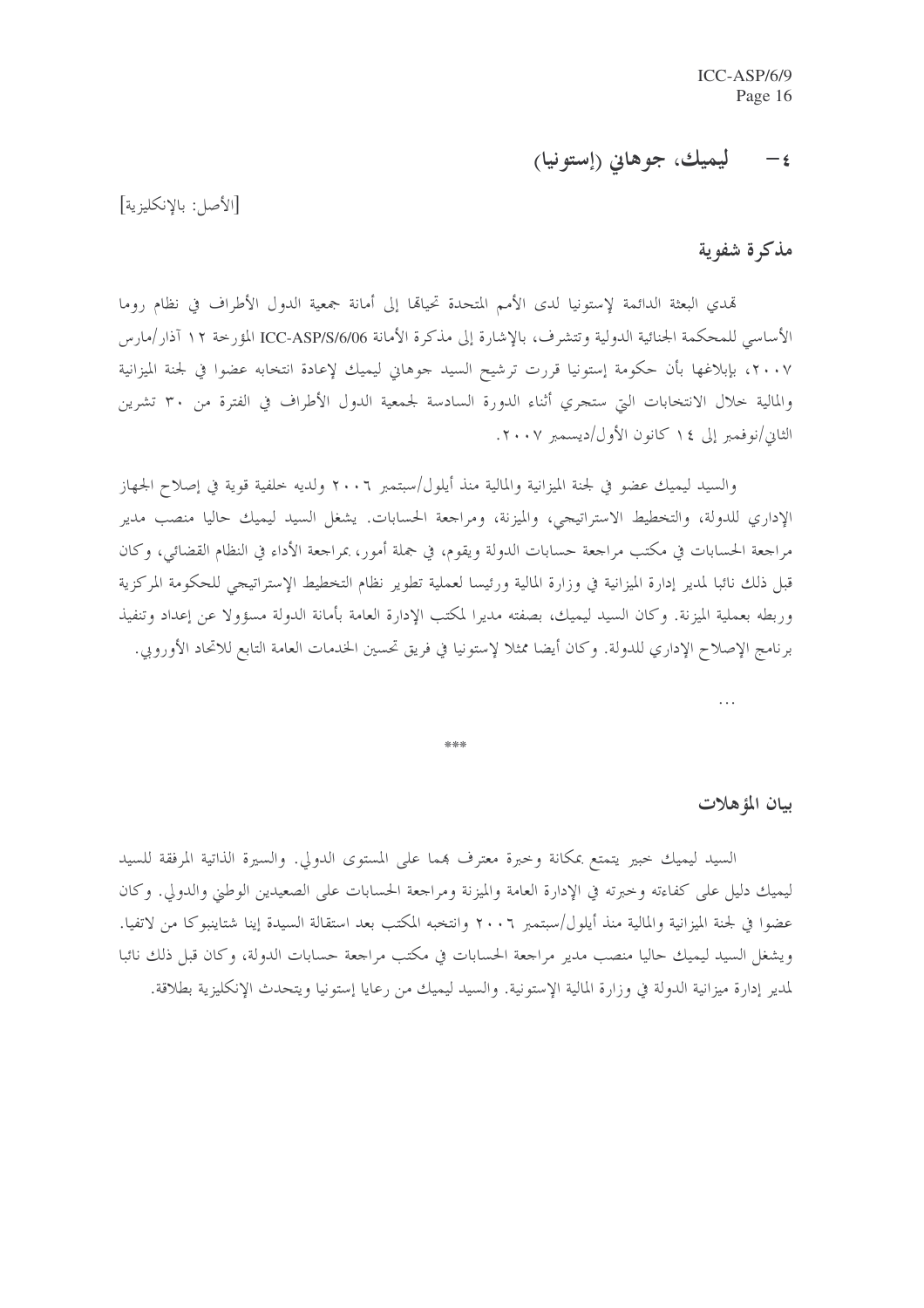#### اللغات

|             | اللغة الأصلية: الإستونية |           |            |                 |
|-------------|--------------------------|-----------|------------|-----------------|
|             |                          |           |            | اللغات الأخرى   |
| الفرنسية    | الروسية                  | الفنلندية | الإنكليزية |                 |
| معرفة أولية | جيد                      | جيد       | ممتاز      | التعبير الشفوي  |
| معرفة أولية | مقبو ل                   | جيد       | ممتاز      | التعبير الكتابي |
| معرفة أولية | جيد                      | ممتاز     | ممتاز      | الفهم الشفوي    |
| معرفة أولية | جيد                      | ممتاز     | ممتاز      | الفهم الكتابي   |

#### الخبرة العملية

#### أيلول/سبتمبر ٢٠٠٦

• لجنة الميزانية والمالية التابعة لجمعية الدول الأطراف في نظام روما الأساسي للمحكمة الجناية الدولية.

كانون الثاني/يناير ٢٠٠٥

- مكتب مراجعة حسابات الدولة (11a Narva mnt, 15013 Tallinn)
- المناصب: تشرين الأول/أكتوبر ٢٠٠٦: مدير مكتب مراجعة الحسابات. مسؤول عن إدارة مكتب مراجعة الحسابات الأول الذي يراجع حسابات وزارة المالية، ووزارة الخارجية والكيانات التابعة لها، والمؤسسات الدستورية (مكتب رئيس الجمهورية، ومكتب وزير العدل، ومكتب البرلمان، والمحكمة العليا، ومصرف إستونيا) ويقوم بمراجعة الحسابات المالية ومراجعة الأداء. مسؤول أيضا عن مراجعة جميع الحسابات الحكومية.
	- كانون الثاني/يناير أيلول/سبتمبر ٢٠٠٦: مدير المراجعة. مسؤول عن مراجعة الأداء في وزارات العدل والداخلية والدفاع.
	- كانون الثاني/يناير كانون الأول/ديسمبر ٢٠٠٥: مراجعة حسابات رئيسي. عضو في فريق مراجعة الأداء في وزارات العدل والداخلية والدفاع.

تشرين الأول/أكتوبر – كانون الأول/ديسمبر ٢٠٠٤

● أجازة أبوة لولادة ابنته ماتي في ٨ تشرين الأول/أكتوبر ٢٠٠٣.

#### كانون الثان/بنايه ٢٠٠٢- أيلول/ستمبر ٢٠٠٤

- وزارة المالية الاستونية (15006 1 1 Suur-Ameerika Str. 15006 1
	- المنصب: إدارة ميزانية الدولة، نائب مدير.
- مسؤول عن تطوير نظام التخطيط الإستراتيجي للحكومة المركزية وربطه بعملية الميزنة. وأعد الفريق الذي يعمل برئاسته مشروع قانون التخطيط الإستراتيجي الذي يهدف إلى توحيد عملية التخطيط الاستراتيجي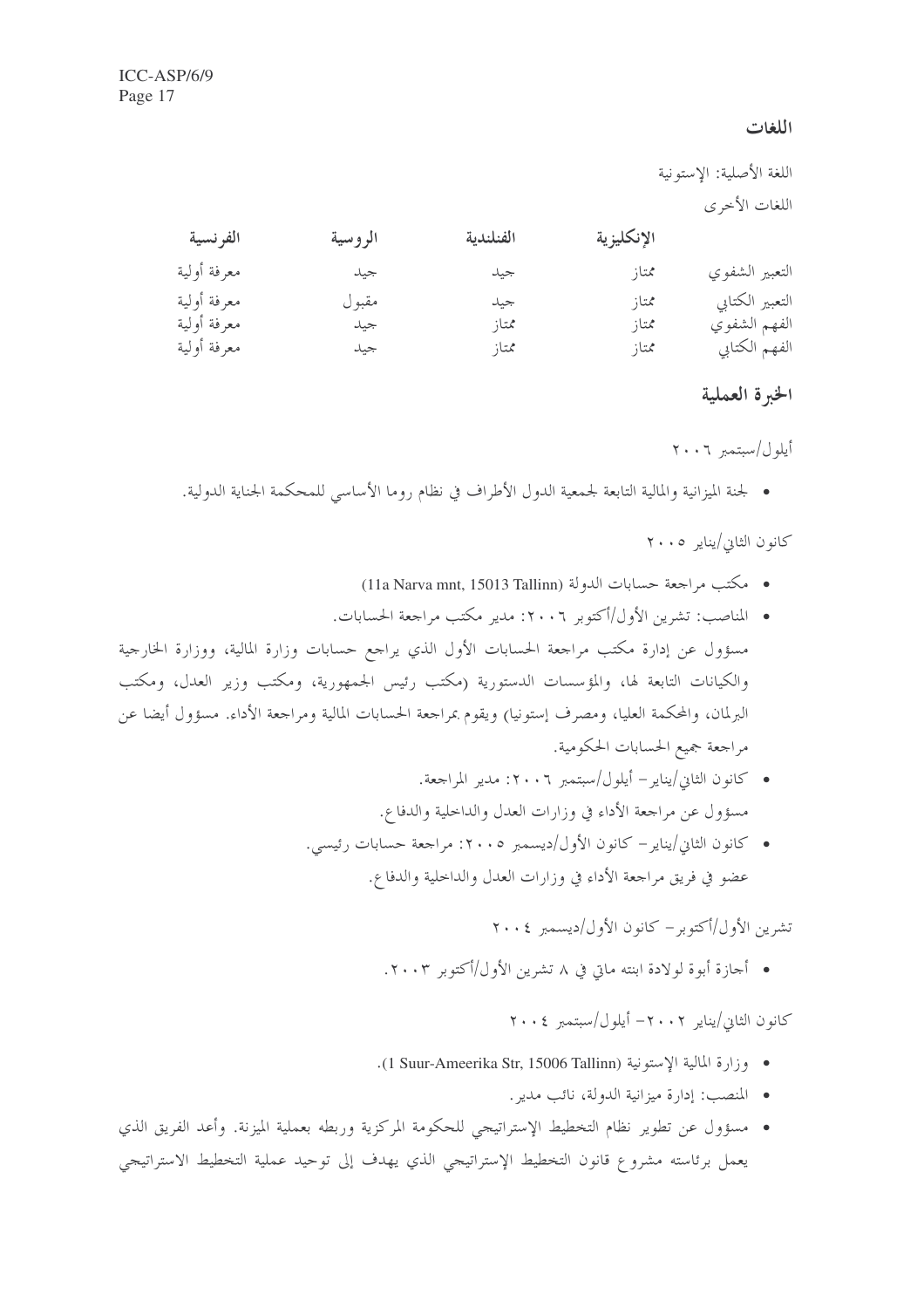والميزنة وإعداد التقارير وإلى وضع إطار لتطوير مقاييس الأداء لجميع الوزارات. وشارك أيضا في تنظيم دورات تدريبية لجميع الوزارات والوكالات المعنية هذا الإصلاح ووضع برامج لها وتنفيذها.

- مسؤول أيضا عن تطوير سياسة الأجور في القطاع العام لمواءمتها لاحتياحات آحاد المنظمات والإحصاءات وإمكان إجراء مقارنة للأجور بين الهيئات العامة ومعرفة جدواها. وشارك في فريق الصياغة الذي وضع نظاما حديدا للأجور المستحقة للخدمة المدنية في إطار قانون الخدمة المدنية الجديد وإدماحه مع النظم الفرعية الأخرى للخدمة المدنية. وشارك بانتظام بصفته ممثلاً لوزارة المالية في الوفود الحكومية التي يرأسها وزير الشؤون الاجتماعية في المفاوضات المعقودة مع اتحادات العمال المركزية بشأن الأجور.
- قام أيضا بتنسيق تطوير معايير الخدمة العامة لجميع المؤسسات الحكومية. وقدمت وزارة المالية بانتظام المشورة للمؤسسات الحكومية (وفقا للمبادئ التوجيهية المنهجية البتي وضعتها وزارة المالية) لوضع مواثيق الخدمة، وإعادة هيكلة عمليات تقديم الخدمات، وإعادة تنظيم التفاعل مع العملاء، وقنوات تقديم الخدمات (الحلول الحكومية الإلكترونية والمناسبة عند الإمكان)، وكيفية إدماج النهج الموجه إلى العملاء في الإدارة الإستراتيجية للمنظمات باستخدام نماذج الإدارة، مثل السجل المتوازن لقياس الإنتاج والإطار المشترك للتقييم.
- أنشأ فريقه الجائزة النموذجية للجودة في القطاع العام بالاعتماد على الإطار المشترك للتقييم. وشارك بصفته رئيسا للفريق وممثلا لإستونيا في الفريق المعنى بتحسين الخدمات العامة التابع للاتحاد الأوروبي كما شارك في فريق الدعم المعنى بالمؤتمر الثالث لجودة الإدارات العامة في الاتحاد الأوروبي (<u>www.3qconference.org</u>).
- اتخذ فريقه بالاشتراك مع أمانة الدولة الإحراءات اللازمة لتنفيذ عملية الصندوق الهيكلى "لتعزيز القدرات الإدارية" التابع للاتحاد الأوروبي– وهي العملية الوحيدة التي يمولها الصندوق الاحتماعي الأوروبي لتدريب الموظفين.

تشرين الثاني/نوفمبر ٢٠٠١ كانون الأول/ديسمبر ٢٠٠١

- · أمانة الدولة (Stenbock House, 3 Rahukohtu Str. 15161 Tallinn).
	- المنصب: مكتب الإدارة العامة، مدير بالنيابة.
- مسؤول عن إدارة الأعمال في مكتب الإدارة العامة المعني أساسا بإعداد وتنسيق وتنفيذ البرنامج الحكومي لإصلاح الإدارة العامة (www.riigikantselei.ee/doc.php?834). ومن الجوانب الإستراتيجية للإصلاح التي وضعت بالتعاون بين المكتب ووزارة المالية الإدارة العامة الموجهة إلى المواطنين. واقترح معايير للخدمة للمرافق العامة الرئيسية، وآليات للتشاور مع المواطنين، ووضع معايير للأداء للمساعدة على تقديم الخدمات الفعالة، وإنشاء نقاط الخدمات الموحدة، وتقديم خدمات للجمهور على الانترنت.

تشرين الثاني/نوفمبر ١٩٩٩–تشرين الأول/أكتوبر ٢٠٠١

- أمانة الدولة في إستونيا
- المنصب: مكتب الإدارة العامة، مستشار
- مسؤول عن إعداد البرنامج الحكومي لإصلاح الإدارة العامة وتنسيق تنفيذه وتنظيم احتماع بين مدير المكتب ورئيس الوزراء مرة كل أسبوعين لمناقشة استراتيجيات ومهام الإصلاح وإبلاغها للشركاء الرئيسيين في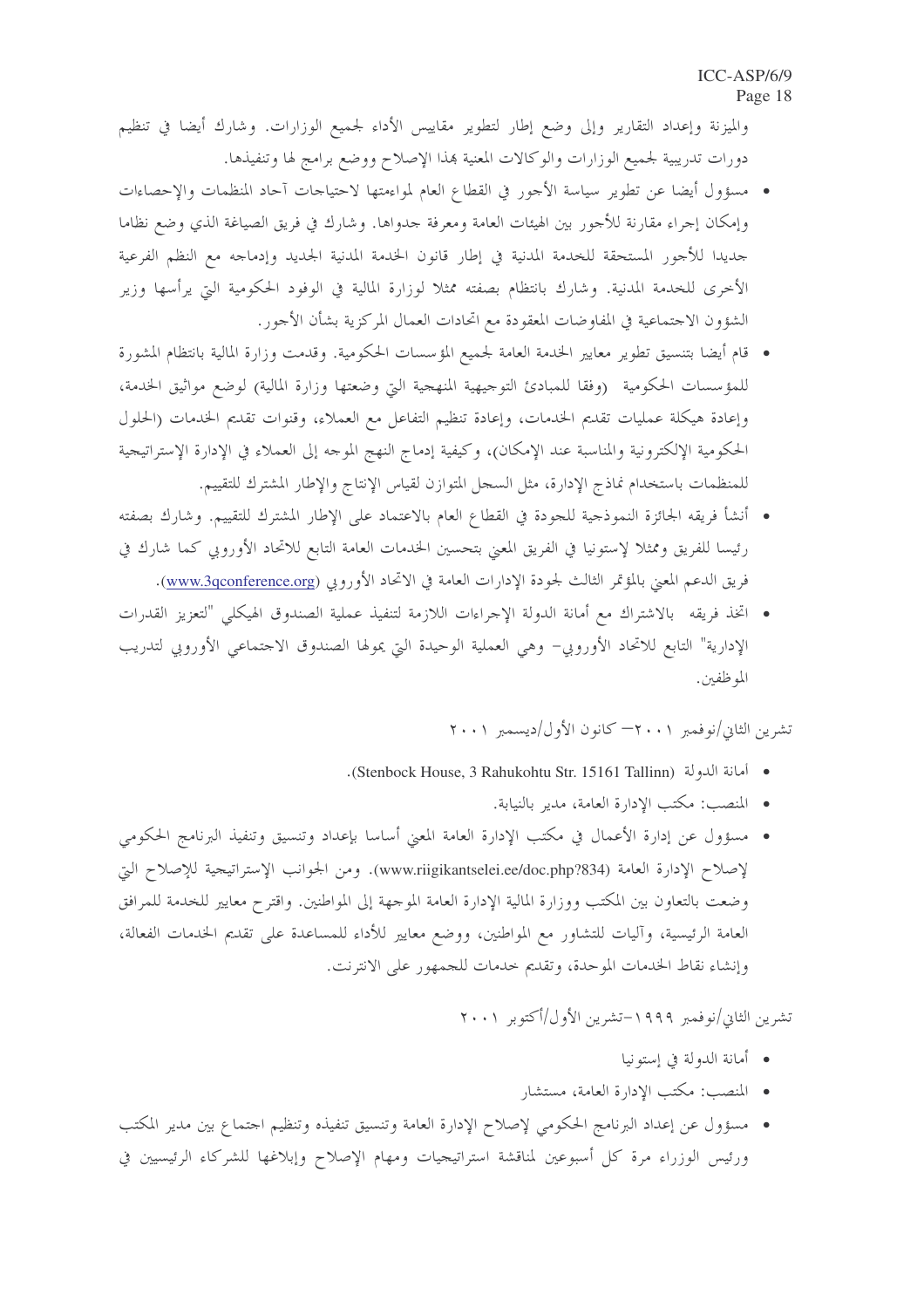البرنامج (وزارات المالية والعدل والداخلية) والإشراف على تنفيذها. وكان عضوا في اللجنة الحكومية لإصلاح الإدارة العامة التي تضم الوزراء المختصين والمعنية بمناقشة واقتراح القرارات الهامة التي ستعرض على محلس الوزراء.

- مدير برنامج "تحسين أداء القطاع العام في إستونيا ولاتفيا ولتوانيا" التابع لإدارة التنمية الدولية الذي تموله المملكة المتحدة والذي تشارك فيه بإستونيا شركة بانوك للخبرة الاستشارية والمحلس البريطاني، وقام أيضا بتنسيق المساعدة الثنائية الفنلندية لبرنامج إدارة التسجيلات الالكترونية بمساعدة وزارة المالية الفنلندية.
- عضو أيضا في الفريق العامل المشترك بين الوزارات المعنى بإعداد بوابة الكترونية للمواطنين (www.eesti.ee) لوصف الحالات الشائعة التي تتطلب الاتصال بالوكالات العامة وتقديم المشورة بشألها. ويشمل ذلك إجراء دراسة استقصائية واسعة النطاق بين المواطنين للوقوف على احتياجاتهم من الخدمة وأفضلياقمم بشألها.

أيلول/سبتمبر ١٩٩٩–كانون الأول/ديسمبر ١٩٩٩

- وزارة الصحة الإستونية ومركز التدريب
	- المنصب: مدير مشروع
- مسؤول عن وضع خطة لإعادة تنظيم العمل في لجان الخبراء المعنية بمنح المعوقين. وتطلب ذلك إعادة تنظيم كلٌّ من الإجراءات المتعلِّقة بتقديم الخدمات والعمليات المكتبية لتحقيق المزيد من السرعة في معالجة الطلبات ومزيد من الإنصاف عند اتخاذ القرارات.

تشرين الأول/أكتوبر ١٩٩٧– آب/أغسطس ١٩٩٨

- معهد الإدارة العامة في إستونيا
	- المنصب: مدير برنامج
- مسؤول أساسا عن إعادة تنظيم المواد الدراسية وتجميعها لوضع برنامج شامل لكفاءة كبار الموظفين المدنيين. وتضمنت هذه المواد القانون، والاقتصاد، والسياسة العامة، وتكنولوجيا الاتصالات في الإدارة العامة، والتنظيم الإداري. وقام أيضا بإعداد مناهج دراسية للإعلام وشارك في الفريق العامل المعنى بالتخطيط الاستراتيجي التابع للمعهد. ونتيجة لهذه العملية الأخيرة، وضع إستراتيجية جديدة لخدمة العملاء وأنشأ بموجبها آليات لجمع المعلومات من حلال الدراسات الاستقصائية، ومؤشرات الأداء لجميع الوحدات، وتقصى وتحليل الاحتياجات التدريبية للعملاء.

### التعليم والتدريب

ماجستير في العلوم السياسية، جامعة وسط أوروبا، ١٩٩٩

- تضمن البرنامج الدراسي الاقتصاد السياسي ، والاقتصاد الدولي، واقتصاد الرفاهية، والنظرية الاجتماعية.
- رسالة الماجستير بعنوان "إصلاحات الإدارة العامة في إستونيا من عام ١٩٩١ إلى عام ١٩٩٨:منظور مؤسسي". حصلت الرسالة على حائزة الأكاديمية الإستونية للعلوم باعتبارها أحسن الرسائل المقدمة من الطلبة فی عام ۱۹۹۹.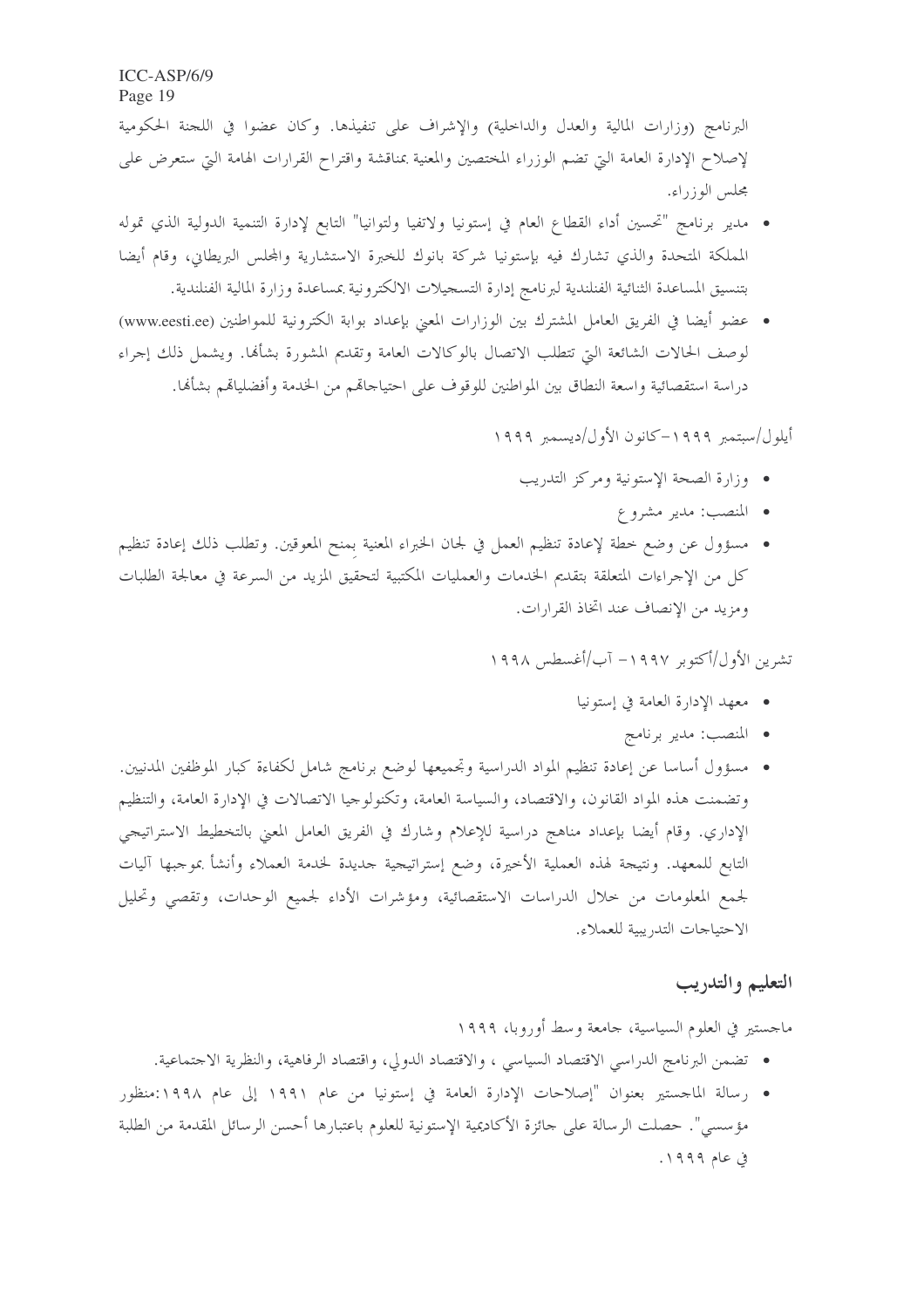البكالوريوس في الإدارة العامة، جامعة تارتو، ١٩٩٧

• تضمن البرنامج الاقتصاد العام، والمحاسبة المالية، والفلسفة، والإدارة العامة، والنظرية الاحتماعية.

# الأنواع الأخرى من التدريب

دورات خاصة لتدريب المدربين، الإدارة العامة، الإدارة الإستراتيجية، إدارة الموارد البشرية، إدارة الأداء، تقدير التكاليف على أساس النشاط، مراجعة الحسابات المالية.

- ; يارة دراسية مدمَّا ثلاثة أيام للمملكة المتحدة لدراسة عمليات الميزنة، ومراجعة المصروفات، وتقديم الخدمات العامة، والممار سات المتعلقة بخدمة العملاء، لندن، ٢٠٠٣.
- دورة مدهَّا أسبو ع واحد بشأن التخطيط الاستراتيجي في القطاع العام، المعهد الأيرلندي للإدارة العامة، دبلن،  $\mathbf{y} \cdot \mathbf{y}$ 
	- دورة مدمَّا أسبوعان بشأن إدارة النفقات العامة، فيينا، النمسا،٢٠٠٢.
- رحلة مدمّا أسبوع واحد في فرنسا، ليون وباريس، لدراسة التنظيم الإقليمي والاتحادي للإدارة العامة في فرنسا (معهد الإدارة العامة بمدينة ليون)، ٢٠٠٢.
- مرتب ثلاثة أشهر من نادي الروتاري للعمل على تحسين المشاركة في خدمة العملاء بمدينة دولوث، ولاية مينسوتا، الولايات المتحدة، ٢٠٠١.
- رحلة دراسية فردية مدمّا أسبوعان إلى الدانمرك والسويد (بتمويل من المحلس الوزاري لبلدان الشمال الأوروبي) لدراسة الإصلاحات في الإدارة العامة، وإدارة الأداء، والترتيبات المتعلقة بتوفير الخدمات العامة. وفي الدانمرك، درس علاقة إدارة الجودة بتوفير الخدمات العامة ومشاركة المواطنين في تحسين قدرات الخدمات. وفي السويد، درس البرنامج الحكومي المعنون "الإدارة العامة في خدمة الشعب" مع التركيز بوجه خاص على ممارسات تحسين الخدمات وإعلانات الخدمة، كوبنهاغن وستوكهو لم، ٢٠٠٠.

مجموعة مختارة من الخدمات الاستشارية المقدمة للقطاع العام والتدريب والورقات المعروضة على المؤتمرات

- الخدمات الاستشارية  $Y \cdot 0$
- مدينة تالين "تحليل النظام الحكومي للتخطيط والميزنة وعلاقته بوثائق التخطيط لمدينة تالين".

 $\mathcal{L}$  ۲۰۰۳ - التدريب

- مركز تدريب وتطوير الخدمة المدنية، مقدمة للموظفين المبتدئين بشأن سياسة التخطيط والميزنة وإدارة الأداء.
- مركز تدريب وتطوير الخدمة المدنية، تدريب الموظفين المدنيين على التخطيط الإستراتيجي والميزنة.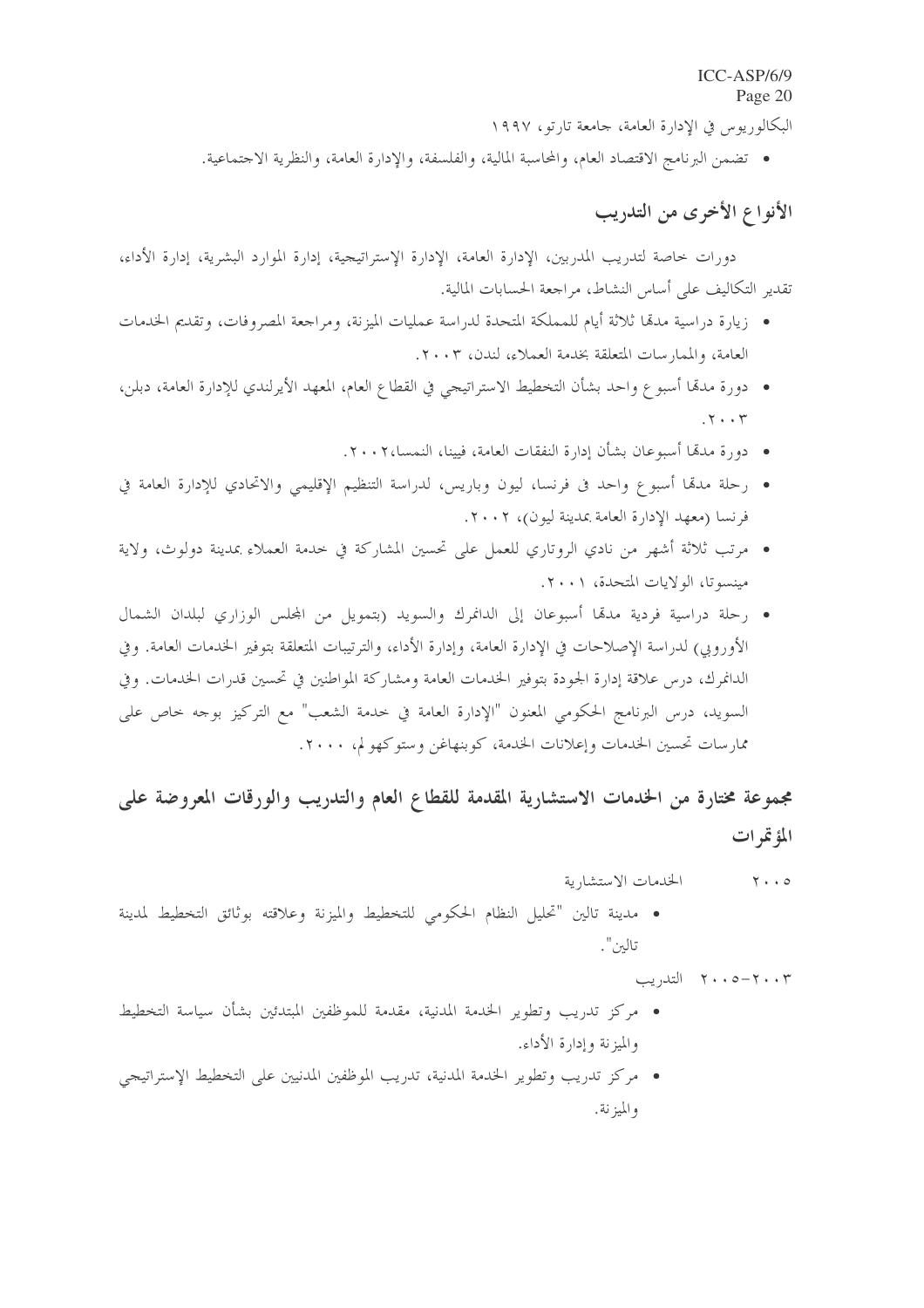- الورقات المعروضة على المؤتمرات  $\mathbf{Y} \cdot \cdot \mathbf{E}$
- مؤتمر الحدمة المدنية (٥–٦ تشرين الأول/أكتوبر ٢٠٠٦، تارتو، إستونيا)، تنظيم حلقة عمل بعنوان "مراجع الحسابات — يد للمساعدة أم أداة للإزعاج؟"
- مؤتمر الخدمة المدنية (٣٠ أيلول/سبتمبر ١ تشرين الأول/أكتوبر ٢٠٠٤، تارتو، إستونيا)، "نظام التخطيط الاستراتيجي في إستونيا."
- مؤتمر الحكم المحلي (٤ تشرين الأول/أكتوبر ٢٠٠٤، تارتو، إستونيا)، "نظام التخطيط الاستراتيجي والحكم المحلي."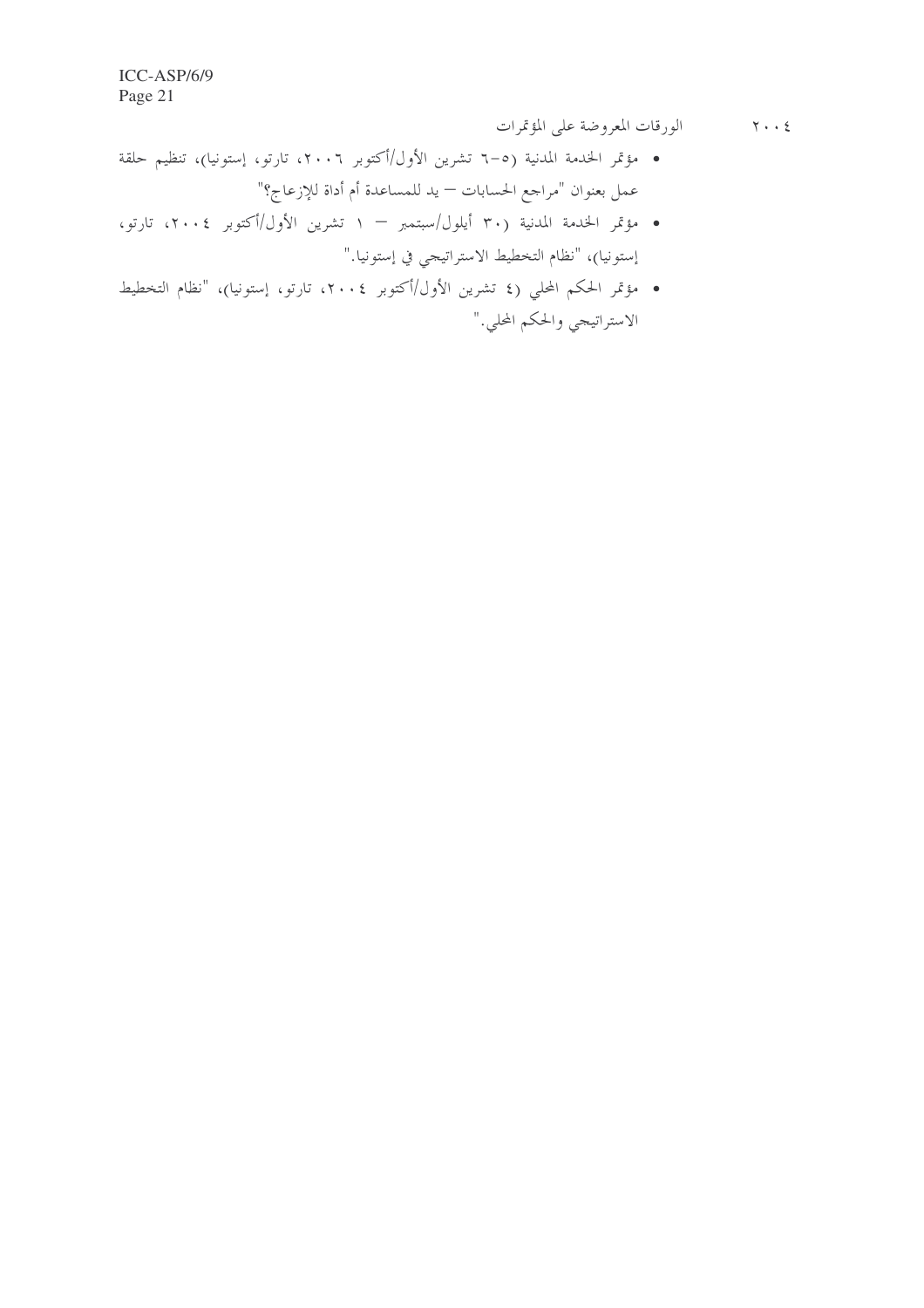#### لوفيل، بيتر (المملكة المتحدة لبريطانيا العظمى وايرلندا الشمالية)  $-\circ$

[الأصل: بالإنكليزية]

#### مذكرة شفوية

تمدي سفارة صاحبة الجلالة ملكة بريطانيا تحيالها إلى سفارات الدول الأطراف في نظام روما وتتشرف، بالإشارة إلى مذكرة أمانة جمعية الدولي الأطراف ICC-ASP/S/6/06 المؤرخة ١٢ آذار/مارس ٢٠٠٧، بإبلاغ الدول الأطراف بأن المملكة المتحدة قررت ترشيح السيّد بيتر لوفيل لإعادة انتخابه عضواً في لجنة الميزانية والمالية التابعة للمحكمة الجنائية الدولية حلال الانتخابات التي ستجري أثناء الدورة السادسة لجمعية الدول الأطراف، في نيويورك في تشرين الثاني/نوفمبر — كانون الأول/ديسمبر ٢٠٠٧.

وترفق هذه المذكرة نسخة من السيرة الذاتية للسيد لوفيل.

وبالإشارة للشرط القاضي بأن يكون المرشحون حبراء مشهوداً لهم بالمكانة والخبرة في المسائل المالية، فإن السيد لوفيل-وهو من رعايا المملكة المتحدة- يشغل منصب رئيس التخطيط والأداء بدائرة المحاكم (دائرة المحاكم الإنكليزية سابقاً). وقد اكتسب، خلال حياته المهنية، خبرة واسعة في مجال إدارة وتمويل الهيئات القضائية وشارك مشاركة حثيثة في مراقبة التغيير من خلال التحسينات التي أدحلت على إدارة الموارد والإجراءات المتعلقة بالميزانية. وقد عمل عضواً في لجنة الميزانية والمالية التابعة لجمعية الدول الأطراف في نظام روما الأساسي للمحكمة الجنائية الدولية منذ تشكيل هذه اللجنة في عام ٢٠٠٣.

#### بيان المؤهلات

تاريخ الميلاد: ٢٥ حزيران/يونيه ١٩٥٣ التعليم: المستوى الثانوي لغاية الحصول على شهادة (GCE)، المستوى المتقدم.

#### نظرة عامة عن الحياة المهنية

يملك سجلاً حافلاً بالأنشطة في مجال إدارة المحاكم على مستوى الإدارة التنفيذية والاستراتيجية، بما في ذلك الخبرة بالمحالس. ويملك سجلا ًحافلاً بالنجاح في توجيه التغيير من خلال التحسينات المدخلة على إدارة الموارد والعمليات المتعلقة بالميزنة. وقد أثبت امتلاكه مهارات في توجيه فرق يزيد عدد الموظفين العاملين فيها على المائة أثناء فترة تغيير كبير. وله كذلك حبرة في معرض التفاوض مع الموردين الخارجيين وقدماء القضاء والوزراء وغيرهم من أصحاب المصلحة.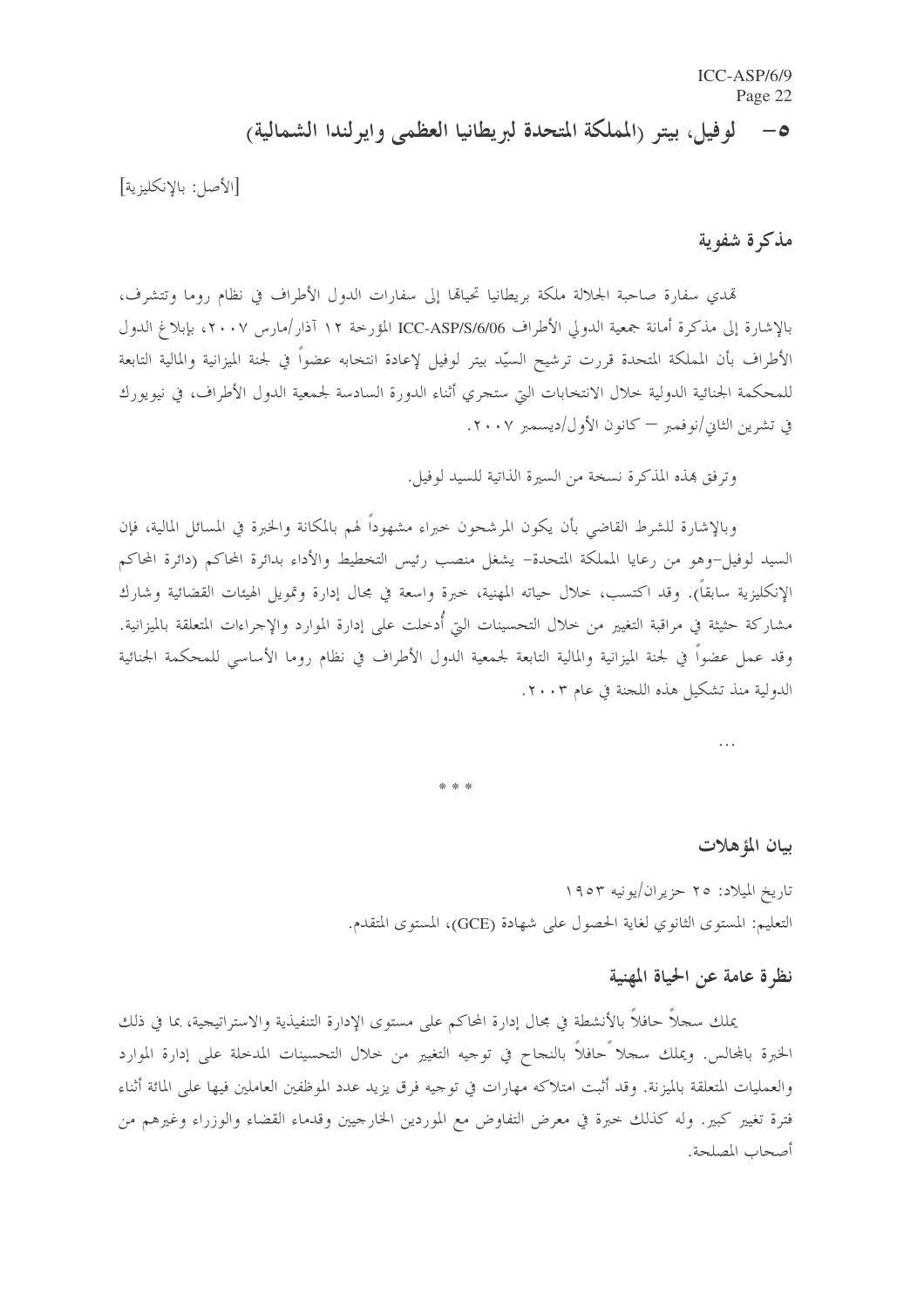وقد مثل دائرة المحاكم في جملة من الحلقات الدراسية والتجمعات الدولية التي تشمل اختصاصاقما الإدارة والتنظيم الماليين. واستقبل العديد من الزائرين الرسميين التابعين لوفود أحنبية وأدى زيارات إلى بلدان منها بلغاريا وسلوفاكيا. وهو ممثل المملكة المتحدة في لجنة الميزانية والمالية التابعة لجمعية الأطراف في نظام روما الأساسي للمحكمة الجنائية الدولية.

#### تفاصيل الحياة المهنية

أيلول/سبتمبر ٢٠٠٥ - حيّ الآن

- رئيس إدارة التخطيط والأداء، دائرة المحاكم، وهي وكالة حكومية جديدة قائمة منذ نيسان/أبريل ٢٠٠٦.
- قام بإعادة تنظيم واسع النطاق من أجل نقل عدد كبير من المحاكم التي تخضع لإدارة مستقلة لتصبح منظمة مفردة.
- وضع إطار تخطيطي شامل لخطة أعمال خمسية يتخلّلها سجل متكامل لقياس الإنتاج، ومقاييس للأداء ونظم لتقدير التكاليف مع ما يدعم ذلك من نظم المعلومات المالية والإدارية.

 $\gamma \cdot \circ$  كانون الثاني/يناير ٢٠٠٥ - أيلول/سبتمبر ٢٠٠٥

في أعقاب دمج دائرة المحاكم ومحكمة الصلح لتشكيل دائرة محاكم صاحبة الجلالة، أُنيطت به مسؤولية إدارة المعلومات ووضع مقاييس الأداء والتخطيط القضائي وتخطيط عبء العمل.

نيسان/أبريل ٢٠٠٣ — حيّ الآن

- انتخب ممثلاً للمملكة المتحدة في لجنة الميزانية والمالية التابعة لجمعية الدول الأطراف في نظام روما الأساسي للمحكمة الجنائية الدولية.
	- مقرر لدورات تشرين الأول/أكتوبر ٢٠٠٥، وتشرين الأول/أكتوبر ٢٠٠٦ ونيسان/أبريل ٢٠٠٧.
		- مثل لجنة الميزانية والمالية لدى الفريق العامل التابع للمحلس الأوروبي المعنى بالقانون الدولي العام.
			- تشرين الثاني/نوفمبر ٢٠٠٥ و٢٠٠٦، حضر احتماعات الخبراء المكرسة للمباني الدائمة.
				- حضر أعمال جمعية الدول الأطراف في كانون الأول/ديسمبر ٢٠٠٦.

كانون الثاني/يناير ٢٠٠٤ — تشرين الثاني/نوفمبر ٢٠٠٤

مستشار حارجي للمشروع الذي ترعاه وزارة الشؤون الخارجية والكومنولث بمعية رابطة القضاة السلوفاكيين من أجل تحسين الاعتراف العمومي بالقضاة في سلوفاكيا.

تشرين الأول/أكتوبر ٢٠٠٢ — كانون الأول/ديسمبر ٢٠٠٤

- مدير المالية، دائرة المحاكم.
- مسؤول عن كافة جوانب الإدارة المالية والمحاسبة بصدد ميزانية سنوية مبلغها ٨٠٠ مليون جنيه إسترليني.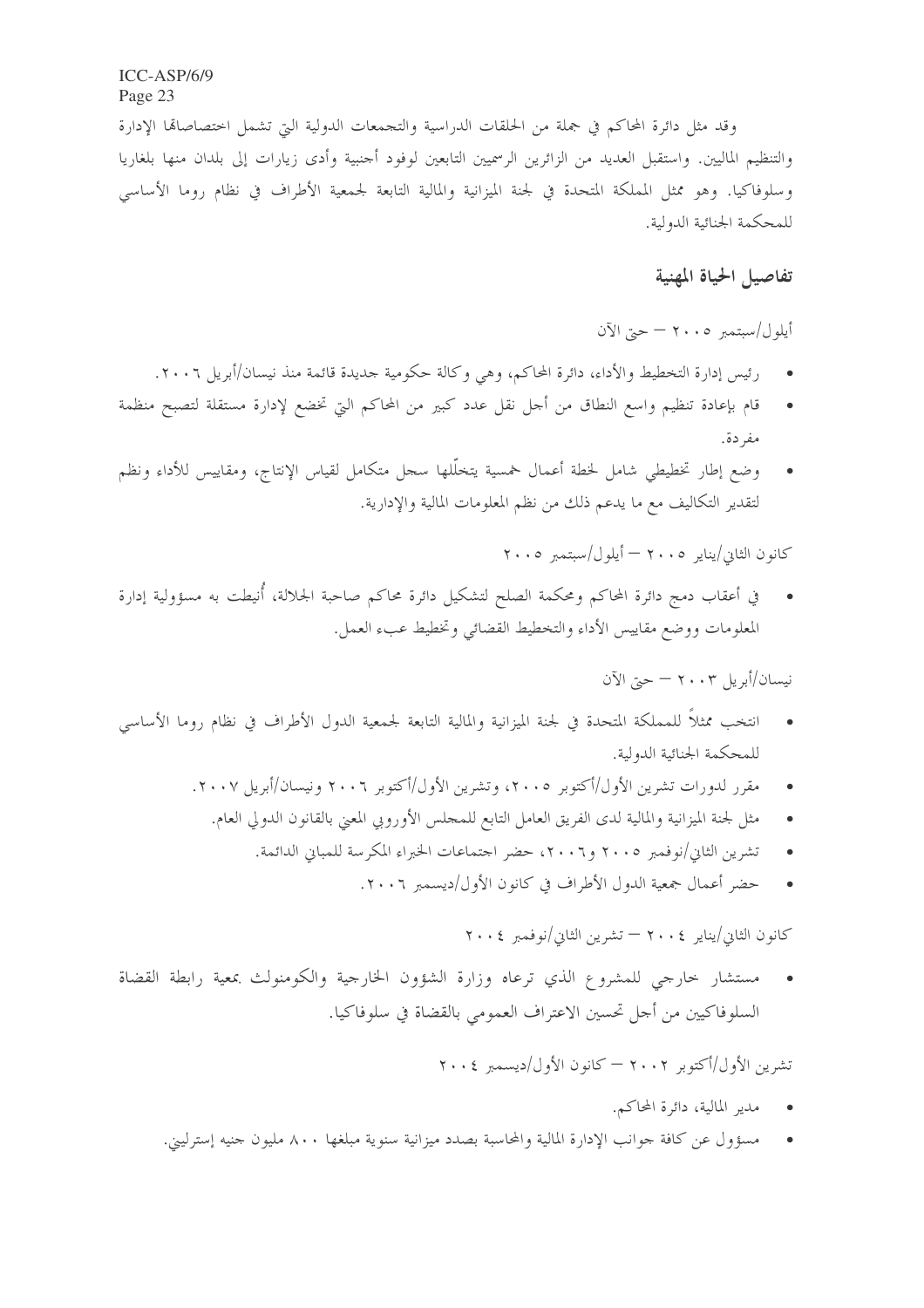- برهن على تحليه بروح قيادية ومهارة في إجراء التغييرات حين قام، بنجاح، بإعادة تشكيل المهام المالية على صعيد الإدارة بأكملها.
	- طبق الخطة المنقحة لإدارة الشركات وإدارة المخاطر على صعيد المنظمة.
	- نمي الإيراد المتأتي من الرسوم المدنية من ٣٢٠ مليون إسترليني إلى ٤٠٠ مليون جنيه إسترليني في غضون سنتين.
- أجرى مفاوضات مع خزينة التاج البريطاني ووزراء الحكومة وكبار الشخصيات في الهيئة القضائية وغيرهم من أصحاب المصلحة بتقديمه مجموعة متكاملة من المقترحات التي كانت مقبولة من جميع الأطراف ذوي المصالح المتعا, ضة.
	- مثل مصالح دائرة المحاكم لدى هيئة استعراض مرتبات كبار الموظفين التي تحدد أجور القضاة.

تشرين الثاني/نوفمبر ١٩٩٩ — تشرين الأول/أكتوبر ٢٠٠٢

- نائب مدير المالية بدائرة المحاكم.  $\bullet$
- مسؤول عن التخطيط الاستراتيجي والمالي، ووضع الأهداف والإدارة المالية وإدارة الأداء والتفاوض مع خزانة صاحبة الجلالة والوزراء.
- لعب دوراً رئيسياً في إعادة تشكيل الشعبة لتحقيق الانتقال من المحاسبة النقدية إلى المحاسبة على أساس المستحقات المتراكمة.
	- شارك كذلك في عدد من أفرق العمل بمعية وفود أحنبية من الكومنويلث وبلدان أوروبا الشرقية سابقاً.
- وعلى إثر إعادة تنظيم المحالات التشغيلية طبق الترتيبات المنقحة المتعلقة بالتبليغ لتحسين التركيز على حدمة المستهلك والارتقاء بمستويات هذه الخدمة.

كانون الأول/ديسمبر ١٩٩٧ — تشرين الأول/أكتوبر ١٩٩٩

- مدير برنامج ARAMIS (نظام المعلومات المتعلقة بإدارة وحساب الموارد)، دائرة المحاكم.
- مبادرة التمويل الخاص الكبرى وبرنامج الاستعانة بالمصادر الخارجية لدى دائرة المحاكم ووزارة العدل فيما يخص  $\bullet$ الخدمات المالية والمحاسبة وكشف المرتبات وتكنولوجيا المعلومات.
- مسؤول عن تنفيد حدمات المصادر الخارجية، ووضع مقاييس للخدمات المسداة، ورفض الأداء والتفاوض حول  $\bullet$ العقود المتعلقة بالخدمات الجديدة والخدمات الموسعة.
	- زادت القيم التعاقدية من ١٢ مليون جنيه استرليني إلى ٢٠ مليون جنيه استرليني في السنة.  $\bullet$

كانون الثاني/يناير ١٩٩٣ — تشرين الثاني/نوفمبر ١٩٩٧

- رئيس شعبة الموارد والتخطيط، بدائرة المحاكم.  $\bullet$
- مسؤول عن وضع خطط الإنفاق لدائرة المحاكم لاستعراض الإنفاق الحكومي، وتوزيع المخصصات على الأقاليم، ووضع مؤشرات وأهداف للأداء.
- تطوير نماذج تربط مستويات النشاط التنفيذي بالمتطلبات من الموارد بالنسبة لمستويات محددة من أعباء العمل والأداء.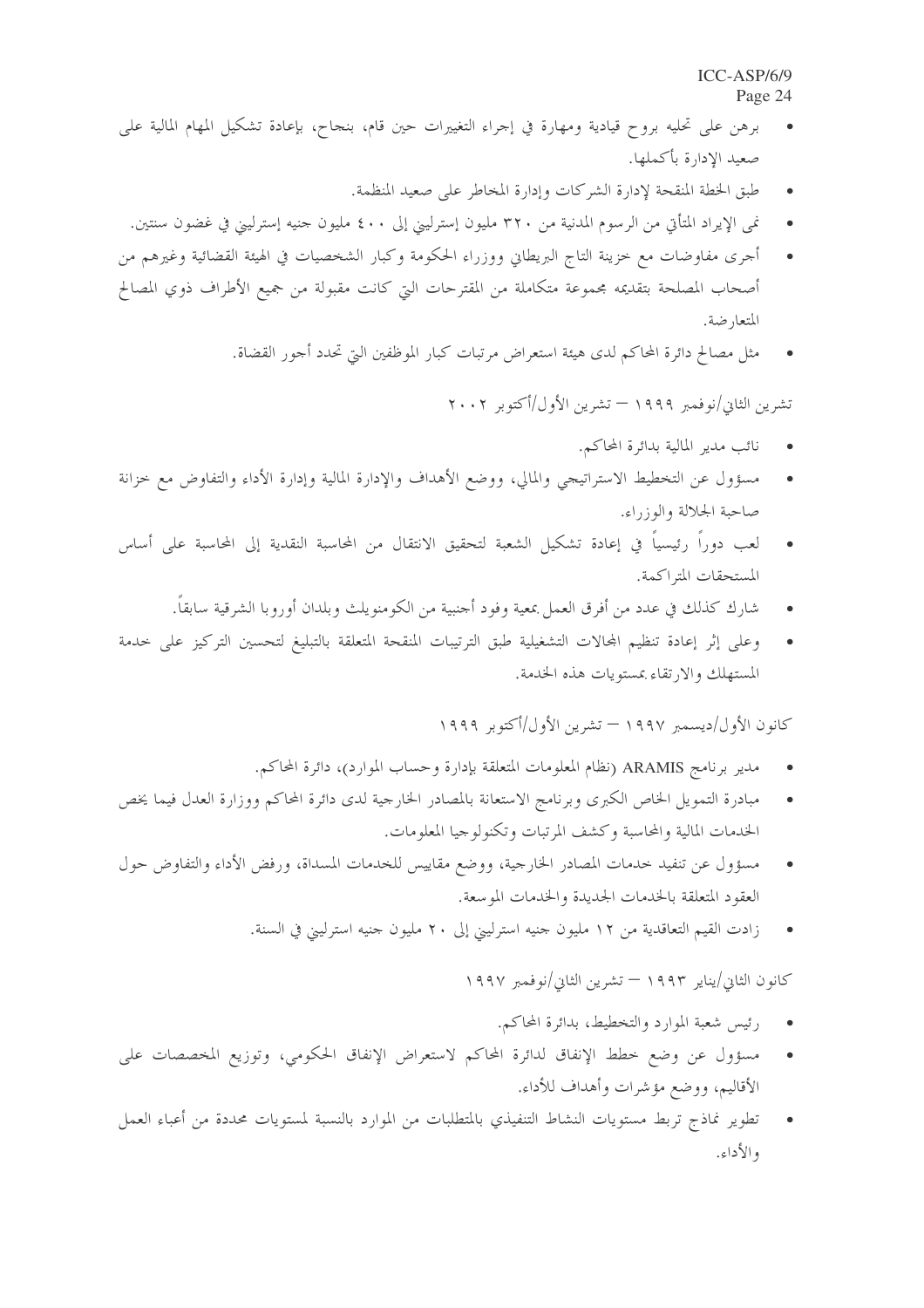- مسؤول عن تصميم خطط الأعمال وتقديم تقرير سنوي إلى البرلمان.
- عالج الجوانب المالية لما يترتب على المفاوضات التي تجري مع نقابات العمال من استحقاقات سنوية.

كانون الأول/ديسمبر ١٩٨٩ — كانون الأول/ديسمبر ١٩٩٢

- مدير مساعد لشؤون المحاكم، محاكم التاج بلندن.
- التسيير اليومي لأعمال الفريق المعني بمحاكم التاج بلندن (نحو ١٠٠ محكمة بتسعة مواقع مختلفة)، إعداد الخطط المالية، وتوزيع الوظائف والموارد على آحاد مديري المحاكم وتوزيع أعباء العمل على شتى مراكز المحاكم.
	- مسؤول عن خطط عمل القضاة الدائمين وتعيين القضاة غير المتفرغين لمحاكم التاج بلندن والمحاكم المدنية.

تشرين الأول/أكتوبر ١٩٨٦ — كانون الأول/ديسمبر ١٩٨٩

- موظف معنى بتقييم الضرائب، مكتب تقييم الضرائب التابع للمحكمة العليا، محاكم العدل الملكية.
- تحديد التكاليف القانونية التي تتكبدها الأطراف المشتركة وتقديم المساعدة القانونية في الحالات المعروضة على المحكمة العليا.

كانون الثاني/يناير ١٩٨٠ — تشرين الأول/أكتوبر ١٩٨٦

- خبرة في مجال الإدارة لدى محاكم التاج بلندن (المحاكم الجنائية).
- مسؤول عن الإدارة الشاملة للمحاكم ووضع قوائم بالقضايا وتعيين وكلاء المحاكم ورسوم المحامين.  $\bullet$

تشرين الأول/أكتوبر ١٩٧٣ – كانون الأول/ديسمبر ١٩٧٩

حبرة عملية في المحاكم المدنية والجنائية على المستوى الإداري الابتدائي.  $\bullet$ 

# معلومات أخرى

١٩٨٨ – ١٩٩٢، محرر مساعد للمحكمة العليا (Sweet and Maxwell) مسؤول عن تنقيح وتحديث الأقسام المتعلقة بالتكاليف القانونية والمساعدة القانونية.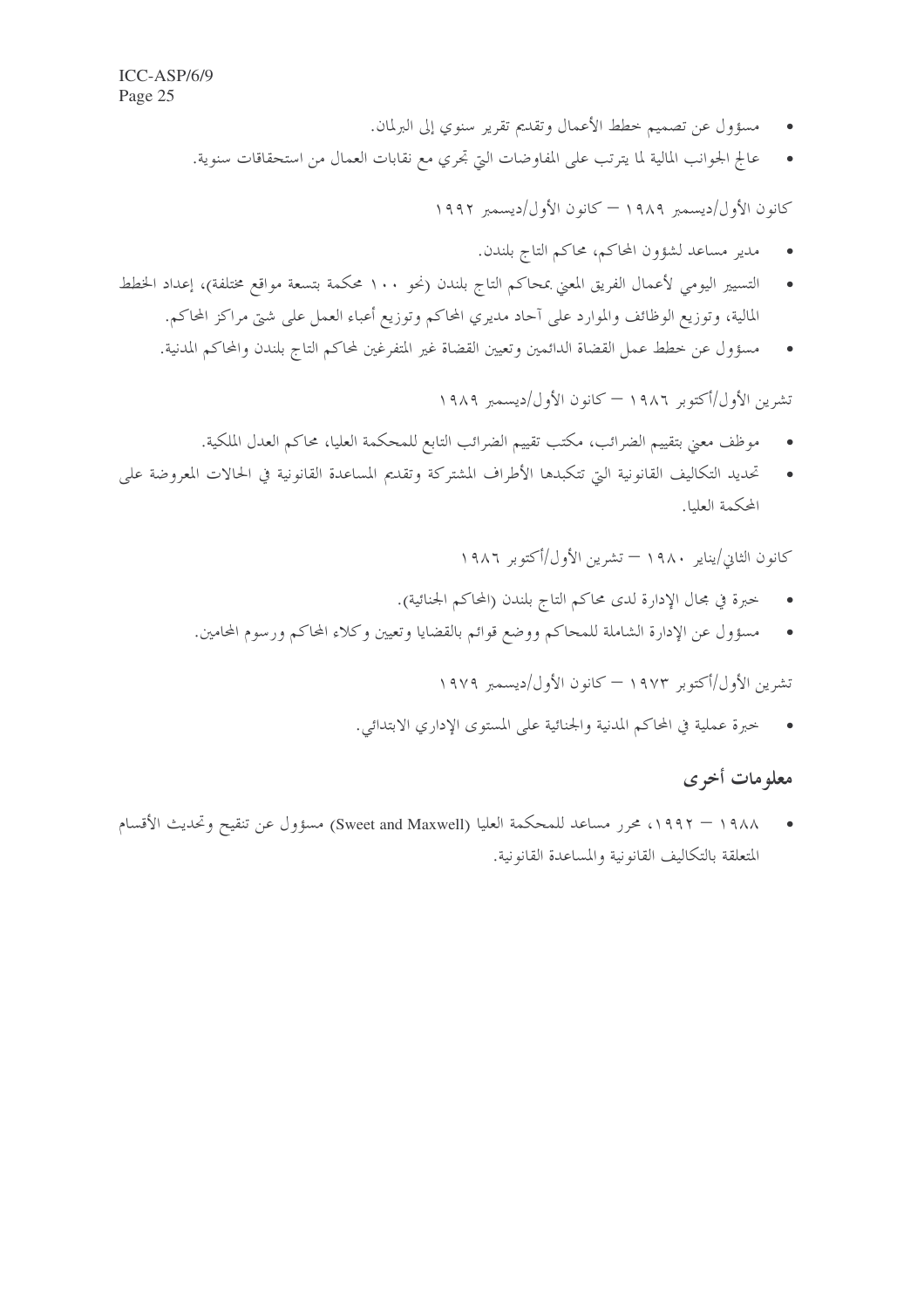٦– نييرينكيندي كاتونغيي، روزيت (أوغندا)

[الأصل: بالانكليزية]

# مذكرة شفوية

تمدي البعثة الدائمة لجمهورية أوغندا لدى الأمم المتحدة تحيالها إلى أمانة جمعية الدول الأطراف التابعة للمحكمة الجنائية الدولية وتتشرف بإبلاغها بأن حكومة أوغندا قد عيّنت السيدة روزيت نييرينكيندي كاتونغيي مرشحة لإعادة انتخابما عضواً في لجنة الميزانية والمالية أثناء الانتخابات التي ستجري إبّان الدورة السادسة لجمعية الدول الأطراف التي ستنعقد في الفترة من ٣٠ تشرين الثاني/نوفمبر إلى ١٤ كانون الأول/ديسمبر ٢٠٠٧.

والبعثة الدائمة تعلم بالإضافة إلى ذلك بأن السيدة نييرينكيندي منذ انتخابها في عام ٢٠٠٦ عضواً في اللجنة تميزت بين أقرالها بحيويتها كعضو في اللجنة المذكورة. وهي مطلعة اطلاعاً حيّداً على نظام روما الأساسى ومحيطة به من جميع جوانبه. ومن شأن إعادة انتخابها عضواً أن يعزز ما أنجزته لفائدة اللجنة. وتُرفق طيه السيرة الذاتية للسيدة نييرينكيندي وتفاصيل عن هويتها.

 $\cdots$ 

\* \* \*

بيان المؤهلات

| الاسم:         | روزيت نييرينكيندي كاتونغيي          |
|----------------|-------------------------------------|
| تاريخ الميلاد: | ۱۶ تشرین الأول/أكتوبر ۱۹۶۳          |
| الجنسية:       | أو غندية                            |
| المهنة:        | محامية/معنية بشؤون البيئة           |
| الوظيفة:       | دبلوماسية متمهنة                    |
| العنوان الرسمي | P.O BOX 7048 Kampala                |
|                | Ministry of Foreign Affairs, Uganda |

# هدف الحياة المهنية

اتخاذ المبادرات والامتياز في كل ما أضطلع به من مهمات، حاصة حينما تسهم تلك المهمات في تحسين حياة البشر وفي السلم والأمن فضلاً عن الاستدامة البيئية.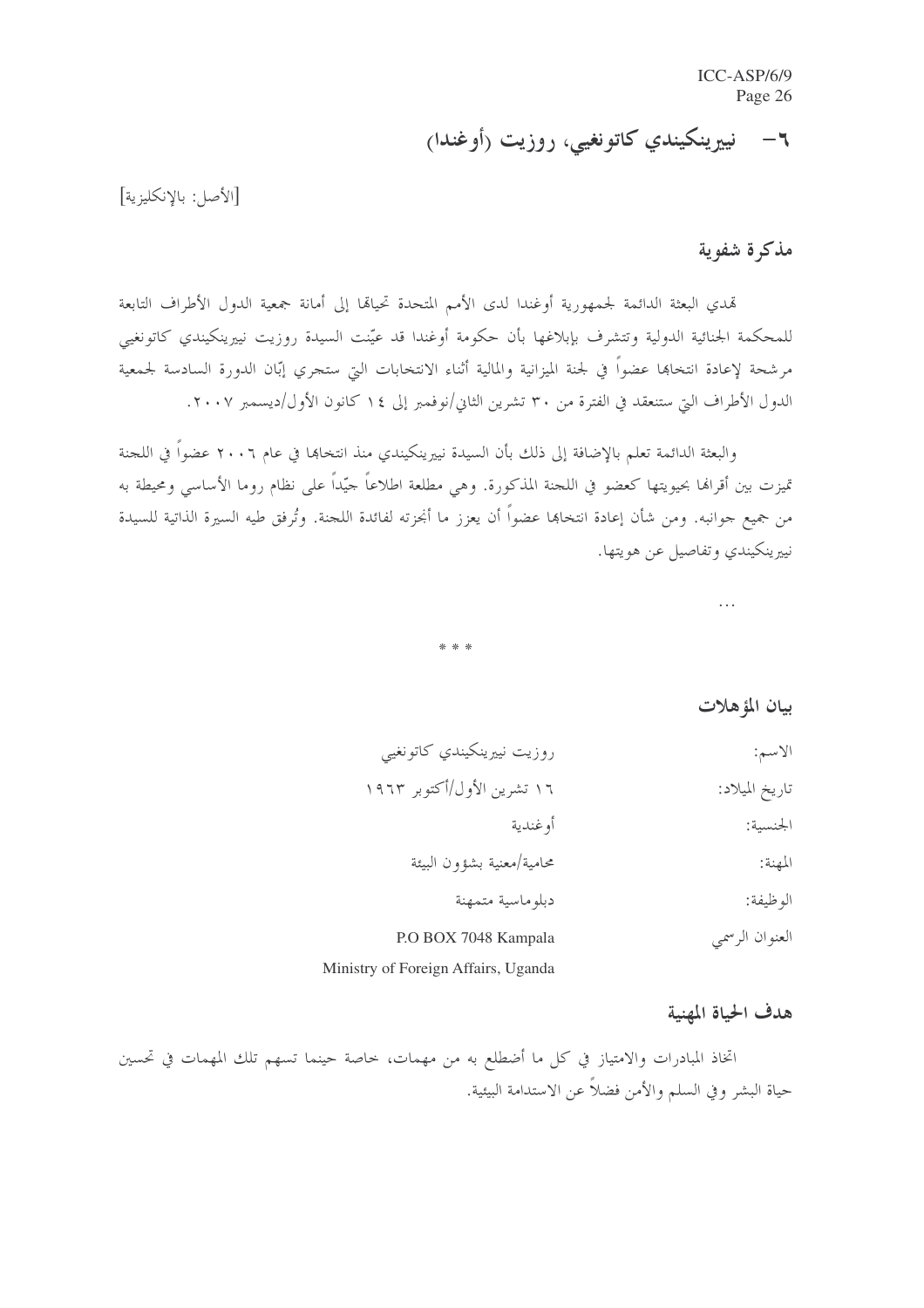التعليم

- شهادة في الدراسات باللغة الفرنسية (Français Pratique 2 Niveau B1) مجلس أوروبا، باريس، فرنسا، ٢ آذار /مارس ۲۰۰۷.
- شهادة في الدراسات باللغة الفرنسية (Français Pratique 2 Niveau A2) مجلس أوروبا، باريس، فرنسا، ٢ آذار /مارس ۲۰۰۷.
- زمالة لدى المحكمة الجنائية الدولية. التخصص في موضوع محاكمات نورمبرغ. كلية القانون بجامعة کولومبيا، نيويورك، ٢٠٠٥.
- التحقت بالعديد من الدورات الدراسية التيّ نظمها معهد الأمم المتحدة للتدريب والبحث ٢٠٠١–٢٠٠٢. نبو يو رك .
	- دروس باللغة الفرنسية في المستويات من ١ إلى ٨ بالأمم المتحدة.
	- ماجستير علوم في الإدارة العامة البحرية وحماية البيئة، الجامعة البحرية العالمية، السويد، ١٩٩٧.
- مركز التدريب الدولي لخريجي الجامعات في مجال الإدارة البيئية مع التخصص في ميدان عناصر السياسة البيئية الدولية، كلية الحقوق والدبلوماسية Fletcher، جامعة Tufts، ماساشوسيتس، الولايات المتحدة الأمريكية، ١٩٩٥ (أربعة أشهر).
	- شهادة دراسات عليا في القانون، مركز التنمية القانونية، أوغندا، ١٩٨٩.
	- بكالوريوس حقوق، الشريحة الأعلى من الدفعة الثانية، حامعة ماكيريري، أوغندا، ١٩٨٨.  $\bullet$

أبرز الخبرات المهنية

- انتُخبت عضواً في لجنة الميزانية والمالية التابعة لجمعية الدول الأطراف في نظام روما الأساسي للمحكمة  $\bullet$ الجنائية الدولية، ٢٠٠٦.
	- عُيّنت رئيسية لقسم الاتحاد الإفريقي التابع لوزارة الخارجية، بأوغندا، شباط/فبراير ٢٠٠٦.
- عيّنها رئيس مكتب جمعية الدول الأطراف في نظام روما الأساسي للمحكمة الجنائية الدولية في مركز التنسيق لتقوم بتنسيق أهم الأحكام ولرئاسة الجلسات التي تكرس لإجراءات انتخاب الأعضاء، ٢٠٠٣.
	- انتُخبت عضوًا في لجنة وثائق التفويض لما يلي:
	- o الاجتماع الثاني عشر للدول الأطراف في اتفاقية الأمم المتحدة لقانون البحار؛
- o الدورتان الأولى والثانية لجمعية الدول الأطراف في نظام روما الأساسى للمحكمة الجنائية الدولية،  $55.11$ 
	- الدورة التاسعة التي عقدها السلطة الدولية لقاع البحار ، ٢٠٠٣.
- انتُخبت نائبة لرئيس اللجنة المخصصة للاتفاقية الدولية لمناهضة الاستنساخ الإنجابي للكائنات البشرية،  $.7.7$
- اختيرت للدفاع عن أوغندا أمام اللجنة الإفريقية لحقوق الإنسان والشعوب في كل من بوروندي والجزائر وبنجول في الأعوام ١٩٩٩ و٢٠٠٠ و٢٠٠٦ على التوالي.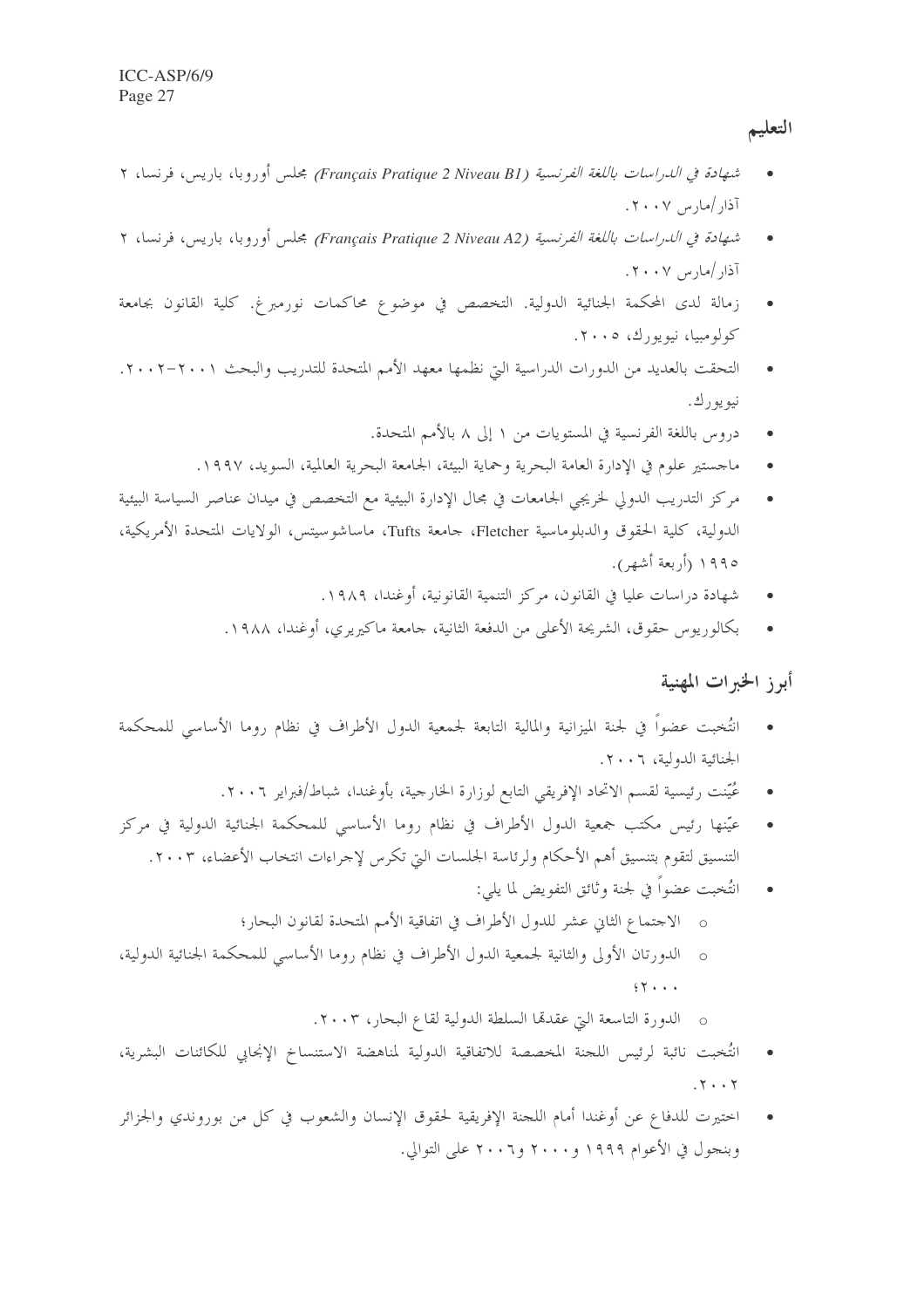- قادت وفد أوغندا (مرتين) إلى اللجنة الإفريقية لحقوق الإنسان والشعوب، ١٩٩٩ و٢٠٠٠.
	- نائبة رئيس مراكز التنسيق الإفريقية لبرنامج الأمم المتحدة للبيئة والموئل، ١٩٩٦.
- نائبة للرئيس، مجلس إدارة المنظمات غير الحكومية الإقليمية، الشبكة البيئية لإفريقيا الشرقية، من ١٩٩٥ إلى  $.7...$

### الخبرة المهنية

عُيِّنت مفوضة في لجنة استعراض الأقران الإفريقية لأوغندا (الشراكة  $\mathbf{y} \cdot \mathbf{y} = \mathbf{y} \cdot \mathbf{y}$ الجديدة من أجل تنمية إفريقيا). عُيّنت رئيسة لقسم الاتحاد الإفريقي بوزارة الشؤون الخارجية. شباط فبراير ٢٠٠٦ رُقِّبت إلى مستوى وزيرة مستشارة. • نيسان/أبريل ٢٠٠٤ تشرين الثاني/نوفمبر ٢٠٠٠ نالت ترقية لمستوى مستشارة. عُيّنت عضواً في البعثة الدائمة لأوغندا لدى الأمم المتحدة. شياط/فيرايه ٢٠٠١ كانت عاملة في قسم المنظمات والمعاهدات المتعددة الأطراف، وزارة تشرين الثابي/نوفمبر ١٩٩٦  $\bullet$ الشؤون الخارجية، وترأست المكتب الاجتماعي في الفترة من ١٩٩٩ إلى  $.7...$ رُقِّيت إلى منصب السكرتيرة الثانية. تشرين الأول/أكتوبر ١٩٩٥ اعتُمدت منسقة لأوغندا لدى برنامج الأمم المتحدة للبيئة ومركز الأمم كانون الثاني/يناير ١٩٩٤ المتحدة للمستوطنات البشرية/الموئل. عُنَّنت سكرتيرة ثالثة لدى اللجنة الثانية لأوغندا لدى جمهورية كينيا. أبلول/سيتمين ١٩٩٠ عُيِّنت موظفة للخدمة الحارجية، وزارة الشؤون الحارجية. • أيلول/سبتمبر ١٩٨٨

#### العضوية في الهيئات المهنية

- عضو الرابطة الأوغندية للنساء المحاميات.  $Y \cdot Y - 199Y$ عضو الجمعية الأوغندية لقانون البيئة.  $\bullet$ 
	- عضو مساعد للعمل من أجل التنمية.  $1997 - 1999$

# الورقات والمنشورات

- .Sharia on Inheritance by women (joint paper), FIDA (U), 1999
- The project cycle getting in right, CIDA Alumni, manual co-authored by CIDA-Alumni,  $\bullet$ Canada, 1999.
	- .The last straw (fiction), FIDA (U), 1999  $\bullet$ 
		- $Mother a poem$ , FIDA (U), 1999
	- .The issue of polygamy: curse or cure? FIDA (U), 1997  $\bullet$
- Legal and other mechanisms governing international shared water resources paper presented  $\bullet$ at the EAEN 8<sup>th</sup> annual conference, Nairobi, Kenya, June 1998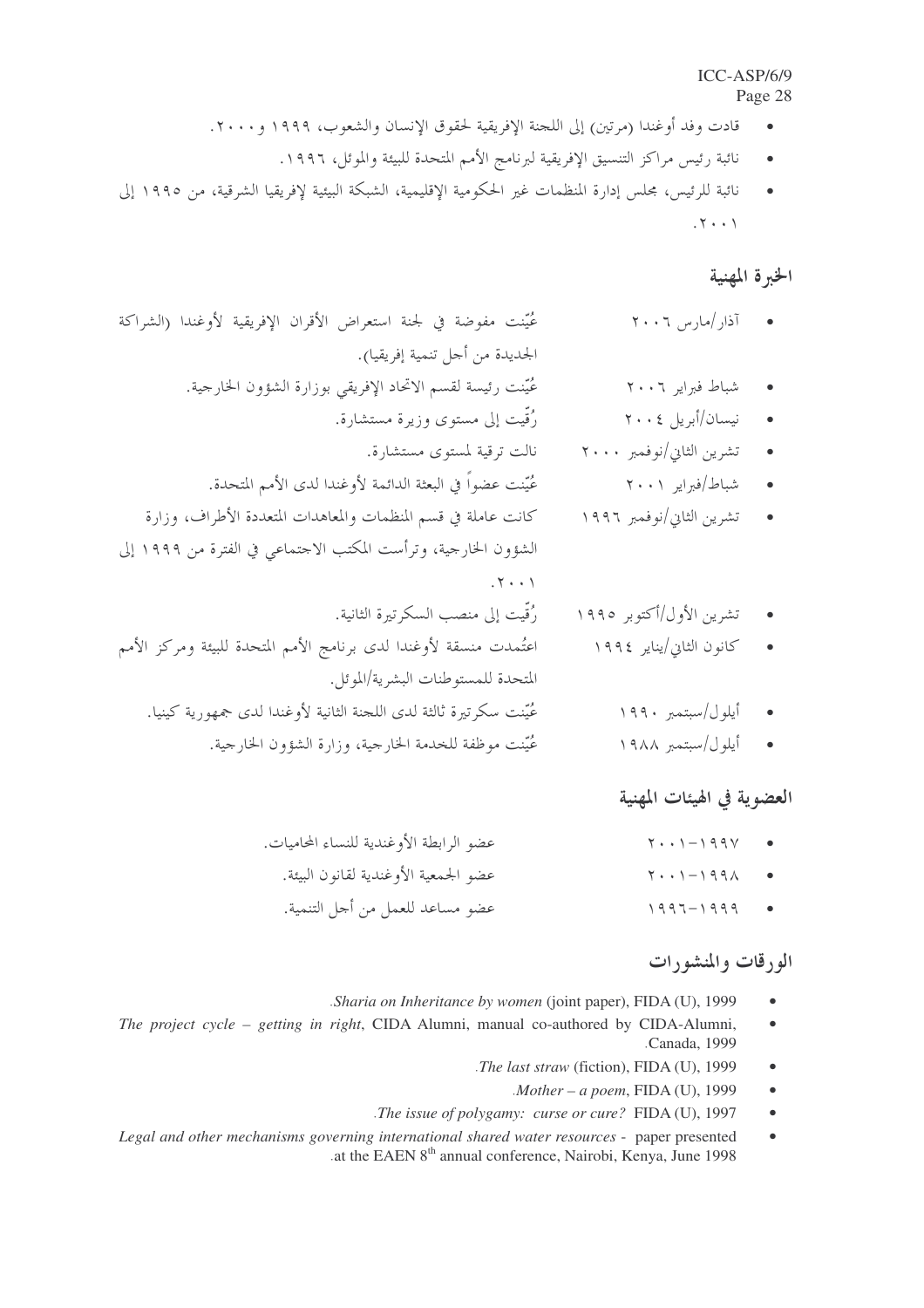- The elaboration of appropriate legislation and institutional framework to address inland  $\bullet$ waterway transport on Lake Victoria - the case of Uganda, dissertation, World Maritime .University, 1997
- Enhancing a multi-sectoral approach in Uganda's current environment policy formation process  $\bullet$ in a bid to foster sustainable development, Tufts University, USA, 1995.
- Counter-trade and its impact on the producer: Uganda's case, dissertation, Makerere  $\bullet$ University, Uganda, 1998.
- Two testimonials on international terrorism, submitted to the annual Philip C. Jessup Moot  $\bullet$ .Court Competition, Washington, D.C., USA, 1998
	- .Trials and tribulations of a woman, a play, Makerere University, 1998  $\bullet$

#### العمل التطوعي

- (عمل حيري) لرابطة الأمهات غير المتزوجات (أوغندا).  $Y \cdot \cdot \cdot -1991$
- قدمت المساعدة القانونية باسم الرابطة الدولية للنساء المحاميات (أوغندا).  $Y \cdot \cdot \cdot - 199Y$  $\bullet$ وعملت عضواً في كافة لجاها المعنية بالأنشطة البرنامجية.
	- قامت بتدريب معلمي المدارس الابتدائية وطلبة الجامعات في مجال إدارة البيئة.  $199V$  $\bullet$ 
		- عُيّنت مديرة وعضواً في مجلس المديرين (EAEN).  $\setminus 997$  $\bullet$
		- عُيّنت مديرة، عضواً في مجلس المديرين (OGYEEPPA)  $1997$  $\bullet$
		- قدمت مساعدة قانونية للنسوة العمل من أحل النسوة في مجال التنمية.  $199 \vee -199 \vee$

#### المهار ات

- تحسن استعمال الحاسوب
- اللغات: الإنكليزية، الفرنسية، السواحيلي، كينيارواندا
- تتمتع بمهارات جيدة في مجال التخاطب الشفوي والكتابي وبقدرة فائقة على التحليل  $\bullet$ 
	- وتتمتع بمهارات فائقة في مجال اللوبي والمحاماة والتعبئة والتنظيم  $\bullet$ 
		- تنظيم حلقات العمل والمؤتمرات  $\blacksquare$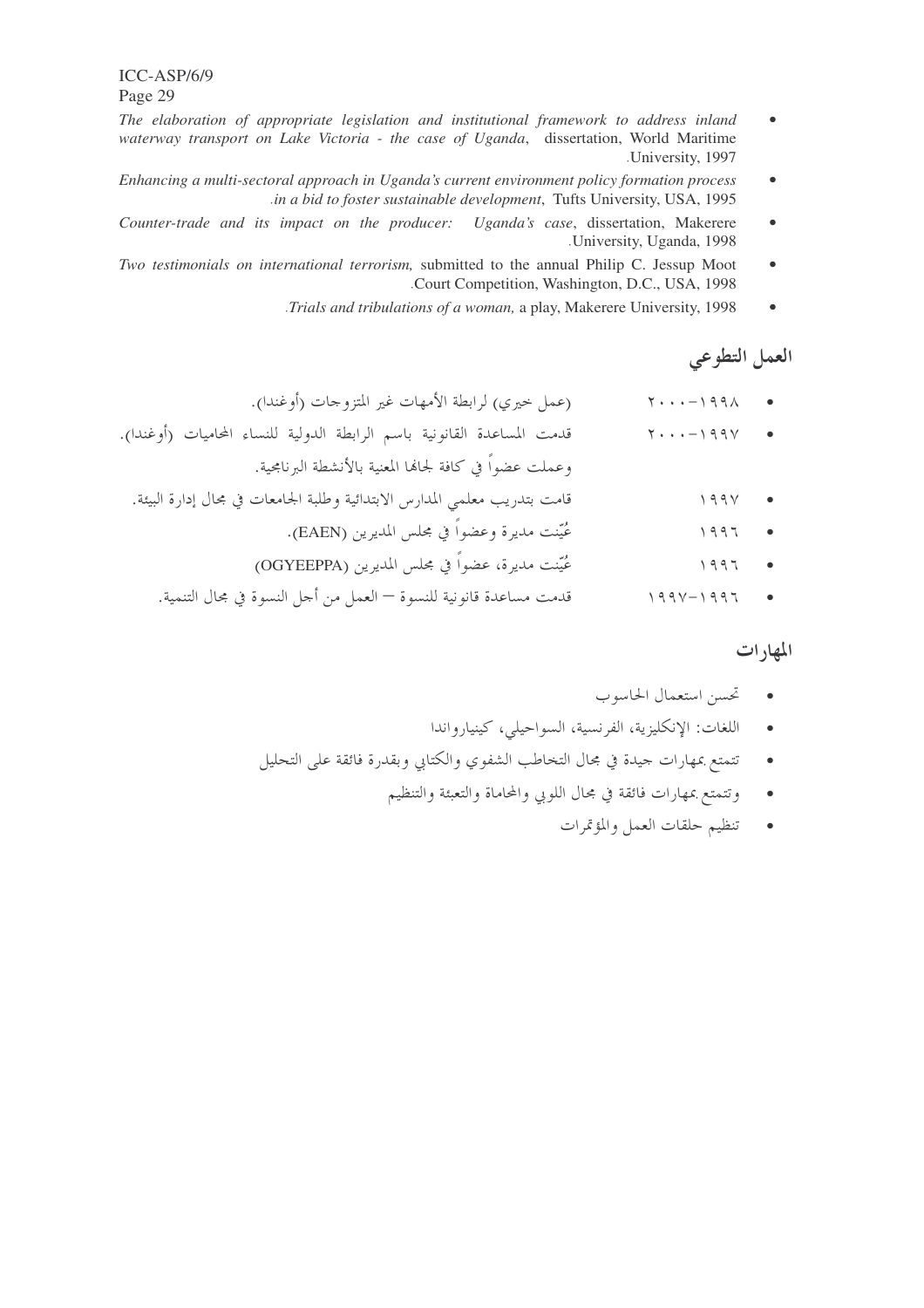# V– ساوب، غيرد (ألمانيا)

[الأصل: بالإنكليزية]

مذكرة شفوية

تمدى سفارة جمهورية ألمانيا الاتحادية تحيالها إلى أمانة جمعية الدول الأطراف في نظام روما الأساسي للمحكمة الجنائية الدولية وتتشرف، بالإشارة إلى مذكرة الأمانة ICC-ASP/S/6/06 المؤرخة ١٢ آذار/مارس ٢٠٠٧، بإبلاغها بأن ألمانيا قررت تعيين الدكتور غيرد ساوب مرشحاً لانتخابه عضواً في لجنة الميزانية والمالية التابعة للمحكمة الجنائية الدولية أثناء الانتخابات التي ستجري في الدورة السادسة لجمعية الدول الأطراف في نيويورك في الفترة من ۳۰ تشرین الثانی/نوفمبر إلی ۱٤ کانون الأول/دیسمبر ۲۰۰۷.

وترفق طي هذه المذكرة نسخة من السيرة الذاتية للدكتور غيرد ساوب.

وقد اكتسب الدكتور غيرد، حلال حياته المهنية، حبرة كبيرة في مجال إدارة وتمويل المنظمات الدولية أوروبياً وعلى مستوى الأمم المتحدة. وتولى مراقبة مسائل وقضايا إدارية وعاين سياسات تتعلق بالموارد البشرية حلال شبت الوظائف التي تقدلها وعمل في السابق رئيساً للجنة الميزانية والشؤون الإدارية التابعة للمصرف الأوروبي للإنشاء والتعمير .

كما يرفق طي هذه المذكرة بيان يوضّح استيفاء الدكتور غيرد ساوب للشرط القائل بأن تتوفر في المرشحين صفة الخبراء المشهود لهم بالمكانة والخبرة في المسائل المالية على المستوى الدولي.

\* \* \*

بيان المؤهلات

نظرة عامة عن الحياة المهنية

- خبرة كبيرة في مجال التمويل والنقد الدوليين والشؤون الاقتصادية الدولية. يتمتع بمؤهلات مشهود بما في مجال المفاوضات.
- خبرة ثابتة في مجال إدارة الميزانية ورسم السياسات للمؤسسات المالية الدولية والمنظمات الدولية والاتحاد الأوروبي.
- عمل عضواً في مجلس إدارة المصرف الأوروبي للإنشاء والتعمير والمصرف الأوروبي للاستثمار. ترأس لجنة الميزانية والشؤون الإدارية بالمصرف الأوروبي للإنشاء والتعمير .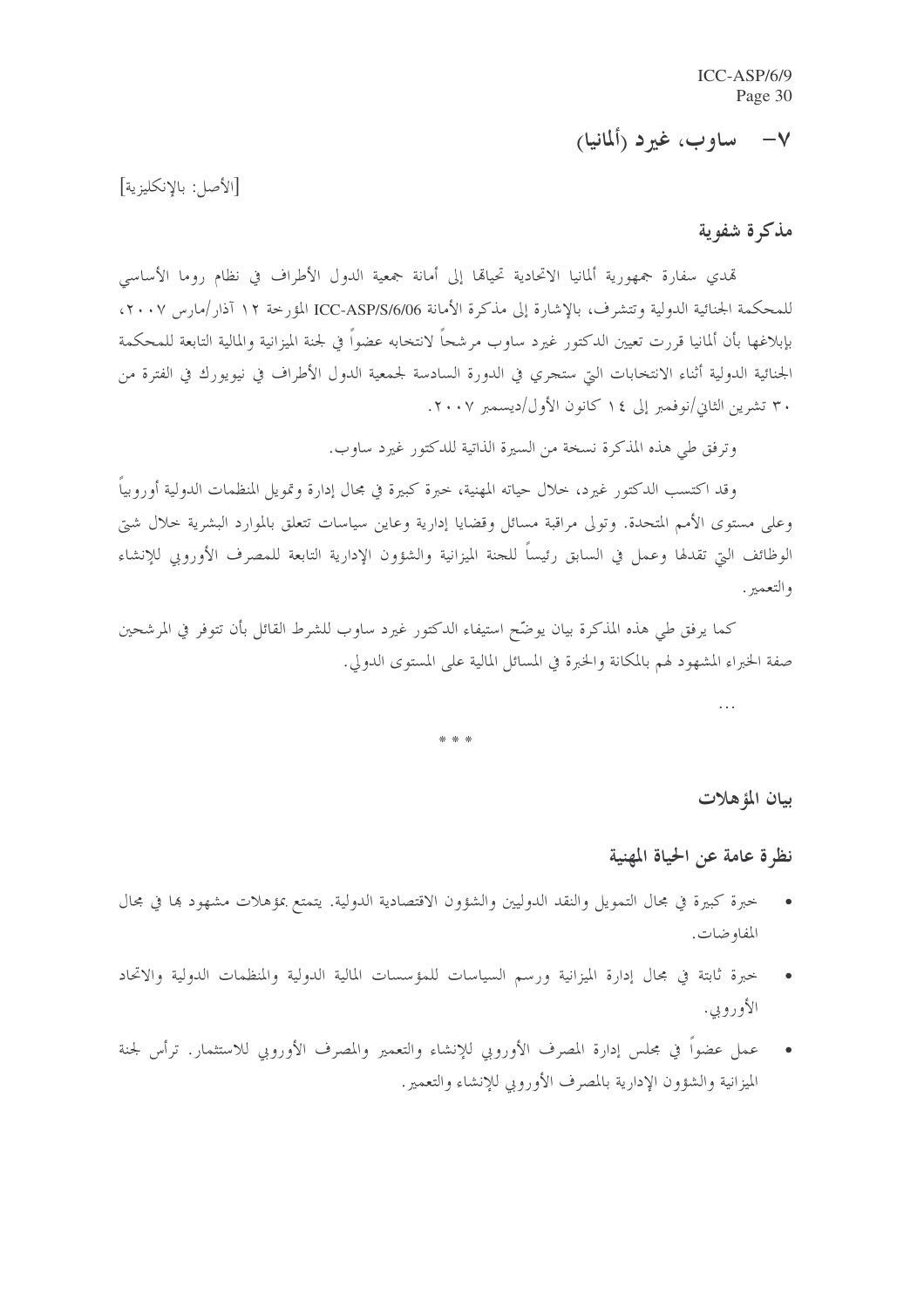تفاصيل عن الحياة المهنية

آب/أغسطس ٢٠٠٦ – حتى الآن مستشار ومحام لدى دوائر الأعمال، متخصص في التمويل الدولي للمشاريع.

 $Y \cdot Y = \lceil \frac{1}{2} \rceil \cdot \frac{1}{2}$ اغسطس ١٠٠٦ عُيّن مديراً تنفيذياً نائباً عن ألمانيا وعضوا في مجلس إدارة المصرف الأوروبي للإنشاء والتعمير، لندن. واضطلع بصفته هذه بالمهام التالي ذكرها:

- قام بتوجيه عمليات المصرف ورسم السياسات وإقرار المشاريع؛ واعتمد الميزانيات وخطط العمل، وقام برصد الأداء وإدارة المخاطر وأشرف على السياسات المتعلقة بالموارد البشرية؛
- شارك في الزيارات التشاورية التيّ أداها المجلس إلى بلدان تجري فيها عمليات المصرف في أوروبا الوسطى وجنوب شرق أوروبا والتقى بالوزراء والوكالات الحكومية ورحال الأعمال والدوائر الدبلوماسية لمناقشة الكيفية التي يمكن ها للمصرف أن يدعم الإصلاح الاقتصادي والنمو المستدام؛
	- قام بمهمة الاتصال بدوائر الأعمال؛  $\bullet$

 $Y \cdot Y = \tilde{I} - \tilde{I} - \tilde{I}$ ب/أغسطس ٢٠٠٦

اجتمع مع المنظمات غير الحكومية لاستعراض سياسات المصرف ومشاريعه التي قمم هذه المنظمات.  $\bullet$ 

انتُخب رئيساً للحنة الميزانية والشؤون الإدارية التابعة للمصرف الأوروبي للإنشاء والتعمير، وقامت اللحنة المذكورة بما يلي:

- ساعدت المحلس في توجيه استغلال موارد المصرف الميزانوية والإدارية وموارده من الموظفين في سبيل تنفيذ السياسات المتفق عليها؛ وقامت باستعراض مشاريع الميزانيات وخطط الأعمال لرصد الكفاءة ومراقبة التكاليف وتوحى الحيطة في الإنفاق من الميزانية، حددت أهدافاً ورصدت أداءها؛
- قامت برصد السياسات المرسومة في مجال الموارد البشرية مع إيلاء الاهتمام الخاص بتعيين موظفين ذوي كفاءة واستبقائهم، وتنمية مؤهلات الموظفين وتقييم أدائهم وتحقيق المساوات بين الجنسين؛ واستعرضت تعويضات الموظفين واستحقاقاقم؛ ونظرت في القضايا ذات الصلة بصحة موظفي المصرف وسلامتهم وأمنهم؛
- تولت مراقبة السياسات ذات الصلة بالإدارة وبأخلاقيات المهنة، وأحرت استعراضاً كاملاً لمدونة سلوك الموظفين وسعت لتحقيق تمشيها مع أفضل الممارسات الدولية، وقامت بتحديث الإجراءات المتعلقة بالشكاوي والطعون من أحل تعزيز الحماية التي تُوفّر للموظفين بما يتمشى مع المعايير الدولية ذات العلاقة؛
	- قامت بالإشراف على مشروع كبير لتجديد مبني المقر.  $\bullet$

 $Y \cdot Y = 1990$ عُيّن عضواً في مجلس إدارة المصرف الأوروبي للتنمية، بلوكسمبورغ. وقمنا، بصفتنا أعضاء، بما يلي: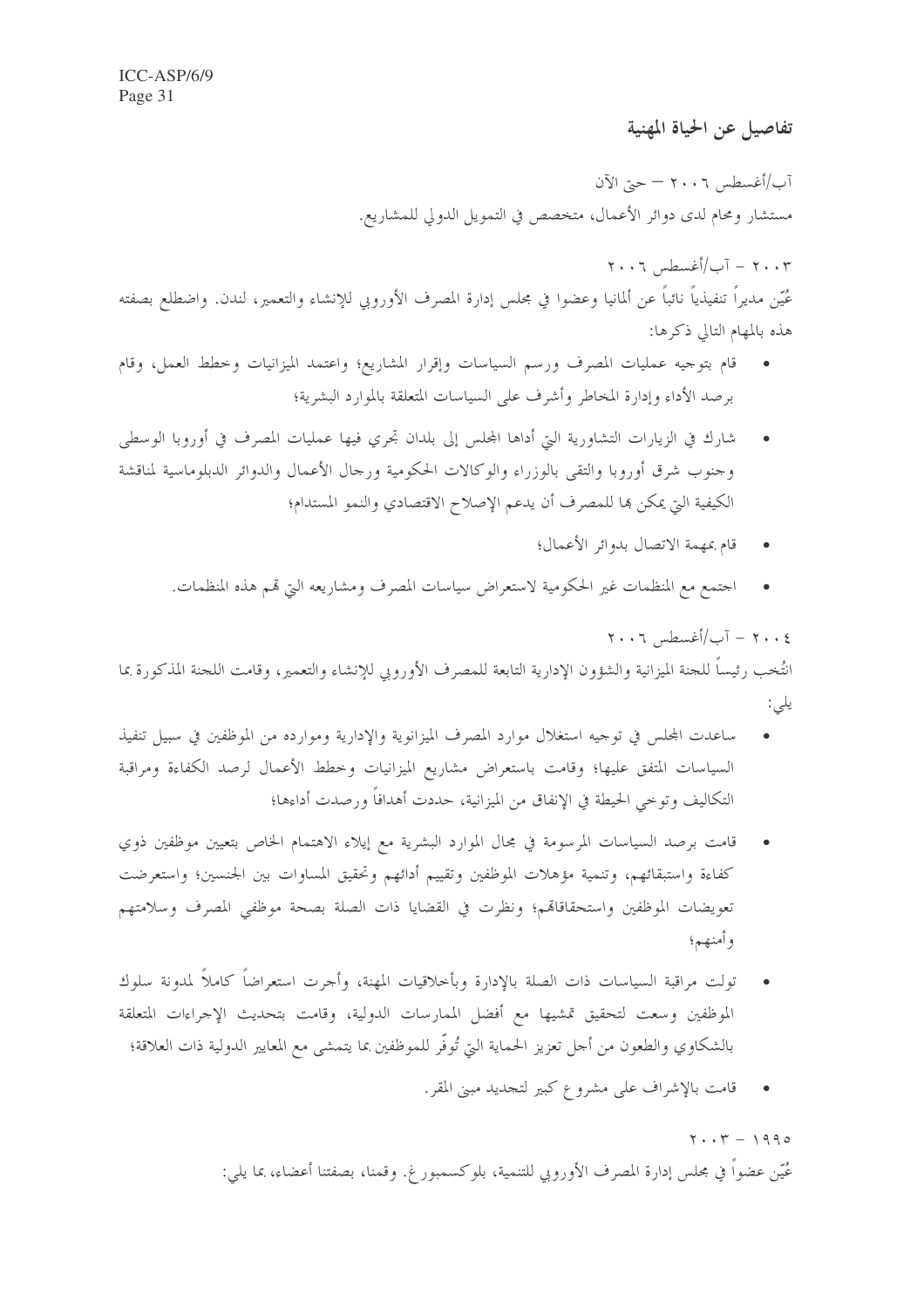- اعتماد خطط العمل السنوية والمتوسطة الأجل، ووضع الأهداف المتعلقة بالأداء الوظيفي والمالي، وبرصد النتائج واستعراض المشاريع وإقرارها، وراقبنا الأداء والسياسات المتعلقة بإدارة المخاطر؛
	- قدمنا تقارير تتعلق بأداء المصرف إلى اللجان البرلمانية المحلية؛  $\bullet$
	- قمنا بتوجيه الردود على الاستفسارات الواردة من الشركات ومن المنظمات غير الحكومية.  $\overline{\phantom{a}}$ 
		- $\mathbf{y} \cdot \mathbf{y} = 199 \mathbf{y}$

وكيل المدير العام، وزارة المالية الألمانية، مسؤول عما يلي:

- $\mathbf{r} \cdot \mathbf{r} = 1992$
- o ميزانية وسياسات الاتحاد الأوروبي: المشاركة في عملية وضع الميزانية السنوية وتعيين أهداف مالية متوسطة الأحل؛ المشاركة في مفاوضات على مستوى الاتحاد الأوروبي وبيان موقف وزارة المالية للإدارات المحلية وعرض السياسة الحكومية على اللجان البرلمانية؛
- o حماية المصالح المالية للاتحاد الأوروبي من التدليس وعمليات التحايل: من حلال التعاون مع المصالح التابعة للمفوضية والإدارات المحلية لتأمين قيام نظم مراقبة فعالة لازمة لإحراء عمليات التفتيش وللمسارعة باسترداد أي مبلغ تم تسديده خطأ؛
- o القواعد المتعلقة بتقديم المعونة الحكومية على صعيد الاتحاد الأوروبي، قانون الاتحاد الأوروبي: شاركت في وضع الإطار الخاص بمراقبة المعونة الحكومية وتسوية القضايا الفردية؛
	- o عملت رئيساً لفرقة العمل التابعة لوزارة المالية والمعنية بالمفاوضات التجارية المتعددة الأطراف؛
		- $1991 1997$
- o ميزانية الأمم المتحدة وميزانية منظومة الأمم المتحدة: الأولويات وعمليات وضع الميزانية السنوية والإستراتيجيات المتوسطة الأجل؛
	- $1992 1997$
- o إدارة ديون الحكومة الألمانية: تحليل الأسواق المالية المحلية والدولية وحدولة القضايا المتعلقة بالديون وتطوير الأدوات الخاصة بالديون وإدارة الأموال المصفاة.
	- $1995 1912$
	- رئيس وحدة، وزارة المالية:
- الاقتصاد الدولي والسياسة النقدية الدولية، صندوق النقد الدولي، البنك العالمي ومنظمة التنمية والتعاون في الميدان الاقتصادي؛
	- رئيس الفرق العاملة التابعة لوزارة المالية المعنية بالقمم الاقتصادية العالمية.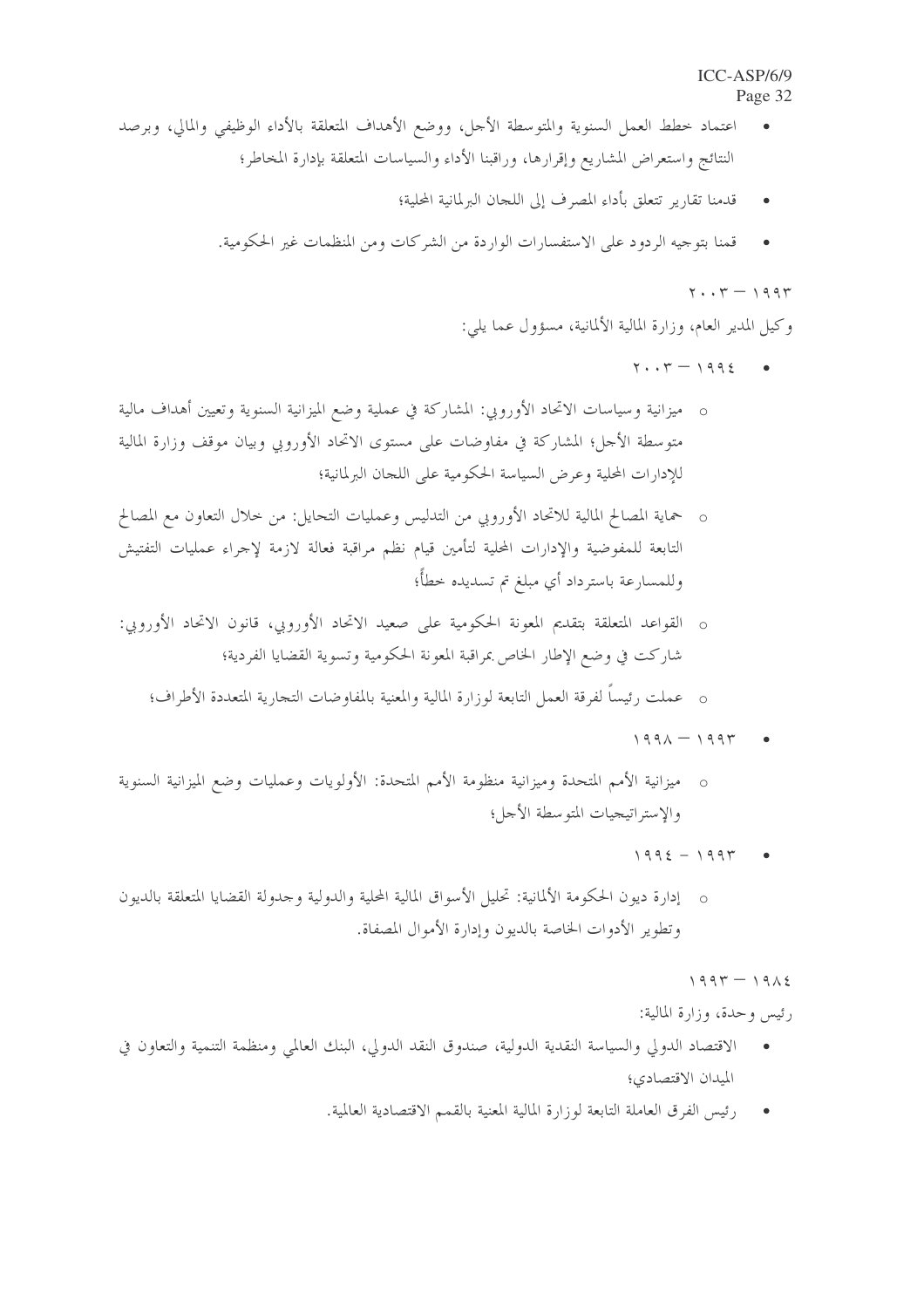$19\lambda\xi - 19V1$ موظف بوزارة المالية ووزارة الاقتصاد: التعاون الدولي، الأسواق الرأسمالية، السياسة النقدية.

 $19Y1 - 1971$ 

محاضر مساعد بجامعة كولونيا، في محال قانون الاتحاد الأوروبي.

# التعليم

- 
- ١٩٦٠ ١٩٦٧ دراسات في مجال القانون بجامعة بون وجامعة كولونيا وتدريب قانوين واجتياز فحوص
	- أتحدث الإنكليزية بطلاقة، معرفة حسنة بالفرنسية، الألمانية (اللغة الأم)

تاريخ الميلاد: ۹ حزيران/يونيه ١٩٤١ متزوج، أب لبنتين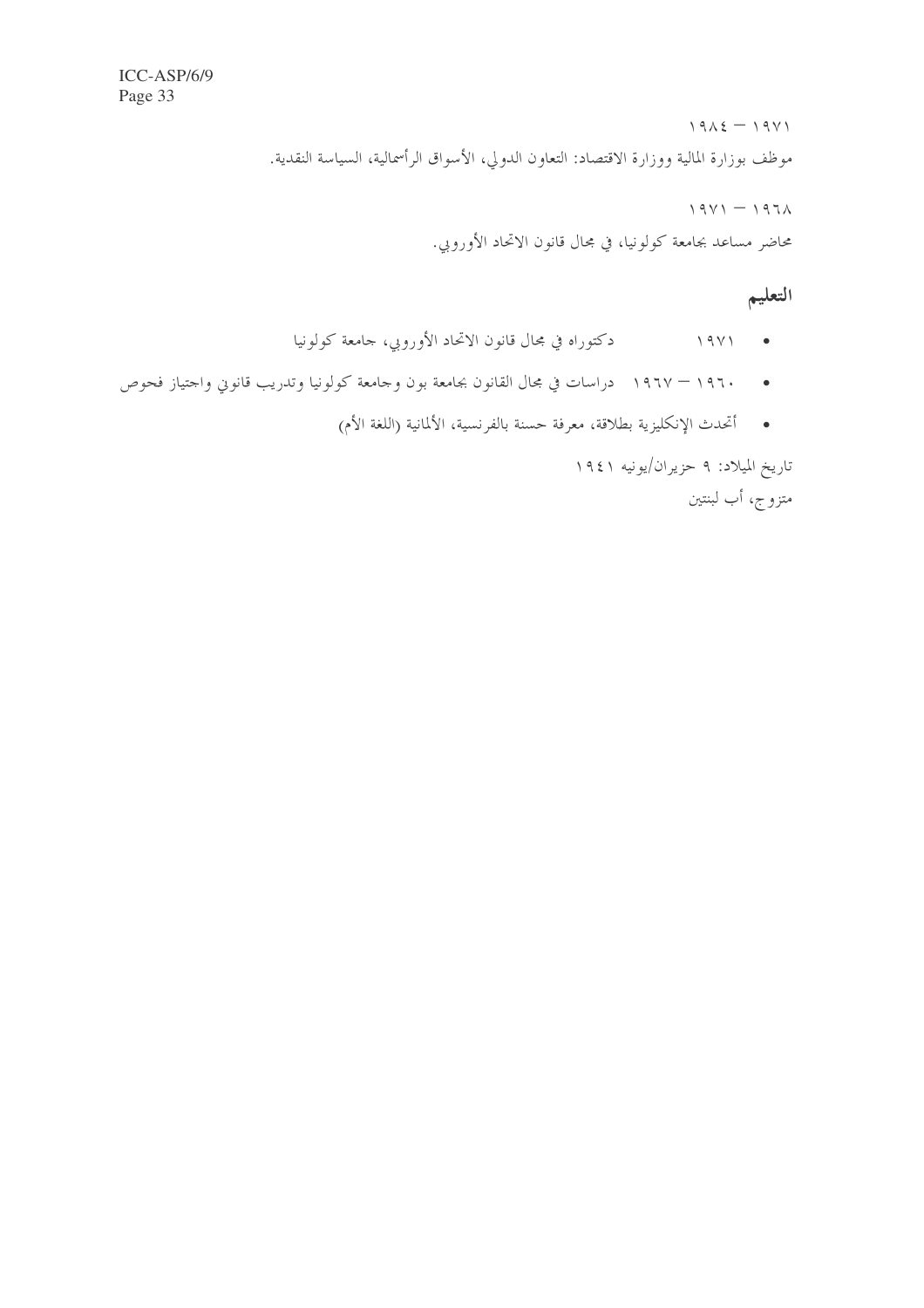# ۸– ساسی، أوغو (إيطاليا)

[الأصل: بالانكليزية]

#### مذكرة شفوية

تمدي سفارة إيطاليا تحياها إلى أمانة جمعية الدول الأطراف في نظام روما الأساسبي للمحكمة الجنائية الدولية وتتشرف بالإشارة إلى المذكرة الشفوية ICC-ASP/S/6/06 المؤرخة ١٢ آذار/مارس ٢٠٠٧ والمتعلقة بترشيح وانتخاب أعضاء في لجنة الميزانية والمالية.

وقد قررت إيطاليا تعيين السيّد أوغو ساسي ليكون مرشحاً. وتُرفق طيه السيرة الذاتية للسيّد ساسي التي تلخص خبرته ومهاراته التي تؤهله لشغل المنصب الآنف الذكر والتي تفي بالشروط المحددة في قرارات جمعية الدول الأطراف ICC-ASP/1/Res.4، بصيغته المعدلة بالقرار ICC-ASP/1/Res.5 وICC-ASP/1/Res.5 المعدل بالقرار -ICC ASP/2/Res.4 والواردة كذلك في المقرر الذي اتخذه مكتب الجمعية بتاريخ ٩ آذار/مارس ٢٠٠٧.

 $\ddotsc$ 

#### \*\*\*

بيان المؤهلات

الببانات الشخصية

تاريخ ومكان الميلاد: ٧ آب/أغسطس ١٩٤٧، كاف (روما) الوضع الأسري: متزوج، أب لإبن واحد

### التعليم والتدريب

۱۹۹۳ حتی الآن

• گاسب عمومی معتمد.

 $199. - 1919$ 

ماحستير في مجال الميزانية والمالية — المدرسة العليا للاقتصاد والمالية (بما في ذلك ثلاثة أشهر فترة تطبيقية بالمعهد الوطني للبحوث النووية).

 $19YA - 19YY$ 

ماجستير في القانون الإداري — المدرسة العليا للاقتصاد والمالية.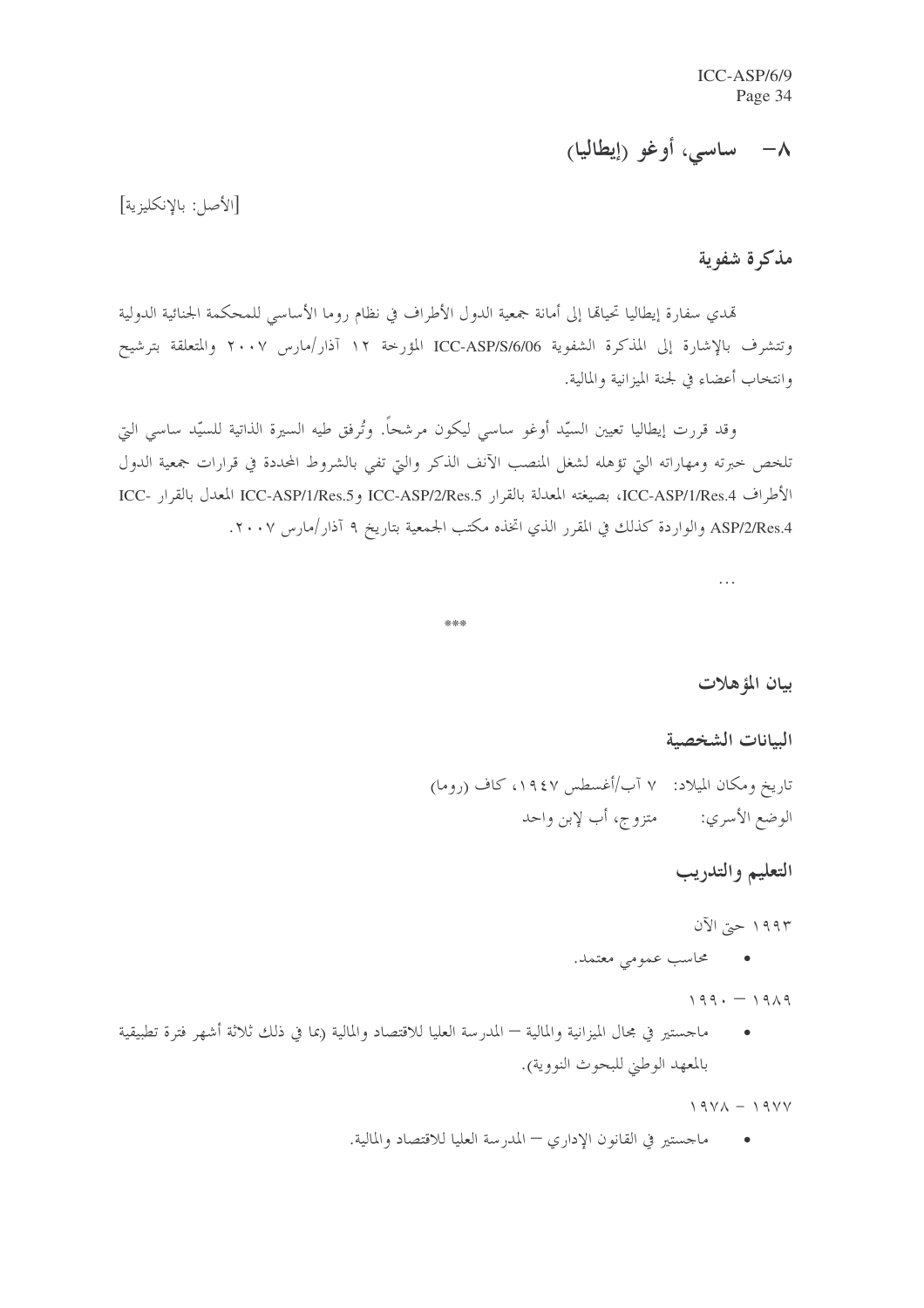أيار /مايو ١٩٧٥

• درجة في الاقتصاد والمالية — جامعة روما "La Sapienza".

تموز/يوليه ١٩٦٦

دبلوم دراسي (محاسب وحبير تجاري). المعهد التقيي التجاري ل-لوزاني (روما).  $\bullet$ 

#### الخبرة العملية

- ١٩٩٧ حيّ الآن
- وكيل المدير العام ومدير مصلحة "التدحلات العامة في الاقتصاد" في مكتب المحاسب العام للدولة (وزارة الاقتصاد والمالية، المفتشية العامة للشؤون الاقتصادية).

 $199Y - 19AY$ 

رئيس شعبة بمكتب المحاسب العام للدولة (وزارة الاقتصاد والمالية — المفتشية العامة للشؤون الاقتصادية،  $\mathcal{L}$ شعبة السياسات العلمية والفضائية، والاتصالات السلكية واللاسلكية والصناعة والابتكار ).

 $191V - 19V9$ 

رئيس قسم بمكتب المحاسب العام للدولة (وزارة الاقتصاد والمالية، المفتشية العامة للشؤون الاقتصادية.  $\mathcal{L}^{\mathcal{A}}$  . شعبة العلاقات الدولية).

 $1919 - 1911$ 

- مستشار مبتدئ (وزارة الاقتصاد والمالية، المفتشية العامة للشؤون الاقتصادية، شعبة العلاقات الدولية).  $19YY-19Y$ 
	- سكرتير أول وزارة السياحة (شؤون الموظفين والشؤون العامة).

الخبرة المهنية

٢٠٠٦ حيّ الآن

- عضو مجلس مراقبي الحسابات في الشركات العامة (المؤسسات العلمية).
	- ٢٠٠٤ حتى الآن
- رئيس مجلس مراجعي الحسابات في الشركات الخاصة (قطاع الفضاء والاتصالات السلكية  $\mathcal{L}^{\mathcal{A}}$  . واللاسلكية).

 $Y \cdot \cdot 2 - Y \cdot \cdot Y$ 

مدرس مشرف على دورات تدريبية للموظفين في وزارة الاقتصاد والمالية.  $\mathcal{L}^{\mathcal{A}}$ 

 $1919 - 191V$ 

مراجع حسابات بديل لدى اتحاد أوروبا الغربية – باريس.  $\mathcal{L}^{\mathcal{A}}$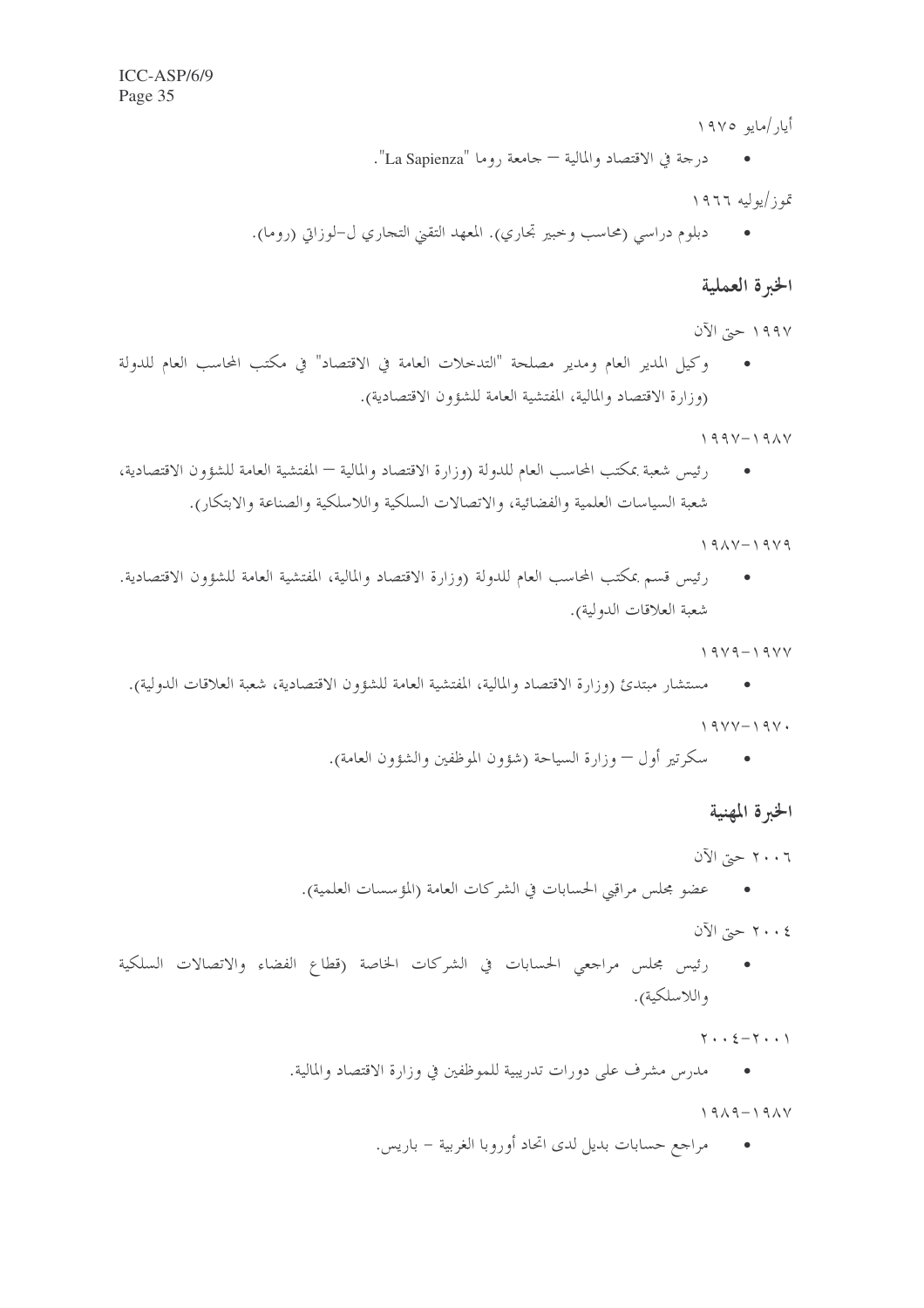١٩٨٧ حتى الآن

• عضو في مجلس مراجعي حسابات المستشفيات.

 $191Y-19YY$ 

● عضو في مجلس مراجعي حسابات المدارس الثانوية.

### الخبرة الدولية

- $Y \cdot 0 Y \cdot \cdot \cdot$
- - $1999 1992$
- نائب رئيس لجنة الاشتراكات المقررة التابعة للأمم المتحدة.  $\sim$   $\sim$

 $1991 - 199.$ 

• عضو لجنة الاشتراكات المقررة التابعة للأمم المتحدة.

 $Y \cdot \cdot \cdot - 19Y \wedge$ 

• شارك في الوفد الإيطالي إلى المؤتمرات العامة ومجالس الإدارة التابعة للمنظمات الدولية التالي ذكرها:

 $\boldsymbol{\zeta}$ 

0 المنظمة العالمية للملكية الفكرية (١٩٧٨–١٩٨٣).

اعتباراً من عام ۱۹۸۷

مندوب عن إيطاليا في لجنة الميزانية والمالية التابعة للمنظمات الدولية التالي ذكرها:  $\mathcal{L}^{\mathcal{A}}$  . o الوكالة الفضائية الأوروبية (١٩٨٧-١٩٩٠)؛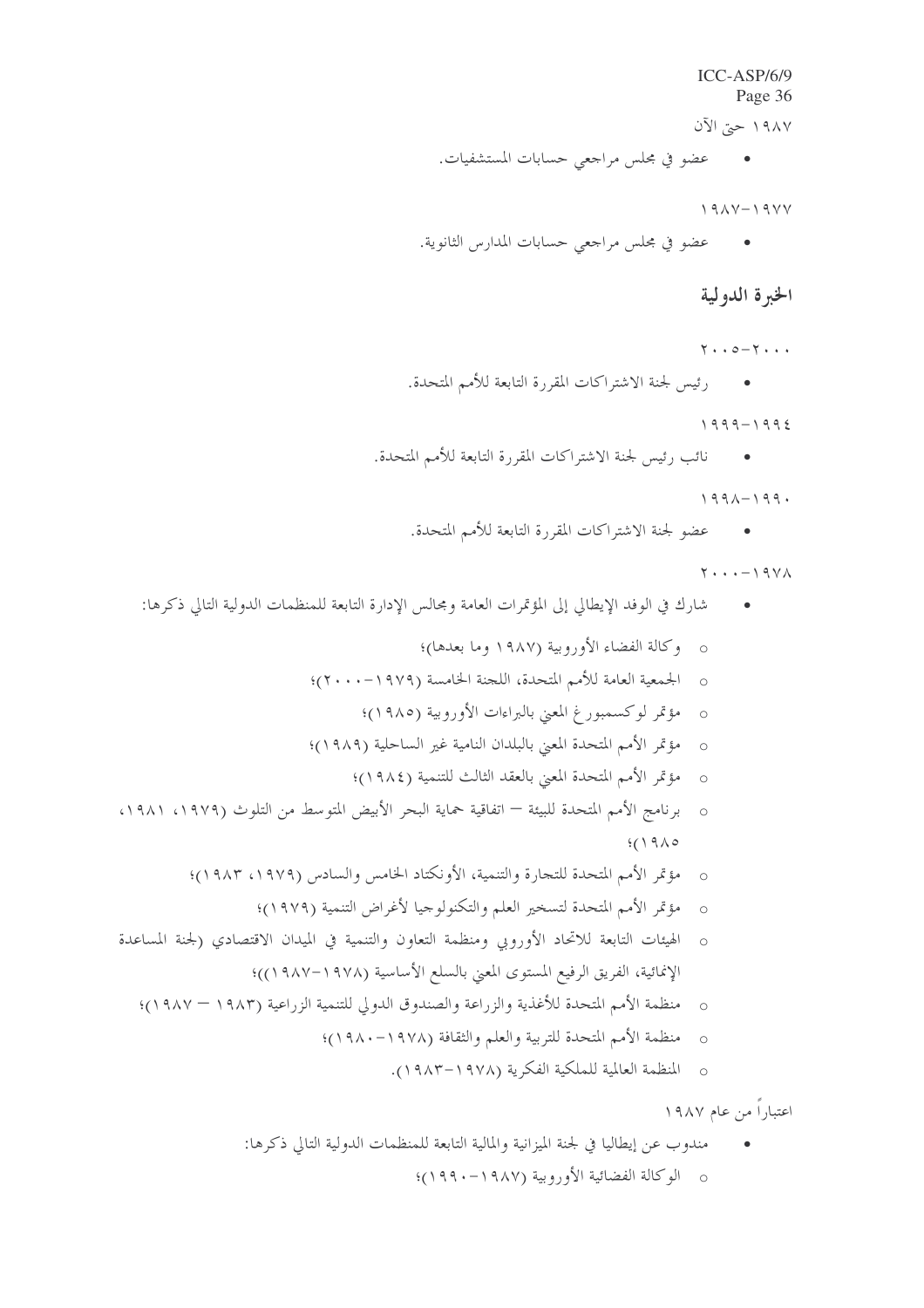- o المنظمة الأوروبية للبحوث الفلكية في نصف الكرة الجنوبي (١٩٨٧ فما بعد، في الفترة ١٩٩٧– ٢٠٠١ رئيس لجنة المالية)؛
	- o المعهد الأوروبي للتنبؤات الجوية المتوسطة المدى (١٩٨٧-١٩٩٠)؛
		- o مؤتمر الأمم المتحدة للتجارة والتنمية (١٩٨٣–١٩٩٦)؛
			- o برنامج الأمم المتحدة الإنمائي (١٩٨١–١٩٨٧)؛
				- o مكتب البراءات الأوروبي (١٩٨١–١٩٨٧)؛
	- o الاتفاق العام بشأن التعريفات الجمركية والتجارة (الغات) (١٩٧٨–١٩٨٨).

# المهارات الحاسوبية والكفاءات

معرفة بالأدوات الرئيسية واستخدام هذه الأدوات (البريد الإلكتروين، وورد، إكسيل، باوربوينت)

# المهارات اللغوية

اللغة الأم الإيطالية قادر على التحدث والقراءة والكتابة بكلتيهما بطلاقة الإنكليزية والفرنسية قدرة محدودة على التحدث ها لكن يقرأها ويكتب ها بسهولة الإسبانية

دورة دراسية في اللغة الإسبانية (المدرسة العليا للإدارة العامة (١٩٨٧–١٩٨٨)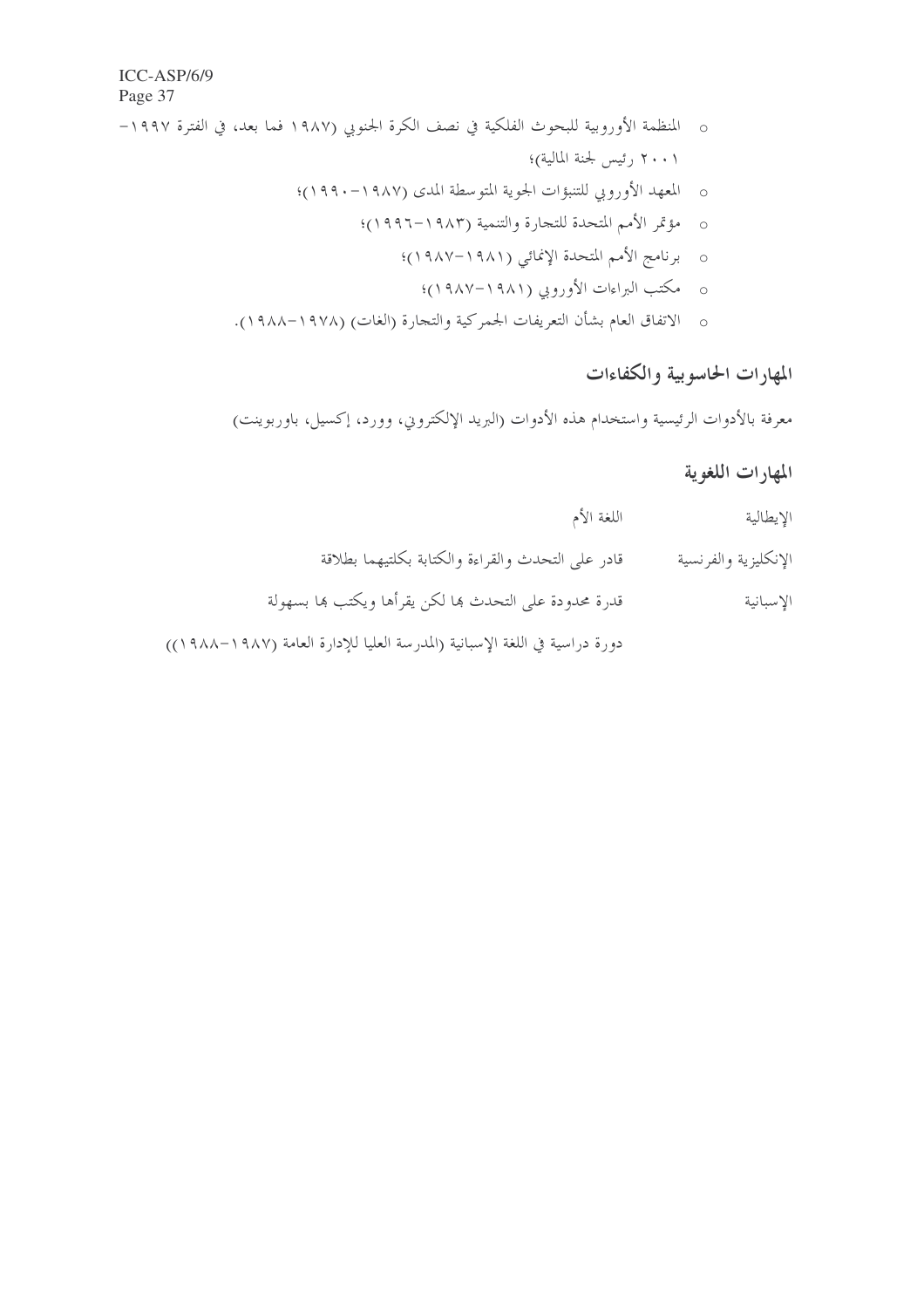# ٩- يانييز بيلغريم، رودريغو (جمهورية فترويلا البوليفارية)

[الأصل: بالإنكليزية/الإسبانية]

#### مذكرة شفوية

تمدي سفارة جمهورية فترويلا البوليفارية في لاهاي تحيالها إلى أمانة جمعية الدول الأطراف في نظام روما الأساسي للمحكمة الجنائية الدولية، وتتشرف بإبلاغها بأن الحكومة الفترويلية قررت ترشيح السيّد رودريغو يانييز بيلغريم لعضوية لجنة الميزانية والمالية التابعة للمحكمة الجنائية الدولية بالنسبة للفترة الممتدة من ٢٠٠٨ إلى ٢٠١١ أثناء الانتخابات التي ستجري في الدورة السادسة لجمعية الدول الأطراف في نظام روما الأساسي بنيويورك في كانون الأول/ديسمبر ٢٠٠٧.

والسيّد يانييز بيلغريم مندوب فترويلا لدى اللجنة الخامسة المعنية بالميزانية والشؤون المالية والتابعة للجمعية العامة للأمم المتحدة.

وتُرفق طي هذه المذكرة نسخة من السيرة الذاتية للسيّد يانييز بيلغريم.

\*\*\*

بيان المؤهلات

 $\ddotsc$ 

التعليم

- الجامعة المركزية لفترويلا
- o كلية العلوم الاجتماعية والاقتصادية
	- o كلية الاقتصاد
- o الدرجة الجامعية: اقتصادي كاراكاس، كانون الأول/ديسمبر ٢٠٠١
	- الجامعة المركزية لفتزويلا  $\bullet$ 
		- o كلية العلوم
	- 0 مد<sub>ا</sub>سة الرياضيات
- 0 دراسات عليا في مجال النماذج العشوائية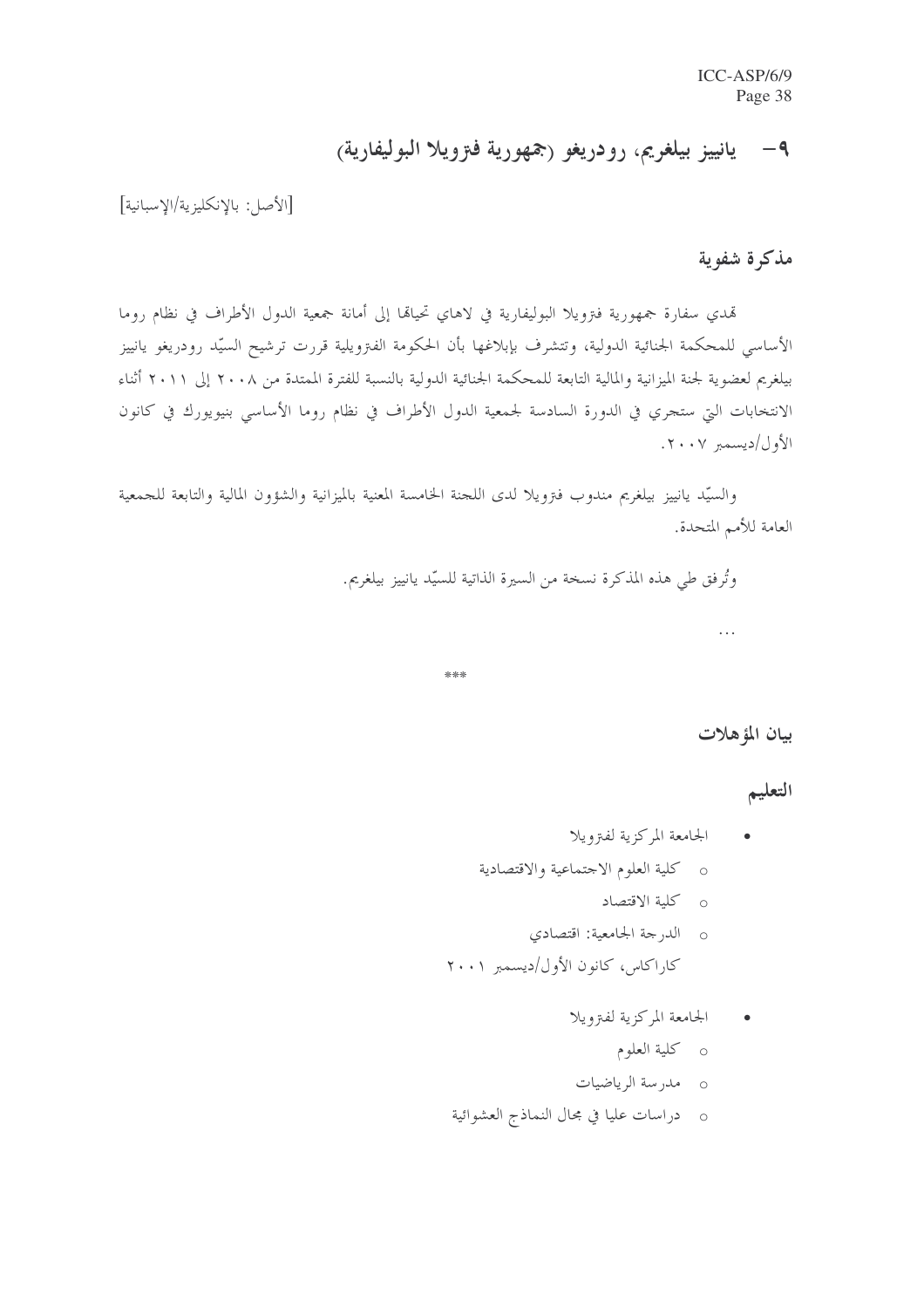#### اللغات

الإسبانية والإنكليزية

#### الخبرة المهنية

أيا, /مايو ٢٠٠٥ – حيّ الآن بعثة جمهورية فنزويلا البوليفارية لدى الأمم المتحدة — نيويورك المنصب: سكرتير أول

- مندوب لدى اللجنة الخامسة المعنية بالميزانية والشؤون المالية والإدارة.
	- مسؤول عن المفاوضات المتعلقة بالإصلاح الإداري بالأمم المتحدة.  $\bullet$
- المشاركة في المفاوضات الدائرة في اللجنة الخامسة في المحالات التالية:
	- الدورة الخامسة والأربعين للجنة البرنامج والتنسيق؛  $\circ$
- المفاوضات المتعلقة بالبيان الختامي للقمة العالمية لعام ٢٠٠٥ في مجال الإصلاح الإداري؛  $\circ$ 
	- اعتماد الميزانية البرنامجية لفترة السنتين ٢٠٠٦-٢٠٠٧  $\circ$
- المفاوضات المتعلقة باعتماد حدول الاشتراكات المقررة لتخصيص نفقات الأمم المتحدة للفترة  $\circ$  $97.49 - 7.4$ 
	- الدورة السادسة والأربعون للجنة البرنامج والتنسيق؛  $\sim$
	- الدورة السابعة والأربعون للجنة البرنامج والتنسيق. عضو المكتب ومقرر اللجنة.  $\circ$

تموز/يوليه ٢٠٠٣ – كانون الأول/ديسمبر ٢٠٠٤ وزارة الإنتاج والتجارة–كاراكاس، فترويلا

المساعدة التقنية المقدمة إلى اللجنة الرئاسية المعنية بالاتفاق بشأن إقامة منطقة تجارة حرة.

- اقتصادي مكلف بالمفاوضات المتعلقة بمسائل التجارة في الخدمات لدى منظمة التجارة العالمية، منطقة التجارة  $\bullet$ الحرة للأمريكيتين، والمحتمع الإندي ومجموعة الثلاثة؛
	- عضو في الوفد الفترويلي إلى مفاوضات الفريق المعنى بخدمات منطقة التجارة الحرة للأمريكيتين؛
- عضوٍ في الوفد الفترويلي إلى لجنة المفاوضات التجارية التابعة لمنطقة التجارة الحرة في الأمريكيتين. بوويبلو، شباط/فبراير ٤٠٠٤؟
- رئيس الوفد إلى لجنة الممثلين الحكوميين المعنية بالمشاركة في المجتمع المدين. سانتياغو دي شيلي، أيلول/سبتمبر  $.7.7$